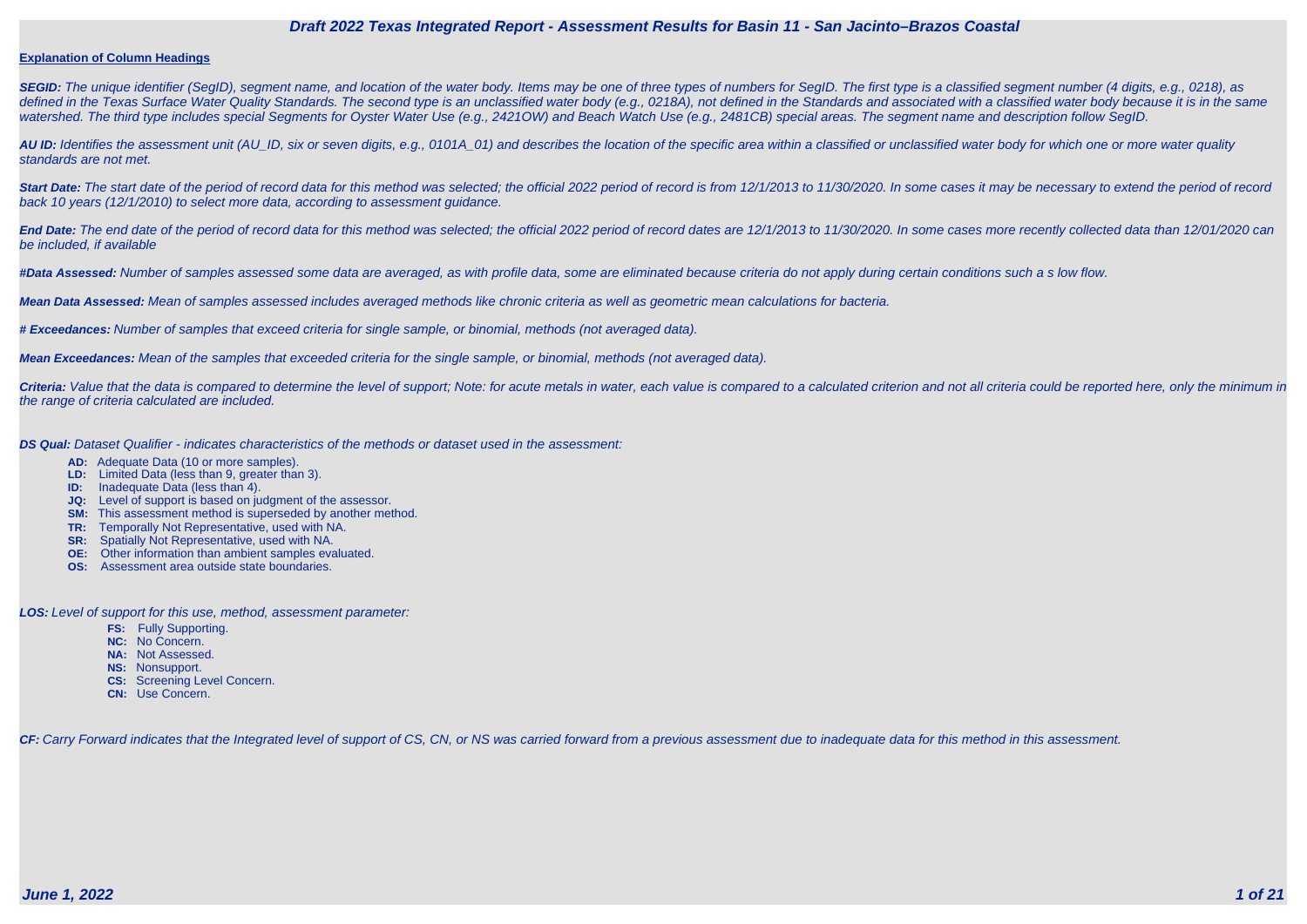



Int LOS: Integrated level of support. This is the overall level of support for this use, method, parameter group, which could be different from the LOS (described above) due to carry forward information or other types of changes. New Code added in 2010: PI = Pending Issue

**TCEQ Cause:** This is the impairment description (e.g., bacteria, depressed dissolved oxygen, etc.).

#### **Cat:**

**Category 3:** There is insufficient or unreliable available data and/or information to make a use support determination.

Category 4: Available data and/or information indicate that at least one designated use is not being supported or is threatened, but a TMDL is not needed. **Category 4a:** A state-developed TMDL has been approved by EPA or a TMDL has been established by EPA for any water-pollutant combination. **Category 4b:** Other required control measures are expected to result in the attainment of an applicable water quality standard in a reasonable period of time. **Category 4c:** The impairment or threat is not caused by a pollutant.

**Category 5:** Available data and/or information indicate that at least one designated use is not being supported or is threatened, and a TMDL is needed.

**Category 5a:** A TMDL is underway, scheduled, or will be scheduled.

**Category 5b:** A review of the standards for the water body will be conducted before a management strategy is selected.

**Category 5c:** Additional data and information will be collected or evaluated before a management strategy is selected.

Category 5n: Water body does not meet its applicable Chl a criterion, but additional study is needed to verify whether exceedance is associated with causal nutrient parameters or impacts to response variables.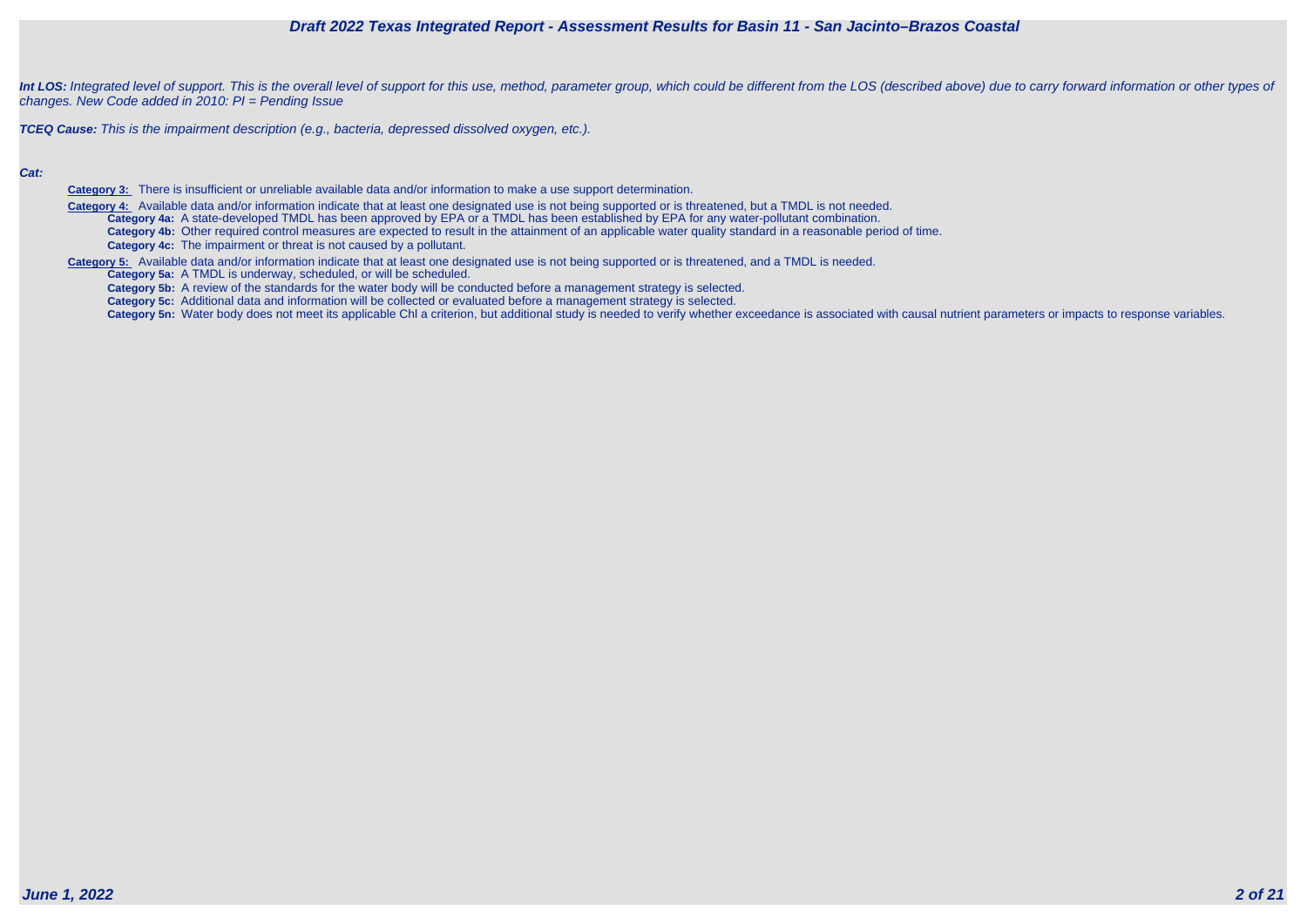

|                             |                                                                                                                                                                                                                                                                                                                                                                               |              |          |          | AU ID: 1101 01 | Seg ID: 1101 - Clear Creek Tidal |  |  |  |           |             |        |  |                       |             |
|-----------------------------|-------------------------------------------------------------------------------------------------------------------------------------------------------------------------------------------------------------------------------------------------------------------------------------------------------------------------------------------------------------------------------|--------------|----------|----------|----------------|----------------------------------|--|--|--|-----------|-------------|--------|--|-----------------------|-------------|
| <b>Use</b>                  | Mean Data<br>#Data<br>End<br><b>Start</b><br>DS<br>$ $ Cat<br><b>TCEQ Cause</b><br><b>Criteria</b><br>#Exceedances<br><b>Method</b><br><b>Parameter</b><br><b>Qualifier</b><br><b>Exceedances</b><br><b>Assessed</b><br><b>Date</b><br><b>Date</b><br><b>Assesse</b><br>5a<br>11/30/20<br>$NS$ $N$ $NS$<br>12/01/13<br><b>OE</b><br>Dioxin in edible tissue<br><b>Dioxins</b> |              |          |          |                |                                  |  |  |  |           |             |        |  |                       |             |
| <b>Fish Consumption Use</b> | <b>DSHS Limited Consumption Advisory</b>                                                                                                                                                                                                                                                                                                                                      |              |          |          |                |                                  |  |  |  |           |             |        |  |                       |             |
|                             | <b>DSHS No Consumption Advisory</b>                                                                                                                                                                                                                                                                                                                                           | PCBs         | 12/01/10 | 11/30/20 |                |                                  |  |  |  | <b>OE</b> | NS   N   NS |        |  | PCBs in edible tissue | 5a          |
|                             |                                                                                                                                                                                                                                                                                                                                                                               |              |          |          |                |                                  |  |  |  |           |             |        |  |                       |             |
| <b>Recreation Use</b>       | <b>Bacteria Geomean</b>                                                                                                                                                                                                                                                                                                                                                       | Enterococcus | 12/01/13 | 11/30/20 | 35             |                                  |  |  |  | ID        |             | Y   NS |  | Bacteria in water     | $\sqrt{4a}$ |
|                             |                                                                                                                                                                                                                                                                                                                                                                               |              |          |          |                |                                  |  |  |  |           |             |        |  |                       |             |

|                             |                                          |                       |                             | Seg ID: 1101 - Clear Creek Tidal | AU ID: 1101 02  |                          |                                     |                 |                                   |                  |                                                            |                                     |     |
|-----------------------------|------------------------------------------|-----------------------|-----------------------------|----------------------------------|-----------------|--------------------------|-------------------------------------|-----------------|-----------------------------------|------------------|------------------------------------------------------------|-------------------------------------|-----|
| <b>Use</b>                  | <b>Method</b>                            | <b>Parameter</b>      | <b>Start</b><br><b>Date</b> | <b>End</b><br><b>Date</b>        | <b>Criteria</b> | #Data<br><b>Assessed</b> | <b>Mean Data</b><br><b>Assessed</b> | #Exceedances    | <b>Mean</b><br><b>Exceedances</b> | DS.<br>Qualifier | $\left  \text{LoS} \right $ CF $\left  \text{Int} \right $ | <b>TCEQ Cause</b>                   | Cat |
| <b>Aquatic Life Use</b>     | Dissolved Oxygen grab minimum            | Dissolved oxygen Grab | 12/01/13                    | 11/30/20                         |                 | 27                       |                                     |                 |                                   | AD.              | $FS\vert N \vert FS$                                       |                                     |     |
|                             | Dissolved Oxygen grab screening level    | Dissolved oxygen Grab | 12/01/13                    | 11/30/20                         |                 | 27                       |                                     |                 | 3.8                               | AD.              | $CS\vert N\vert CS\vert$                                   | Depressed dissolved oxygen in water |     |
|                             |                                          |                       |                             |                                  |                 |                          |                                     |                 |                                   |                  |                                                            |                                     |     |
| <b>Fish Consumption Use</b> | <b>DSHS Limited Consumption Advisory</b> | <b>Dioxins</b>        | 12/01/13                    | 11/30/20                         |                 | $\Omega$                 |                                     |                 |                                   | OE.              | $NS\ N\$                                                   | Dioxin in edible tissue             | 5a  |
|                             | <b>DSHS No Consumption Advisory</b>      | <b>PCBs</b>           | 12/01/10                    | 11/30/20                         |                 | $\Omega$                 |                                     |                 |                                   | OE.              | $NS\mid N\mid NS$                                          | PCBs in edible tissue               | 5a  |
|                             |                                          |                       |                             |                                  |                 |                          |                                     |                 |                                   |                  |                                                            |                                     |     |
|                             | High pH                                  | pH                    | 12/01/13                    | 11/30/20                         | 9               | 27                       |                                     | -0              |                                   | AD               | $FS$ N FS                                                  |                                     |     |
|                             | Low pH                                   | pH                    | 12/01/13                    | 11/30/20                         | 6.5             | 27                       |                                     | 0               |                                   | AD.              | $FS\vert N \vert FS$                                       |                                     |     |
|                             |                                          | <b>Nitrate</b>        | 12/01/13                    | 11/30/20                         | 1.1             | 27                       |                                     | 23              | 3.41                              | AD.              | CS N CS                                                    | Nitrate in water                    |     |
| General Use                 | <b>Nutrient Screening Levels</b>         | Total phosphorus      | 12/01/13                    | 11/30/20                         | 0.66            | 27                       |                                     | 20 <sup>1</sup> | 1.1                               | AD.              | $CS\vert N\vert CS\vert$                                   | Total Phosphorus in water           |     |
|                             |                                          | Ammonia               | 12/01/13                    | 11/30/20                         | 0.46            | 27                       |                                     |                 | 0.87                              | AD.              | $NC$ $N$ $NC$                                              |                                     |     |
|                             | <b>Water Temperature</b>                 | Water temperature     | 12/01/13                    | 11/30/20                         | 35              | 27                       |                                     |                 |                                   | AD               | $FS$ N FS                                                  |                                     |     |
|                             |                                          |                       |                             |                                  |                 |                          |                                     |                 |                                   |                  |                                                            |                                     |     |
| <b>Recreation Use</b>       | <b>Bacteria Geomean</b>                  | Enterococcus          | 12/01/13                    | 11/30/20                         | 35              | 26                       | 36.24                               |                 |                                   | AD.              | $N_S/N$ $NS$                                               | Bacteria in water                   | 4a  |
|                             |                                          |                       |                             |                                  |                 |                          |                                     |                 |                                   |                  |                                                            |                                     |     |

|                             |                                          |                       |                             |                           | AU ID: 1101 03  | Seg ID: 1101 - Clear Creek Tidal |                                     |                     |                                   |                                       |                      |                                     |                 |
|-----------------------------|------------------------------------------|-----------------------|-----------------------------|---------------------------|-----------------|----------------------------------|-------------------------------------|---------------------|-----------------------------------|---------------------------------------|----------------------|-------------------------------------|-----------------|
| <b>Use</b>                  | <b>Method</b>                            | <b>Parameter</b>      | <b>Start</b><br><b>Date</b> | <b>End</b><br><b>Date</b> | <b>Criteria</b> | #Data<br><b>Assessed</b>         | <b>Mean Data</b><br><b>Assessed</b> | <b>#Exceedances</b> | <b>Mean</b><br><b>Exceedances</b> | DS LOS CF Int<br>Qualifier LOS CF LOS |                      | <b>TCEQ Cause</b>                   | Cat             |
| Aquatic Life Use            | Dissolved Oxygen grab minimum            | Dissolved oxygen Grab | 12/01/13                    | 11/30/20                  |                 | 23 <sup>°</sup>                  |                                     |                     |                                   | AD.                                   | $FS\vert N \vert FS$ |                                     |                 |
|                             | Dissolved Oxygen grab screening level    | Dissolved oxygen Grab | 12/01/13                    | 11/30/20                  |                 | 23                               |                                     |                     | 3.73                              | AD                                    | CS N CS              | Depressed dissolved oxygen in water |                 |
|                             |                                          |                       |                             |                           |                 |                                  |                                     |                     |                                   |                                       |                      |                                     |                 |
| <b>Fish Consumption Use</b> | <b>DSHS Limited Consumption Advisory</b> | <b>Dioxins</b>        | 12/01/13                    | 11/30/20                  |                 | 0                                |                                     |                     |                                   | OE                                    | $N_S/N\sqrt{NS}$     | Dioxin in edible tissue             | 5a              |
|                             | <b>DSHS No Consumption Advisory</b>      | <b>PCBs</b>           | 12/01/10                    | 11/30/20                  |                 | $\Omega$                         |                                     |                     |                                   | OE                                    | NS N NS              | PCBs in edible tissue               | $\overline{5a}$ |
|                             |                                          |                       |                             |                           |                 |                                  |                                     |                     |                                   |                                       |                      |                                     |                 |
|                             | High pH                                  | pH                    | 12/01/13                    | 11/30/20                  | 9               | 23                               |                                     | -0                  |                                   | AD.                                   | $FS$ N FS            |                                     |                 |
|                             | Low pH                                   | pH                    | 12/01/13                    | 11/30/20                  | 6.5             | 23                               |                                     |                     |                                   | AD.                                   | $l$ FS $N$ FS        |                                     |                 |
|                             |                                          | Ammonia               | 12/01/13                    | 11/30/20                  | 0.46            | 22                               |                                     |                     |                                   | AD.                                   | $NC$ $N$ $NC$        |                                     |                 |
| General Use                 | <b>Nutrient Screening Levels</b>         | Nitrate               | 12/01/13                    | 11/30/20                  | 1.1             | 23                               |                                     | 15                  | 2.27                              | AD                                    | CS N CS              | Nitrate in water                    |                 |
|                             |                                          | Total phosphorus      | 12/01/13                    | 11/30/20                  | 0.66            | 20 <sup>1</sup>                  |                                     |                     | 0.85                              | AD.                                   | CS N CS              | Total Phosphorus in water           |                 |
|                             |                                          | Chlorophyll-a         | 12/01/13                    | 11/30/20                  | 21              | 23                               |                                     |                     | 45.27                             | AD.                                   | $NC$ $N$ $NC$        |                                     |                 |
|                             | <b>Water Temperature</b>                 | Water temperature     | 12/01/13                    | 11/30/20                  | 35              | 23                               |                                     |                     |                                   | AD                                    | $FS$ $N$ $FS$        |                                     |                 |
|                             |                                          |                       |                             |                           |                 |                                  |                                     |                     |                                   |                                       |                      |                                     |                 |
| <b>Recreation Use</b>       | <b>Bacteria Geomean</b>                  | Enterococcus          | 12/01/13                    | 11/30/20                  | 35              | 22                               | 95.27                               |                     |                                   | AD.                                   | NSTNI                | Bacteria in water                   | 4a              |
|                             |                                          |                       |                             |                           |                 |                                  |                                     |                     |                                   |                                       |                      |                                     |                 |

|                         |                                                                                                                                                                                                                              |                       | Seg ID: 1101 - Clear Creek Tidal | <b>AU ID: 1101 04</b> |  |    |  |  |      |     |         |  |  |  |
|-------------------------|------------------------------------------------------------------------------------------------------------------------------------------------------------------------------------------------------------------------------|-----------------------|----------------------------------|-----------------------|--|----|--|--|------|-----|---------|--|--|--|
| Use                     | <b>Mean Data</b><br>End<br>DS.<br><b>Criteria</b><br><b>TCEQ Cause</b><br><b>Cat</b><br><b>Method</b><br>#Exceedances<br><b>LOS CF LOS</b><br><b>Parameter</b><br>7.4.<br><b>Date</b><br><b>Exceedances</b><br>$FS$ $N$ $FS$ |                       |                                  |                       |  |    |  |  |      |     |         |  |  |  |
| <b>Aquatic Life Use</b> | Dissolved Oxygen grab minimum                                                                                                                                                                                                | Dissolved oxygen Grab | 12/01/13                         | 11/30/20              |  | 39 |  |  |      | AD. |         |  |  |  |
|                         | Dissolved Oxygen grab screening level                                                                                                                                                                                        | Dissolved oxygen Grab | 12/01/13                         | 11/30/20              |  | 39 |  |  | 3.77 | AD. | NCININC |  |  |  |
|                         |                                                                                                                                                                                                                              |                       |                                  |                       |  |    |  |  |      |     |         |  |  |  |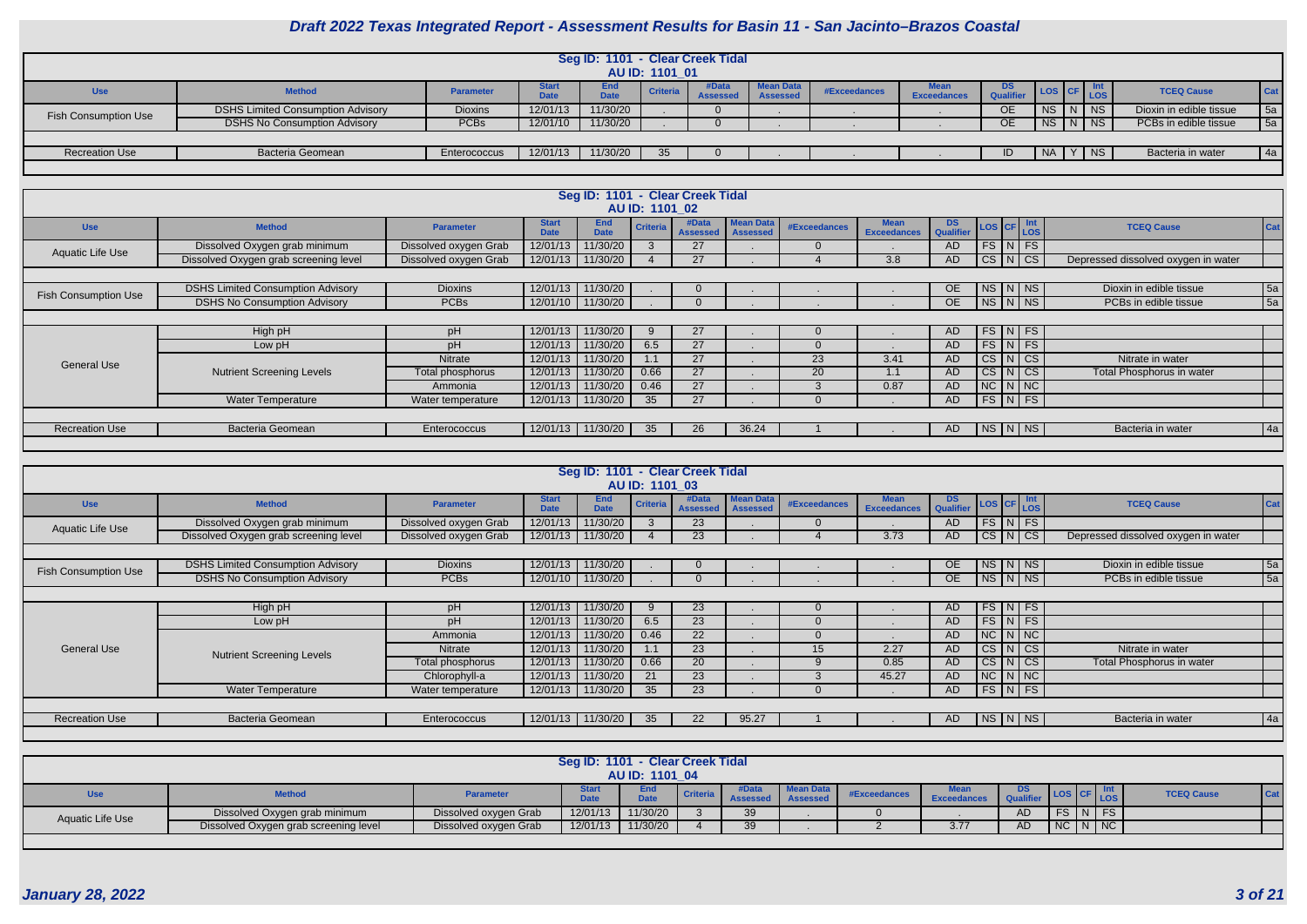

|                             |                                          |                   | Seg ID: 1101 - Clear Creek Tidal | AU ID: 1101 04            |                 |                          |                                     |              |                                   |                        |                     |    |                   |                         |            |
|-----------------------------|------------------------------------------|-------------------|----------------------------------|---------------------------|-----------------|--------------------------|-------------------------------------|--------------|-----------------------------------|------------------------|---------------------|----|-------------------|-------------------------|------------|
| <b>Use</b>                  | <b>Method</b>                            | <b>Parameter</b>  | <b>Start</b><br><b>Date</b>      | <b>End</b><br><b>Date</b> | <b>Criteria</b> | #Data<br><b>Assesser</b> | <b>Mean Data</b><br><b>Assessed</b> | #Exceedances | <b>Mean</b><br><b>Exceedances</b> | <b>DS</b><br>Qualifier | LOS CF Int          |    |                   | <b>TCEQ Cause</b>       | <b>Cat</b> |
| <b>Fish Consumption Use</b> | <b>DSHS Limited Consumption Advisory</b> | <b>Dioxins</b>    | 12/01/13                         | 11/30/20                  |                 |                          |                                     |              |                                   | <b>OE</b>              | NS N                |    | NS                | Dioxin in edible tissue | 5a         |
|                             | <b>DSHS No Consumption Advisory</b>      | <b>PCBs</b>       | 12/01/10                         | 11/30/20                  |                 |                          |                                     |              |                                   | <b>OE</b>              | NS                  | N. | <b>NS</b>         | PCBs in edible tissue   | 5a         |
|                             |                                          |                   |                                  |                           |                 |                          |                                     |              |                                   |                        |                     |    |                   |                         |            |
|                             | High pH                                  | pH                | 12/01/13                         | 11/30/20                  |                 | 39                       |                                     |              | 9.1                               | <b>AD</b>              | <b>FS</b>           | N  | FS                |                         |            |
|                             | Low pH                                   | pH                | 12/01/13                         | 11/30/20                  | 6.5             | 39                       |                                     |              |                                   | <b>AD</b>              | $FS$ $N$ $FS$       |    |                   |                         |            |
|                             |                                          | Chlorophyll-a     | 12/01/13                         | 11/30/20                  | 21              | 10 <sup>1</sup>          |                                     |              | 35.33                             | AD                     | NC                  |    | NNC               |                         |            |
| <b>General Use</b>          | <b>Nutrient Screening Levels</b>         | Ammonia           | 12/01/13                         | 11/30/20                  | 0.46            | 39                       |                                     |              | 0.56                              | AD                     | $NC$ $N$ $NC$       |    |                   |                         |            |
|                             |                                          | Total phosphorus  | 12/01/13                         | 11/30/20                  | 0.66            | 39                       |                                     |              | 0.87                              | AD                     | $NC$ $N$ $NC$       |    |                   |                         |            |
|                             |                                          | Nitrate           | 12/01/13                         | 11/30/20                  | I . I           | 38                       |                                     | 14           | 1.95                              | <b>AD</b>              | $CS$ $N$            |    | $  \mathsf{CS}  $ | Nitrate in water        |            |
|                             | <b>Water Temperature</b>                 | Water temperature | 12/01/13                         | 11/30/20                  | 35              | 39                       |                                     |              |                                   | <b>AD</b>              | $FS \mid N \mid FS$ |    |                   |                         |            |
|                             |                                          |                   |                                  |                           |                 |                          |                                     |              |                                   |                        |                     |    |                   |                         |            |
| <b>Recreation Use</b>       | <b>Bacteria Geomean</b>                  | Enterococcus      | 12/01/13                         | 11/30/20                  | 35              | 38                       | 24.78                               |              |                                   | <b>AD</b>              | $FS\mid N \mid FS$  |    |                   |                         |            |
|                             |                                          |                   |                                  |                           |                 |                          |                                     |              |                                   |                        |                     |    |                   |                         |            |

|                       |                                       |                           |                             | Seg ID: 1101A - Magnolia Creek<br><b>AU ID: 1101A 01</b> |                 |                          |                              |              |                            |                        |                        |                           |
|-----------------------|---------------------------------------|---------------------------|-----------------------------|----------------------------------------------------------|-----------------|--------------------------|------------------------------|--------------|----------------------------|------------------------|------------------------|---------------------------|
| <b>Use</b>            | <b>Method</b>                         | <b>Parameter</b>          | <b>Start</b><br><b>Date</b> | End<br><b>Date</b>                                       | <b>Criteria</b> | #Data<br><b>Assessed</b> | Mean Data<br><b>Assessed</b> | #Exceedances | Mean<br><b>Exceedances</b> | <b>DS</b><br>Qualifier | LOS CF LOS             | <b>TCEQ Cause</b><br>Cat  |
|                       | Dissolved Oxygen 24hr average         | Dissolved oxygen 24hr Avg | 12/01/13                    | 11/30/20                                                 |                 | 14                       |                              |              |                            | <b>AD</b>              | $FS$ $N$ $FS$          |                           |
| Aquatic Life Use      | Dissolved Oxygen 24hr minimum         | Dissolved oxygen 24hr Min | 12/01/13                    | 11/30/20                                                 |                 | 14                       |                              |              |                            | AD                     | $FS$ $N$ $FS$          |                           |
|                       | Dissolved Oxygen grab minimum         | Dissolved oxygen Grab     | 12/01/13                    | 11/30/20                                                 |                 | 28                       |                              |              |                            | <b>SM</b>              | $FS$ $N$ $NA$          |                           |
|                       | Dissolved Oxygen grab screening level | Dissolved oxygen Grab     | 12/01/13                    | 11/30/20                                                 |                 | 28                       |                              |              |                            | <b>SM</b>              | $NC$ $N$ $NA$          |                           |
|                       |                                       |                           |                             |                                                          |                 |                          |                              |              |                            |                        |                        |                           |
|                       |                                       | Total phosphorus          | 12/01/13                    | 11/30/20                                                 | 0.69            | 27                       |                              | 25           | 1.82                       | AD                     | $CS$ $N$ $CS$          | Total Phosphorus in water |
| <b>General Use</b>    | <b>Nutrient Screening Levels</b>      | <b>Nitrate</b>            | 12/01/13                    | 11/30/20                                                 | 1.95            | 26                       |                              | 23           | 10.37                      | AD                     | $CS$ $N$ $CS$          | Nitrate in water          |
|                       |                                       | Ammonia                   | 12/01/13                    | 11/30/20                                                 | 0.33            | 27                       |                              |              | 0.4                        | AD                     | $NC\mid N\mid NC\mid$  |                           |
|                       |                                       |                           |                             |                                                          |                 |                          |                              |              |                            |                        |                        |                           |
| <b>Recreation Use</b> | <b>Bacteria Geomean</b>               | E. coli                   | 12/01/13                    | 11/30/20                                                 | 126             | 25 <sub>2</sub>          | 409.33                       |              |                            | AD.                    | $NS\mid N\mid NS \mid$ | 4a<br>Bacteria in water   |
|                       |                                       |                           |                             |                                                          |                 |                          |                              |              |                            |                        |                        |                           |

|                       |                                       |                       |                             | Seg ID: 1101B - Chigger Creek<br><b>AU ID: 1101B 01</b> |                 |                          |                                     |              |                                   |                         |                     |                             |                   |     |
|-----------------------|---------------------------------------|-----------------------|-----------------------------|---------------------------------------------------------|-----------------|--------------------------|-------------------------------------|--------------|-----------------------------------|-------------------------|---------------------|-----------------------------|-------------------|-----|
| <b>Use</b>            | <b>Method</b>                         | <b>Parameter</b>      | <b>Start</b><br><b>Date</b> | <b>End</b><br><b>Date</b>                               | <b>Criteria</b> | #Data<br><b>Assessed</b> | <b>Mean Data</b><br><b>Assessed</b> | #Exceedances | <b>Mean</b><br><b>Exceedances</b> | DS.<br><b>Qualifier</b> | LOS CF Int          |                             | <b>TCEQ Cause</b> | Cat |
| Aquatic Life Use      | Dissolved Oxygen grab minimum         | Dissolved oxygen Grab | 12/01/13                    | 11/30/20                                                |                 | 26                       |                                     |              |                                   | AD                      | <b>FS</b>           | <b>FS</b><br>N <sup>2</sup> |                   |     |
|                       | Dissolved Oxygen grab screening level | Dissolved oxygen Grab | 12/01/13                    | 11/30/20                                                |                 | 26                       |                                     |              |                                   | AD                      | NC N NC             |                             |                   |     |
|                       |                                       |                       |                             |                                                         |                 |                          |                                     |              |                                   |                         |                     |                             |                   |     |
|                       |                                       | Ammonia               | 12/01/13                    | 11/30/20                                                | 0.33            | 27                       |                                     |              | 0.8                               | <b>AD</b>               | $NC \mid N \mid NC$ |                             |                   |     |
| <b>General Use</b>    | <b>Nutrient Screening Levels</b>      | <b>Nitrate</b>        | 12/01/13                    | 11/30/20                                                | 1.95            | 27                       |                                     |              |                                   | <b>AD</b>               | $NC$ $N$ $NC$       |                             |                   |     |
|                       |                                       | Total phosphorus      | 12/01/13                    | 11/30/20                                                | 0.69            | 27                       |                                     |              | 1.51                              | AD                      | $NC$ $N$ $NC$       |                             |                   |     |
|                       |                                       |                       |                             |                                                         |                 |                          |                                     |              |                                   |                         |                     |                             |                   |     |
| <b>Recreation Use</b> | <b>Bacteria Geomean</b>               | E. coli               | 12/01/13                    | 11/30/20                                                | 126             | 26 <sub>1</sub>          | 219.85                              |              |                                   | AD.                     | NS   N   NS         |                             | Bacteria in water | 4a  |
|                       |                                       |                       |                             |                                                         |                 |                          |                                     |              |                                   |                         |                     |                             |                   |     |

|                  |                                       |                       |          |                    |          | Seg ID: 1101C - Cow Bayou<br><b>AU ID: 1101C 01</b> |                  |              |                   |           |         |        |                                     |  |
|------------------|---------------------------------------|-----------------------|----------|--------------------|----------|-----------------------------------------------------|------------------|--------------|-------------------|-----------|---------|--------|-------------------------------------|--|
| <b>Use</b>       | <b>Method</b>                         | <b>Parameter</b>      |          | End<br><b>Data</b> | Criteria |                                                     | <b>Mean Data</b> | #Exceedances | <b>Exceedance</b> | DS        |         | LOS    | <b>TCEQ Cause</b>                   |  |
| Aquatic Life Use | Dissolved Oxygen grab minimum         | Dissolved oxygen Grab |          | 12/01/13 11/30/20  |          | 24                                                  |                  |              | 1.72 <sub>1</sub> | <b>AD</b> |         | $N$ FS |                                     |  |
|                  | Dissolved Oxygen grab screening level | Dissolved oxygen Grab | 12/01/13 | 11/30/20           |          | 24                                                  |                  |              | 2.73              | <b>AD</b> | CS N CS |        | Depressed dissolved oxygen in water |  |
|                  |                                       |                       |          |                    |          |                                                     |                  |              |                   |           |         |        |                                     |  |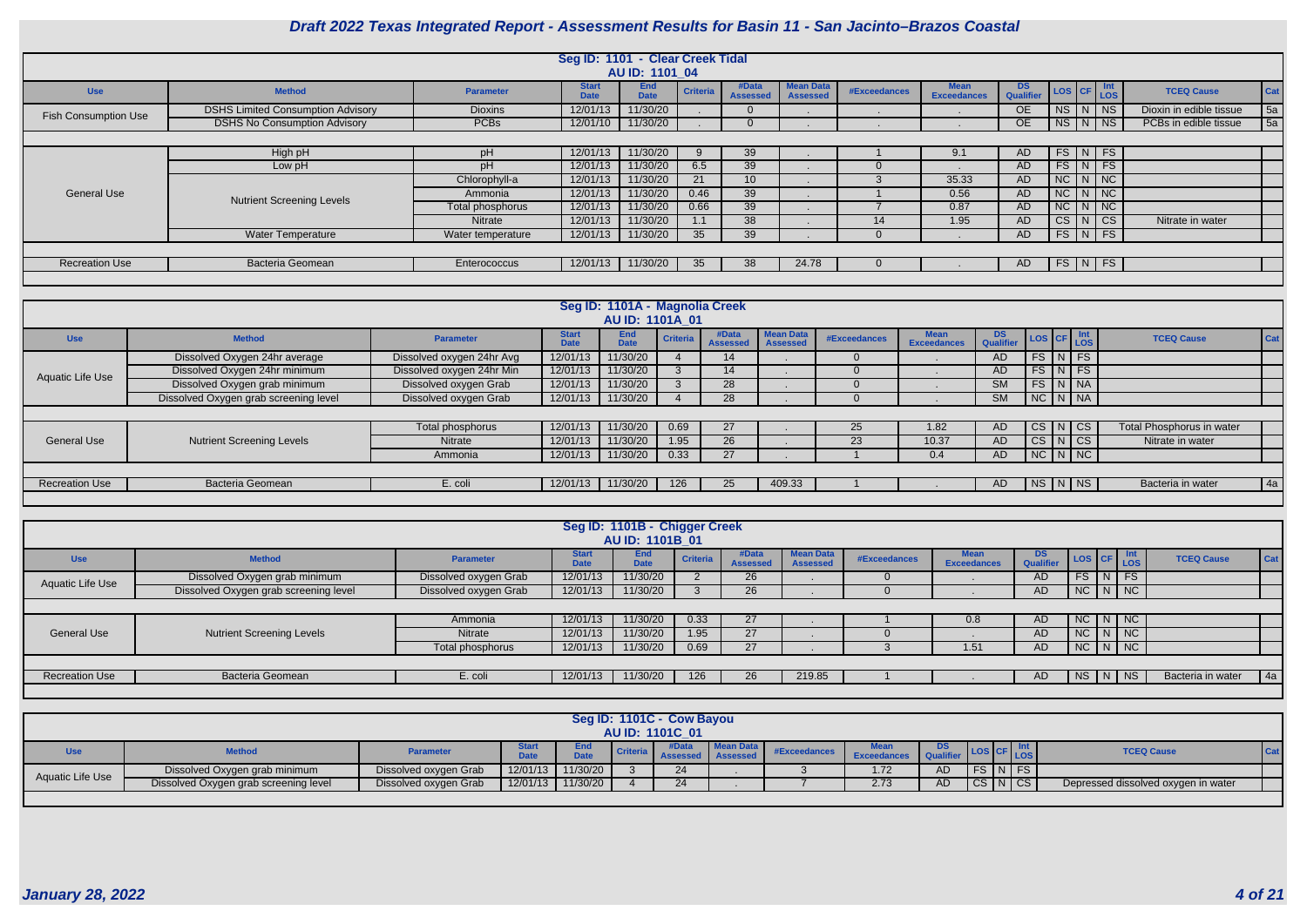

|                       |                                  |                  |                             |                    |                 | Seg ID: 1101C - Cow Bayou<br><b>AU ID: 1101C 01</b> |           |              |                                   |                        |                           |                   |         |
|-----------------------|----------------------------------|------------------|-----------------------------|--------------------|-----------------|-----------------------------------------------------|-----------|--------------|-----------------------------------|------------------------|---------------------------|-------------------|---------|
| <b>Use</b>            | <b>Method</b>                    | <b>Parameter</b> | <b>Start</b><br><b>Data</b> | <b>End</b><br>Dota | <b>Criteria</b> | Assessed Assessed                                   | Mean Data | #Exceedances | <b>Mean</b><br><b>Exceedances</b> | DS<br><b>Cualifier</b> | LOS CF Int                | <b>TCEQ Cause</b> | $ $ Cat |
|                       |                                  | Nitrate          | 12/01/13                    | 11/30/20           |                 | 25                                                  |           |              | 1.56                              | AD.                    | NCININC                   |                   |         |
| <b>General Use</b>    | <b>Nutrient Screening Levels</b> | Ammonia          | 12/01/13                    | 11/30/20           | 0.46            | 25                                                  |           |              |                                   | AD.                    | NCININC                   |                   |         |
|                       |                                  | Total phosphorus | 12/01/13                    | 11/30/20           | 0.66            | 25                                                  |           |              | 2.04                              | AD                     | NCI N/NC                  |                   |         |
|                       |                                  |                  |                             |                    |                 |                                                     |           |              |                                   |                        |                           |                   |         |
| <b>Recreation Use</b> | <b>Bacteria Geomean</b>          | Enterococcus     | 12/01/13                    | 11/30/20           | 35 <sub>1</sub> | 25                                                  | 143.96    |              |                                   | AD                     | $\sqrt{NS}$ N $\sqrt{NS}$ | Bacteria in water | 4a      |
|                       |                                  |                  |                             |                    |                 |                                                     |           |              |                                   |                        |                           |                   |         |

|                         |                                       |                       |                             |                           |                 | Seg ID: 1101D - Robinson Bayou |                              |              |                                   |                 |                       |                                     |            |
|-------------------------|---------------------------------------|-----------------------|-----------------------------|---------------------------|-----------------|--------------------------------|------------------------------|--------------|-----------------------------------|-----------------|-----------------------|-------------------------------------|------------|
|                         |                                       |                       |                             |                           |                 | AU ID: 1101D 01                |                              |              |                                   |                 |                       |                                     |            |
| <b>Use</b>              | <b>Method</b>                         | <b>Parameter</b>      | <b>Start</b><br><b>Date</b> | <b>End</b><br><b>Date</b> | <b>Criteria</b> | #Data<br><b>Assessed</b>       | <b>Mean Data</b><br>Assessed | #Exceedances | <b>Mean</b><br><b>Exceedances</b> | DS<br>Qualifier | LOS CF LOS            | <b>TCEQ Cause</b>                   | <b>Cat</b> |
| <b>Aquatic Life Use</b> | Dissolved Oxygen grab minimum         | Dissolved oxygen Grab | 12/01/13                    | 11/30/20                  |                 | 29                             |                              |              | 2.44                              | AD.             | $NS$ $N$ $NS$         | Depressed dissolved oxygen in water | 5c         |
|                         | Dissolved Oxygen grab screening level | Dissolved oxygen Grab | 12/01/13                    | 11/30/20                  |                 | 29                             |                              |              | 2.91                              | AD              | CS N CS               | Depressed dissolved oxygen in water |            |
|                         |                                       |                       |                             |                           |                 |                                |                              |              |                                   |                 |                       |                                     |            |
|                         |                                       | Nitrate               | 12/01/13                    | 11/30/20                  |                 | 31                             |                              |              |                                   | AD.             | $NC$ $N$ $NC$         |                                     |            |
| <b>General Use</b>      | <b>Nutrient Screening Levels</b>      | Ammonia               | 12/01/13                    | 11/30/20                  | 0.46            | 31                             |                              |              |                                   | AD.             | $NC$ $N$ $NC$         |                                     |            |
|                         |                                       | Total phosphorus      | 12/01/13                    | 11/30/20                  | 0.66            | 31                             |                              |              | 1.61                              | AD.             | $NC\mid N\mid NC\mid$ |                                     |            |
|                         |                                       |                       |                             |                           |                 |                                |                              |              |                                   |                 |                       |                                     |            |
| <b>Recreation Use</b>   | <b>Bacteria Geomean</b>               | Enterococcus          | 12/01/13                    | 11/30/20                  | 35              | 31                             | 91.55                        |              |                                   | AD.             | $N_S$ $N$ $N_S$       | Bacteria in water                   | 4a         |
|                         |                                       |                       |                             |                           |                 |                                |                              |              |                                   |                 |                       |                                     |            |

|                         |                                       |                       |          | Seg ID: 1101D - Robinson Bayou |          | <b>AU ID: 1101D_02</b> |                  |              |                    |     |               |            |                                     |    |
|-------------------------|---------------------------------------|-----------------------|----------|--------------------------------|----------|------------------------|------------------|--------------|--------------------|-----|---------------|------------|-------------------------------------|----|
| Use                     | <b>Method</b>                         | <b>Parameter</b>      |          | End<br><b>D.L.</b>             | Criteria | <b>Assesser</b>        | <b>Mean Data</b> | #Exceedances | <b>Exceedances</b> | DS  |               | <b>LOS</b> | <b>TCEQ Cause</b>                   |    |
| <b>Aquatic Life Use</b> | Dissolved Oxygen grab screening level | Dissolved oxygen Grab | 12/01/13 | 11/30/20                       |          |                        |                  |              |                    |     | $NA$ $Y$ $CS$ |            | Depressed dissolved oxygen in water |    |
|                         |                                       |                       |          |                                |          |                        |                  |              |                    |     |               |            |                                     |    |
| <b>Recreation Use</b>   | <b>Bacteria Geomean</b>               | Enterococcus          | 12/01/13 | 11/30/20                       |          |                        |                  |              |                    | -ID | NA   Y   NS   |            | Bacteria in water                   | 4a |
|                         |                                       |                       |          |                                |          |                        |                  |              |                    |     |               |            |                                     |    |

|                       |                               |                           |             |                           |          | AU ID: 1101E 01 |                                       | Seg ID: 1101E - Unnamed Tributary of Clear Creek Tidal |                     |    |                                      |            |                                     |             |
|-----------------------|-------------------------------|---------------------------|-------------|---------------------------|----------|-----------------|---------------------------------------|--------------------------------------------------------|---------------------|----|--------------------------------------|------------|-------------------------------------|-------------|
| <b>Use</b>            | <b>Method</b>                 | <b>Parameter</b>          | <b>Data</b> | <b>End</b><br><b>Date</b> | Criteria | #Data           | <b>Mean Data</b><br>Assessed Assessed | #Exceedances                                           | Mean<br>Exceedances |    | $\lfloor$ LOS $\lfloor$ CF $\rfloor$ | <b>LOS</b> | <b>TCEQ Cause</b>                   | <b>Cat</b>  |
| Aquatic Life Use      | Dissolved Oxygen 24hr average | Dissolved oxygen 24hr Avg |             | 12/01/13 11/30/20         |          |                 |                                       |                                                        | 1.48                | LD | NS.                                  | $N$   NS   | Depressed dissolved oxygen in water | 5b          |
|                       | Dissolved Oxygen 24hr minimum | Dissolved oxygen 24hr Min |             | 12/01/13 11/30/20         |          |                 |                                       |                                                        | 0.27                |    | <b>NS</b>                            | $N$ NS     | Depressed dissolved oxygen in water | 5b          |
|                       |                               |                           |             |                           |          |                 |                                       |                                                        |                     |    |                                      |            |                                     |             |
| <b>Recreation Use</b> | <b>Bacteria Geomean</b>       | Enterococcus              |             | 12/01/13 11/30/20         |          |                 |                                       |                                                        |                     | ID | <b>NA</b>                            | $Y$   NS   | Bacteria in water                   | $\sqrt{4a}$ |
|                       |                               |                           |             |                           |          |                 |                                       |                                                        |                     |    |                                      |            |                                     |             |

|                       |                                       | Seg ID: 1101F - Unnamed Tributary of Clear Creek Tidal |                             | <b>AU ID: 1101F 01</b>    |                 |                          |                                     |              |                                   |                         |            |           |            |                             |     |
|-----------------------|---------------------------------------|--------------------------------------------------------|-----------------------------|---------------------------|-----------------|--------------------------|-------------------------------------|--------------|-----------------------------------|-------------------------|------------|-----------|------------|-----------------------------|-----|
| <b>Use</b>            | <b>Method</b>                         | <b>Parameter</b>                                       | <b>Start</b><br><b>Date</b> | <b>End</b><br><b>Date</b> | <b>Criteria</b> | #Data<br><b>Assessec</b> | <b>Mean Data</b><br><b>Assessed</b> | #Exceedances | <b>Mean</b><br><b>Exceedances</b> | DS.<br><b>Qualifier</b> | <b>LOS</b> | <b>CF</b> | Int<br>LOS | <b>TCEQ</b><br><b>Cause</b> | Cat |
| Aquatic Life Use      | Dissolved Oxygen grab minimum         | Dissolved oxygen Grab                                  | 12/01/13                    | 11/30/20                  |                 | 25                       |                                     |              |                                   | AD.                     | <b>FS</b>  | N.        | FS         |                             |     |
|                       | Dissolved Oxygen grab screening level | Dissolved oxygen Grab                                  | 12/01/13                    | 11/30/20                  |                 | 25                       |                                     |              |                                   | AD                      | <b>NC</b>  | N         | NC         |                             |     |
|                       |                                       |                                                        |                             |                           |                 |                          |                                     |              |                                   |                         |            |           |            |                             |     |
|                       |                                       | Nitrate                                                | 12/01/13                    | 11/30/20                  | 1.95            | 27                       |                                     |              |                                   | <b>AD</b>               | <b>NC</b>  | N.        | NC         |                             |     |
| <b>General Use</b>    | <b>Nutrient Screening Levels</b>      | Total phosphorus                                       | 12/01/13                    | 11/30/20                  | 0.69            | 27                       |                                     |              | 4.26                              | AD                      | NC         | N         | NC         |                             |     |
|                       |                                       | Ammonia                                                | 12/01/13                    | 11/30/20                  | 0.33            | 27                       |                                     |              | 0.55                              | AD                      | <b>NC</b>  | N         | NC         |                             |     |
|                       |                                       |                                                        |                             |                           |                 |                          |                                     |              |                                   |                         |            |           |            |                             |     |
| <b>Recreation Use</b> | Bacteria Geomean                      | E. coli                                                | 11/01/13                    | 11/30/20                  | 126             | 24                       | 46.9                                |              |                                   | AD.                     | FS         | N.        | FS7        |                             |     |
|                       |                                       |                                                        |                             |                           |                 |                          |                                     |              |                                   |                         |            |           |            |                             |     |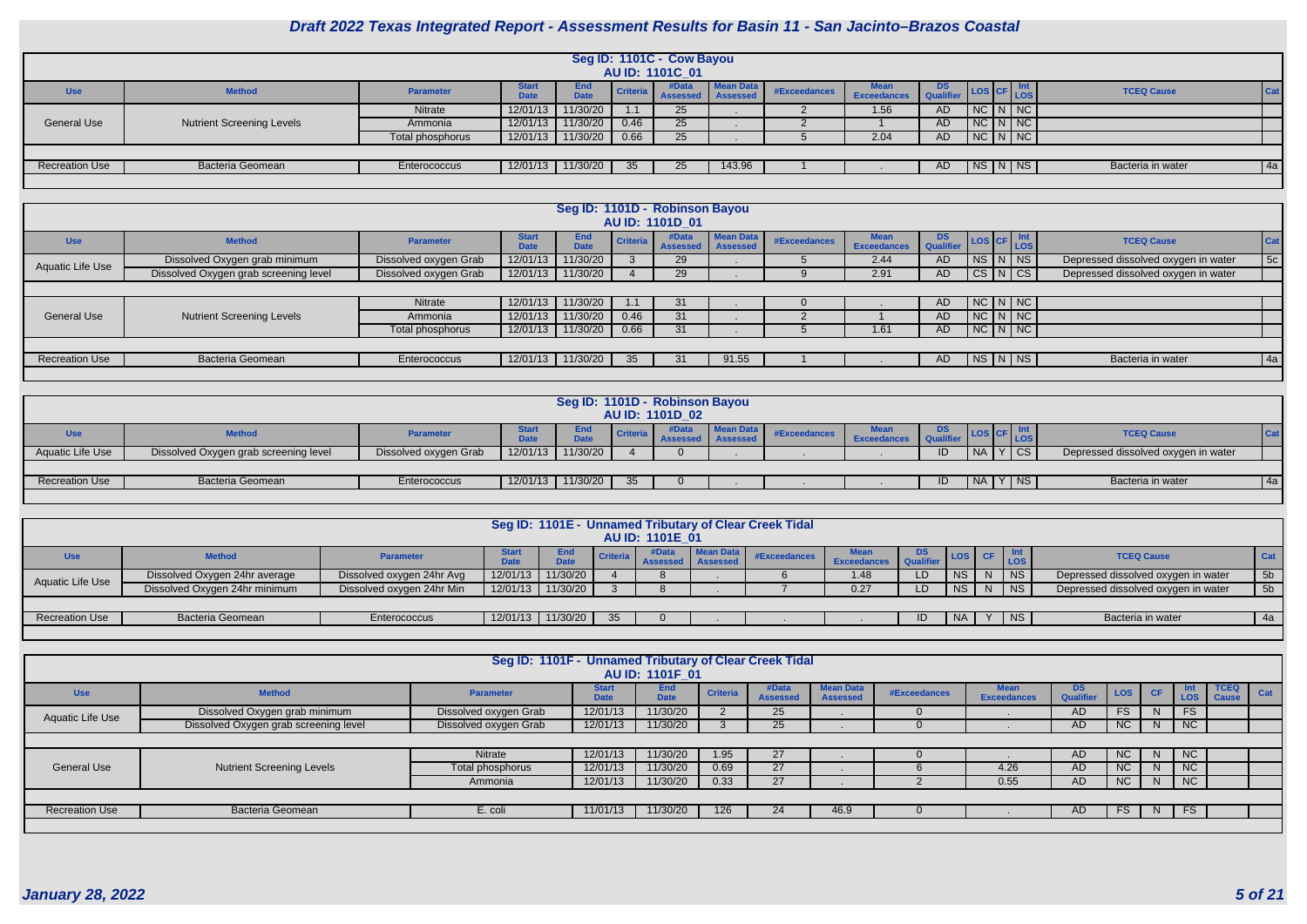

|                             |                                     |                        |                             | Seg ID: 1102 - Clear Creek Above Tidal |                  |                                |                                     |                                                                                                                                                                                                                                                                                                                                                                                                              |                                   |                 |               |               |                       |            |
|-----------------------------|-------------------------------------|------------------------|-----------------------------|----------------------------------------|------------------|--------------------------------|-------------------------------------|--------------------------------------------------------------------------------------------------------------------------------------------------------------------------------------------------------------------------------------------------------------------------------------------------------------------------------------------------------------------------------------------------------------|-----------------------------------|-----------------|---------------|---------------|-----------------------|------------|
|                             |                                     |                        |                             |                                        | AU ID: 1102 01   |                                |                                     |                                                                                                                                                                                                                                                                                                                                                                                                              |                                   |                 |               |               |                       |            |
| <b>Use</b>                  | <b>Method</b>                       | <b>Parameter</b>       | <b>Start</b><br><b>Date</b> | <b>End</b><br><b>Date</b>              | <b>Criteria</b>  | #Data<br><b>Assessed</b>       | <b>Mean Data</b><br><b>Assessed</b> | #Exceedances                                                                                                                                                                                                                                                                                                                                                                                                 | <b>Mean</b><br><b>Exceedances</b> | DS<br>Qualifier | LOS CF Int    |               | <b>TCEQ Cause</b>     | <b>Cat</b> |
| <b>Fish Consumption Use</b> | <b>DSHS No Consumption Advisory</b> | <b>PCBs</b>            | 12/01/10                    | 11/30/20                               |                  |                                |                                     |                                                                                                                                                                                                                                                                                                                                                                                                              |                                   | <b>OE</b>       |               | NS   N   NS   | PCBs in edible tissue | 5a         |
|                             |                                     |                        |                             |                                        |                  |                                |                                     |                                                                                                                                                                                                                                                                                                                                                                                                              |                                   |                 |               |               |                       |            |
|                             |                                     | Total dissolved solids | 12/01/13                    | 11/30/20                               | 600              | 73                             | 414.56                              |                                                                                                                                                                                                                                                                                                                                                                                                              |                                   | AD.             |               | $FS$ $N$ $FS$ |                       |            |
| <b>General Use</b>          | <b>Dissolved Solids</b>             | Sulfate                | 12/01/13                    | 11/30/20                               | 100 <sup>°</sup> | 69                             | 32                                  |                                                                                                                                                                                                                                                                                                                                                                                                              |                                   | AD.             | $FS$ $N$ $FS$ |               |                       |            |
|                             |                                     | Chloride               | 12/01/13                    | 11/30/20                               | 200              | 67                             | 82.35                               |                                                                                                                                                                                                                                                                                                                                                                                                              |                                   | AD              |               | $FS$ $N$ $FS$ |                       |            |
|                             |                                     |                        |                             |                                        |                  |                                |                                     |                                                                                                                                                                                                                                                                                                                                                                                                              |                                   |                 |               |               |                       |            |
|                             |                                     |                        |                             |                                        |                  |                                |                                     |                                                                                                                                                                                                                                                                                                                                                                                                              |                                   |                 |               |               |                       |            |
|                             |                                     |                        |                             | Seg ID: 1102 - Clear Creek Above Tidal |                  |                                |                                     |                                                                                                                                                                                                                                                                                                                                                                                                              |                                   |                 |               |               |                       |            |
|                             |                                     |                        |                             |                                        | AU ID: 1102 02   |                                |                                     |                                                                                                                                                                                                                                                                                                                                                                                                              |                                   |                 |               |               |                       |            |
| <b>Use</b>                  | <b>Method</b>                       | <b>Parameter</b>       | <b>Start</b><br>Date        | End<br>Criteria<br><b>Date</b>         | #Data            | Mean Data<br>Assessed Assessed |                                     | #Exceedances Mean DS LOS CF $\begin{array}{ c c c c c c }\n\hline\n& \text{Mean} & \text{DS} & \text{LOS} & \text{CFT} & \text{Int} \\ & \text{Exceedances} & \text{Qualifier} & \text{LOS} & \text{LOS} & \text{LOS} & \text{LOS} & \text{LOS} & \text{LOS} & \text{LOS} & \text{LOS} & \text{LOS} & \text{LOS} & \text{LOS} & \text{LOS} & \text{LOS} & \text{LOS} & \text{LOS} & \text{LOS} & \text{LOS}$ |                                   |                 |               |               | <b>TCEQ Cause</b>     | Cat        |

|                             |                                       |                        |                             |                           | AU ID: 1102 02  |                          |                                     |                     |                                   |                        |         |                        |                                     |            |
|-----------------------------|---------------------------------------|------------------------|-----------------------------|---------------------------|-----------------|--------------------------|-------------------------------------|---------------------|-----------------------------------|------------------------|---------|------------------------|-------------------------------------|------------|
| <b>Use</b>                  | <b>Method</b>                         | <b>Parameter</b>       | <b>Start</b><br><b>Date</b> | <b>End</b><br><b>Date</b> | <b>Criteria</b> | #Data<br><b>Assessed</b> | <b>Mean Data</b><br><b>Assessed</b> | <b>#Exceedances</b> | <b>Mean</b><br><b>Exceedances</b> | <b>DS</b><br>Qualifier |         | LOS CF LOS             | <b>TCEQ Cause</b>                   | <b>Cat</b> |
|                             | Dissolved Oxygen grab minimum         | Dissolved oxygen Grab  | 12/01/13                    | 1/30/20                   | $\mathcal{S}$   | 23                       |                                     |                     | 2.3                               | AD.                    |         | $FS\mid N\mid FS \mid$ |                                     |            |
| Aquatic Life Use            | Dissolved Oxygen grab screening level | Dissolved oxygen Grab  | 12/01/13                    | 11/30/20                  |                 | 23                       |                                     |                     | 3.85                              | AD                     | CS N    | <b>CS</b>              | Depressed dissolved oxygen in water |            |
|                             | Habitat                               | Habitat                |                             | 12/01/13 11/30/20         |                 |                          |                                     |                     |                                   | ID                     | $N_A Y$ | $\overline{\text{cs}}$ | Impaired habitat in water           |            |
|                             |                                       |                        |                             |                           |                 |                          |                                     |                     |                                   |                        |         |                        |                                     |            |
| <b>Fish Consumption Use</b> | <b>DSHS No Consumption Advisory</b>   | <b>PCBs</b>            |                             | 12/01/10   11/30/20       |                 |                          |                                     |                     |                                   | OE                     |         | NS N NS                | PCBs in edible tissue               | 5a         |
|                             |                                       |                        |                             |                           |                 |                          |                                     |                     |                                   |                        |         |                        |                                     |            |
|                             |                                       | Total dissolved solids |                             | 12/01/13 11/30/20         | 600             | 73                       | 414.56                              | $\Omega$            |                                   | AD                     |         | $FS$ N FS              |                                     |            |
|                             | <b>Dissolved Solids</b>               | Sulfate                | 12/01/13                    | 11/30/20                  | 100             | 69                       | 32                                  | $\Omega$            |                                   | AD                     |         | $FS$ N FS              |                                     |            |
|                             |                                       | Chloride               | 12/01/13                    | 11/30/20                  | 200             | 67                       | 82.35                               | $\Omega$            |                                   | AD.                    |         | $FS$ N FS              |                                     |            |
|                             | High pH                               | pH                     | 12/01/13                    | 11/30/20                  | 9               | 23                       |                                     | $\Omega$            |                                   | AD                     |         | $FS$ N FS              |                                     |            |
| <b>General Use</b>          | Low pH                                | pH                     | 12/01/13                    | 11/30/20                  | 6.5             | 23                       |                                     | $\Omega$            |                                   | AD                     |         | $FS\mid N \mid FS$     |                                     |            |
|                             |                                       | Nitrate                | 12/01/13                    | 11/30/20                  | 1.95            | 23                       |                                     | 10 <sup>1</sup>     | 3.6                               | AD                     |         | CS N CS                | Nitrate in water                    |            |
|                             | <b>Nutrient Screening Levels</b>      | Total phosphorus       | 12/01/13                    | 11/30/20                  | 0.69            | 21                       |                                     | 12 <sup>2</sup>     | 1.33                              | AD                     |         | $CS$ N $CS$            | Total Phosphorus in water           |            |
|                             |                                       | Chlorophyll-a          | 12/01/13                    | 11/30/20                  | 14.1            | 23                       |                                     |                     | 22.2                              | AD                     |         | NCNNC                  |                                     |            |
|                             |                                       | Ammonia                | 12/01/13                    | 11/30/20                  | 0.33            | 21                       |                                     | 6                   | 2.32                              | AD.                    |         | NCNNC                  |                                     |            |
|                             | <b>Water Temperature</b>              | Water temperature      |                             | 12/01/13 11/30/20         | 35              | 23                       |                                     | $\Omega$            |                                   | AD                     |         | FS N FS                |                                     |            |
|                             |                                       |                        |                             |                           |                 |                          |                                     |                     |                                   |                        |         |                        |                                     |            |
| <b>Recreation Use</b>       | <b>Bacteria Geomean</b>               | E. coli                |                             | 12/01/13   11/30/20       | 126             | 23                       | 138.68                              |                     |                                   | AD.                    |         | NS N NS                | Bacteria in water                   | 4a         |
|                             |                                       |                        |                             |                           |                 |                          |                                     |                     |                                   |                        |         |                        |                                     |            |

|                             |                                       |                        | Seg ID: 1102 - Clear Creek Above Tidal | AU ID: 1102 03            |                 |                          |                                     |                     |                                   |                        |    |                                                            |                           |         |
|-----------------------------|---------------------------------------|------------------------|----------------------------------------|---------------------------|-----------------|--------------------------|-------------------------------------|---------------------|-----------------------------------|------------------------|----|------------------------------------------------------------|---------------------------|---------|
| <b>Use</b>                  | <b>Method</b>                         | <b>Parameter</b>       | <b>Start</b><br><b>Date</b>            | <b>End</b><br><b>Date</b> | <b>Criteria</b> | #Data<br><b>Assessed</b> | <b>Mean Data</b><br><b>Assessed</b> | <b>#Exceedances</b> | <b>Mean</b><br><b>Exceedances</b> | <b>DS</b><br>Qualifier |    | $\textsf{Los}$ $\textsf{cf}$ $\textsf{Int}$ $\textsf{Los}$ | <b>TCEQ Cause</b>         | $ $ Cat |
| Aquatic Life Use            | Dissolved Oxygen grab minimum         | Dissolved oxygen Grab  | 12/01/13                               | 11/30/20                  |                 | 27                       |                                     |                     | 1.9                               | AD.                    |    | $FS$ N FS                                                  |                           |         |
|                             | Dissolved Oxygen grab screening level | Dissolved oxygen Grab  | 12/01/13                               | 11/30/20                  | $\overline{5}$  | 27                       |                                     | 3                   | 3.33                              | AD                     |    | $NC$ $N$ $NC$                                              |                           |         |
|                             |                                       |                        |                                        |                           |                 |                          |                                     |                     |                                   |                        |    |                                                            |                           |         |
| <b>Fish Consumption Use</b> | <b>DSHS No Consumption Advisory</b>   | <b>PCBs</b>            | 12/01/10                               | 11/30/20                  |                 |                          |                                     |                     |                                   | OE.                    | NS | N NS                                                       | PCBs in edible tissue     | 5a      |
|                             |                                       |                        |                                        |                           |                 |                          |                                     |                     |                                   |                        |    |                                                            |                           |         |
|                             |                                       | Sulfate                | 12/01/13                               | 11/30/20                  | 100             | 69                       | 32                                  | $\overline{0}$      |                                   | AD                     |    | $FS$ N FS                                                  |                           |         |
|                             | <b>Dissolved Solids</b>               | Total dissolved solids | 12/01/13                               | 11/30/20                  | 600             | 73                       | 414.56                              | $\Omega$            |                                   | AD                     |    | $FS$ N FS                                                  |                           |         |
|                             |                                       | Chloride               | 12/01/13                               | 11/30/20                  | 200             | 67                       | 82.35                               | $\overline{0}$      |                                   | AD                     |    | $FS$ N FS                                                  |                           |         |
|                             | High pH                               | pH                     | 12/01/13                               | 11/30/20                  | 9               | 26                       |                                     | $\Omega$            |                                   | AD                     | FS | $N$ FS                                                     |                           |         |
| <b>General Use</b>          | Low pH                                | pH                     | 12/01/13                               | 11/30/20                  | 6.5             | 26                       |                                     | $\Omega$            |                                   | AD.                    | FS | $N$ FS                                                     |                           |         |
|                             |                                       | Nitrate                | 12/01/13                               | 11/30/20                  | 1.95            | 27                       |                                     | 17                  | 4.54                              | AD                     | CS | $N$ $CS$                                                   | Nitrate in water          |         |
|                             | <b>Nutrient Screening Levels</b>      | Total phosphorus       | 12/01/13                               | 11/30/20                  | 0.69            | 27                       |                                     | 18                  | 1.23                              | AD                     | CS | $N \mid CS$                                                | Total Phosphorus in water |         |
|                             |                                       | Ammonia                | 12/01/13                               | 11/30/20                  | 0.33            | 27                       |                                     | 8                   | 0.91                              | AD.                    |    | $CS$ N $CS$                                                | Ammonia in water          |         |
|                             | <b>Water Temperature</b>              | Water temperature      | 12/01/13                               | 11/30/20                  | 35              | 27                       |                                     | $\overline{0}$      |                                   | AD                     |    | $FS$ N FS                                                  |                           |         |
|                             |                                       |                        |                                        |                           |                 |                          |                                     |                     |                                   |                        |    |                                                            |                           |         |
| <b>Recreation Use</b>       | <b>Bacteria Geomean</b>               | E. coli                | 12/01/13                               | 11/30/20                  | 126             | 26                       | 174.09                              |                     |                                   | AD.                    | NS | N   NS                                                     | Bacteria in water         | 4a      |
|                             |                                       |                        |                                        |                           |                 |                          |                                     |                     |                                   |                        |    |                                                            |                           |         |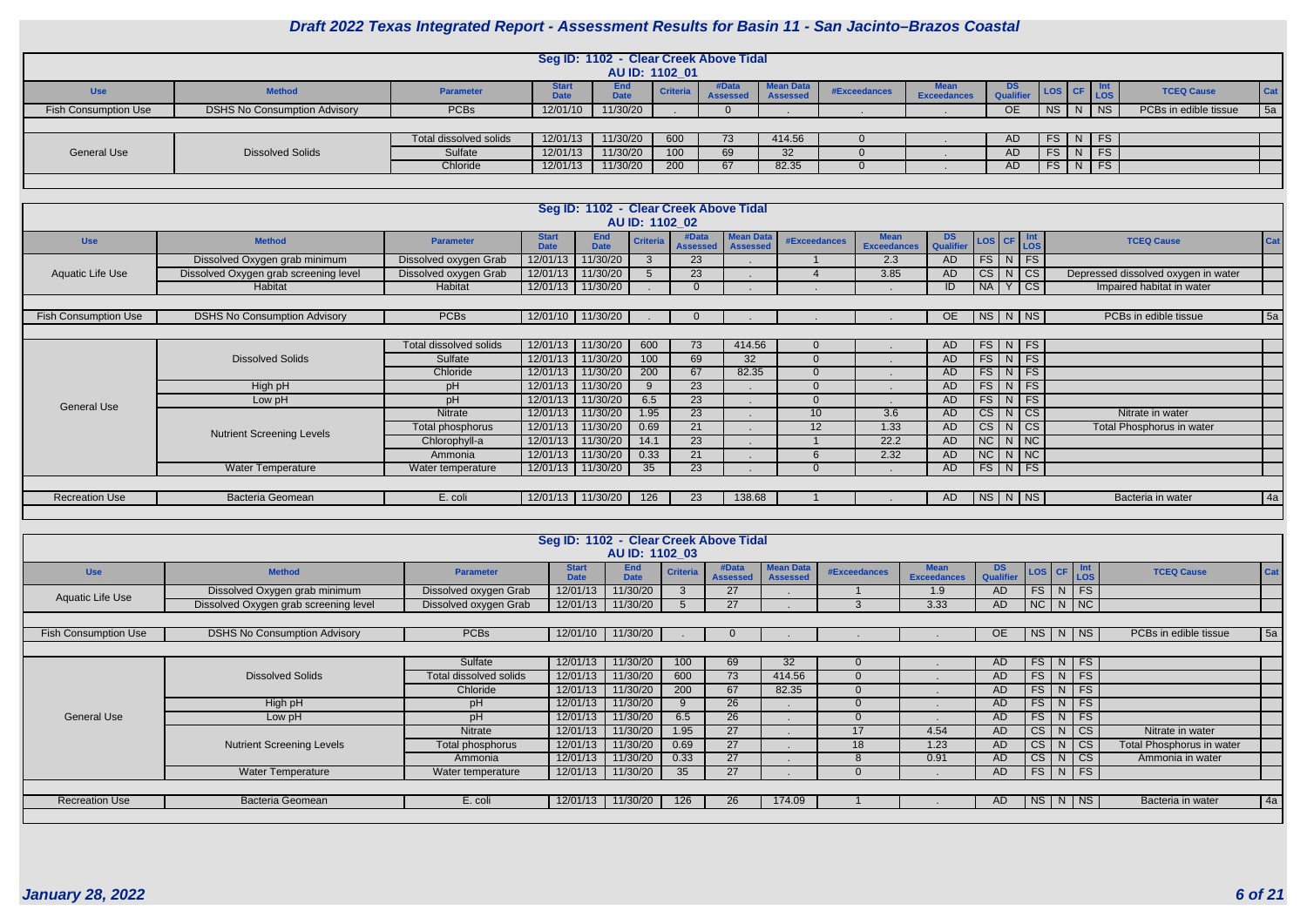

|                             |                                       |                               |                             | Seg ID: 1102 - Clear Creek Above Tidal |                 |                          |                                     |                     |                                   |                        |                        |                                  |                           |     |
|-----------------------------|---------------------------------------|-------------------------------|-----------------------------|----------------------------------------|-----------------|--------------------------|-------------------------------------|---------------------|-----------------------------------|------------------------|------------------------|----------------------------------|---------------------------|-----|
|                             |                                       |                               |                             | AU ID: 1102 04                         |                 |                          |                                     |                     |                                   |                        |                        |                                  |                           |     |
| <b>Use</b>                  | <b>Method</b>                         | <b>Parameter</b>              | <b>Start</b><br><b>Date</b> | <b>End</b><br><b>Date</b>              | <b>Criteria</b> | #Data<br><b>Assessed</b> | <b>Mean Data</b><br><b>Assessed</b> | <b>#Exceedances</b> | <b>Mean</b><br><b>Exceedances</b> | <b>DS</b><br>Qualifier | LOS CF                 | Int<br>LOS                       | <b>TCEQ Cause</b>         | Cat |
| Aquatic Life Use            | Dissolved Oxygen grab minimum         | Dissolved oxygen Grab         | 12/01/13                    | 11/30/20                               | $\mathbf{3}$    | 23                       |                                     |                     |                                   | AD                     |                        | $FS$ N FS                        |                           |     |
|                             | Dissolved Oxygen grab screening level | Dissolved oxygen Grab         | 12/01/13                    | 11/30/20                               |                 | 23                       |                                     | 2                   | 4.85                              | AD                     |                        | $NC$   N   NC                    |                           |     |
|                             |                                       |                               |                             |                                        |                 |                          |                                     |                     |                                   |                        |                        |                                  |                           |     |
| <b>Fish Consumption Use</b> | <b>DSHS No Consumption Advisory</b>   | <b>PCBs</b>                   | 12/01/10                    | 11/30/20                               |                 |                          |                                     |                     |                                   | <b>OE</b>              |                        | $NS$ $N$ $NS$                    | PCBs in edible tissue     | 5a  |
|                             |                                       |                               |                             |                                        |                 |                          |                                     |                     |                                   |                        |                        |                                  |                           |     |
|                             |                                       | <b>Total dissolved solids</b> | 12/01/13                    | 11/30/20                               | 600             | 73                       | 414.56                              | $\Omega$            |                                   | AD                     |                        | $FS$ N FS                        |                           |     |
|                             | <b>Dissolved Solids</b>               | Sulfate                       | 12/01/13                    | 11/30/20                               | 100             | 69                       | 32                                  |                     |                                   | AD                     | FS                     | $N$ FS                           |                           |     |
|                             |                                       | Chloride                      | 12/01/13                    | 11/30/20                               | 200             | 67                       | 82.35                               |                     |                                   | AD.                    | FS                     | $N$ FS                           |                           |     |
|                             | High pH                               | pH                            | 12/01/13                    | 11/30/20                               | 9               | 23                       |                                     | $\Omega$            |                                   | AD                     | FS                     | $N$ FS                           |                           |     |
| <b>General Use</b>          | Low pH                                | pH                            | 12/01/13                    | 11/30/20                               | 6.5             | 23                       |                                     | $\Omega$            |                                   | AD                     | FS                     | $N$ FS                           |                           |     |
|                             |                                       | Total phosphorus              | 12/01/13                    | 11/30/20                               | 0.69            | 20                       |                                     | 11                  | 1.48                              | AD                     | CS                     | $\overline{c}$<br>N              | Total Phosphorus in water |     |
|                             | <b>Nutrient Screening Levels</b>      | Nitrate                       | 12/01/13                    | 11/30/20                               | 1.95            | 22                       |                                     | 14                  | 4.83                              | AD                     | $\overline{\text{cs}}$ | $\overline{\phantom{a}}$ CS<br>N | Nitrate in water          |     |
|                             |                                       | Chlorophyll-a                 | 12/01/13                    | 11/30/20                               | 14.1            | 23                       |                                     |                     |                                   | AD                     | NC                     | $\overline{\phantom{a}}$ NC<br>N |                           |     |
|                             |                                       | Ammonia                       | 12/01/13                    | 11/30/20                               | 0.33            | 21                       |                                     | $\overline{2}$      | 0.46                              | AD                     | NC                     | $N$ NC                           |                           |     |
|                             | <b>Water Temperature</b>              | Water temperature             | 12/01/13                    | 11/30/20                               | 35              | 23                       | . .                                 |                     |                                   | AD                     |                        | $FS$ N FS                        |                           |     |
|                             |                                       |                               |                             |                                        |                 |                          |                                     |                     |                                   |                        |                        |                                  |                           |     |
| <b>Recreation Use</b>       | <b>Bacteria Geomean</b>               | E. coli                       | 12/01/13                    | 11/30/20                               | 126             | 22                       | 267.31                              |                     |                                   | AD                     |                        | NS N NS                          | Bacteria in water         | 4a  |
|                             |                                       |                               |                             |                                        |                 |                          |                                     |                     |                                   |                        |                        |                                  |                           |     |

|                      |                                       |                        |                      | Seg ID: 1102 - Clear Creek Above Tidal | AU ID: 1102 05  |                            |           |              |                                   |                                       |           |                         |                                           |            |
|----------------------|---------------------------------------|------------------------|----------------------|----------------------------------------|-----------------|----------------------------|-----------|--------------|-----------------------------------|---------------------------------------|-----------|-------------------------|-------------------------------------------|------------|
| <b>Use</b>           | <b>Method</b>                         | <b>Parameter</b>       | <b>Start</b><br>Date | <b>End</b><br><b>Date</b>              | <b>Criteria</b> | #Data<br>Assessed Assesser | Mean Data | #Exceedances | <b>Mean</b><br><b>Exceedances</b> | DS LOS CF Int<br>Qualifier LOS CF LOS |           |                         | <b>TCEQ Cause</b>                         | <b>Cat</b> |
| Aquatic Life Use     | Dissolved Oxygen grab screening level | Dissolved oxygen Grab  | 12/01/13             | 11/30/20                               |                 |                            |           |              |                                   | ID                                    | <b>NA</b> |                         | CS<br>Depressed dissolved oxygen in water |            |
|                      |                                       |                        |                      |                                        |                 |                            |           |              |                                   |                                       |           |                         |                                           |            |
| Fish Consumption Use | <b>DSHS No Consumption Advisory</b>   | <b>PCBs</b>            |                      | 12/01/10 11/30/20                      |                 |                            |           |              |                                   | <b>OE</b>                             |           | NS N NS                 | PCBs in edible tissue                     | 5a         |
|                      |                                       |                        |                      |                                        |                 |                            |           |              |                                   |                                       |           |                         |                                           |            |
|                      |                                       | Total dissolved solids | 12/01/13             | 11/30/20                               | 600             | 73                         | 414.56    |              |                                   | <b>AD</b>                             |           | FS N FS                 |                                           |            |
| <b>General Use</b>   | <b>Dissolved Solids</b>               | Sulfate                | 12/01/13             | 11/30/20                               | 100             | 69                         | 32        |              |                                   | <b>AD</b>                             |           | $FS\mid N \mid FS \mid$ |                                           |            |
|                      |                                       | Chloride               | 12/01/13             | 11/30/20                               | 200             | 67                         | 82.35     |              |                                   | <b>AD</b>                             |           | $FS\mid N \mid FS \mid$ |                                           |            |
|                      | <b>Nutrient Screening Levels</b>      | Nitrate                | 12/01/13             | 11/30/20                               |                 |                            |           |              |                                   | ID                                    | <b>NA</b> | $\overline{\text{CS}}$  | Nitrate in water                          |            |
|                      |                                       |                        |                      |                                        |                 |                            |           |              |                                   |                                       |           |                         |                                           |            |

|                       |                                       |                       |                             | Seg ID: 1102A - Cowart Creek |                 |                          |                                     |              |                            |                  |           |                          |                   |         |
|-----------------------|---------------------------------------|-----------------------|-----------------------------|------------------------------|-----------------|--------------------------|-------------------------------------|--------------|----------------------------|------------------|-----------|--------------------------|-------------------|---------|
|                       |                                       |                       |                             | AU ID: 1102A 01              |                 |                          |                                     |              |                            |                  |           |                          |                   |         |
| <b>Use</b>            | <b>Method</b>                         | <b>Parameter</b>      | <b>Start</b><br><b>Date</b> | <b>End</b><br><b>Date</b>    | <b>Criteria</b> | #Data<br><b>Assessed</b> | <b>Mean Data</b><br><b>Assessed</b> | #Exceedances | Mean<br><b>Exceedances</b> | DS.<br>Qualifier |           | LOS CF Int               | <b>TCEQ Cause</b> | $ $ Cat |
| Aquatic Life Use      | Dissolved Oxygen grab minimum         | Dissolved oxygen Grab | 12/01/13                    | 11/30/20                     |                 |                          |                                     |              |                            | LD.              | NC        | $N$ NC                   |                   |         |
|                       | Dissolved Oxygen grab screening level | Dissolved oxygen Grab | 12/01/13                    | 11/30/20                     |                 |                          |                                     |              |                            | LD.              |           | $NC$ $N$ $NC$            |                   |         |
|                       |                                       |                       |                             |                              |                 |                          |                                     |              |                            |                  |           |                          |                   |         |
|                       |                                       | Total phosphorus      | 12/01/13                    | 11/30/20                     | 0.69            |                          |                                     |              |                            | LD.              |           | $NC \mid N \mid NC \mid$ |                   |         |
| <b>General Use</b>    | <b>Nutrient Screening Levels</b>      | Nitrate               | 12/01/13                    | 11/30/20                     | 1.95            |                          |                                     |              |                            | LD.              |           | NC N NC                  |                   |         |
|                       |                                       | Ammonia               | 12/01/13                    | 11/30/20                     | 0.33            |                          |                                     |              |                            | LD.              |           | $NC$ $N$ $NC$            |                   |         |
|                       |                                       |                       |                             |                              |                 |                          |                                     |              |                            |                  |           |                          |                   |         |
| <b>Recreation Use</b> | <b>Bacteria Geomean</b>               | E. coli               | 12/01/13                    | 11/30/20                     | 126             |                          | 132.57                              |              |                            |                  | <b>NA</b> | NS                       | Bacteria in water | $4a$    |
|                       |                                       |                       |                             |                              |                 |                          |                                     |              |                            |                  |           |                          |                   |         |

|                  |                                       |                       |          | Seg ID: 1102A - Cowart Creek<br><b>AU ID: 1102A 02</b> |                 |       |                                     |              |                    |                 |                                                    |                   |       |
|------------------|---------------------------------------|-----------------------|----------|--------------------------------------------------------|-----------------|-------|-------------------------------------|--------------|--------------------|-----------------|----------------------------------------------------|-------------------|-------|
| <b>Use</b>       | <b>Method</b>                         | <b>Parameter</b>      |          | End<br><b>Date</b>                                     | <b>Criteria</b> | #Data | <b>Mean Data</b><br><b>Assessed</b> | #Exceedances | <b>Exceedances</b> | DS<br>Qualifier | $\left  \cos \left  \text{CF} \right  \right $ LOS | <b>TCEQ Cause</b> | Cat i |
| Aquatic Life Use | Dissolved Oxygen grab minimum         | Dissolved oxygen Grab | 12/01/13 | 11/30/20                                               |                 | 27    |                                     |              |                    | AD              | FS<br>$N$ FS                                       |                   |       |
|                  | Dissolved Oxygen grab screening level | Dissolved oxygen Grab | 12/01/13 | 11/30/20                                               |                 | 27    |                                     |              |                    | AD              | NC<br>$\lfloor N \rfloor$ NC                       |                   |       |
|                  |                                       |                       |          |                                                        |                 |       |                                     |              |                    |                 |                                                    |                   |       |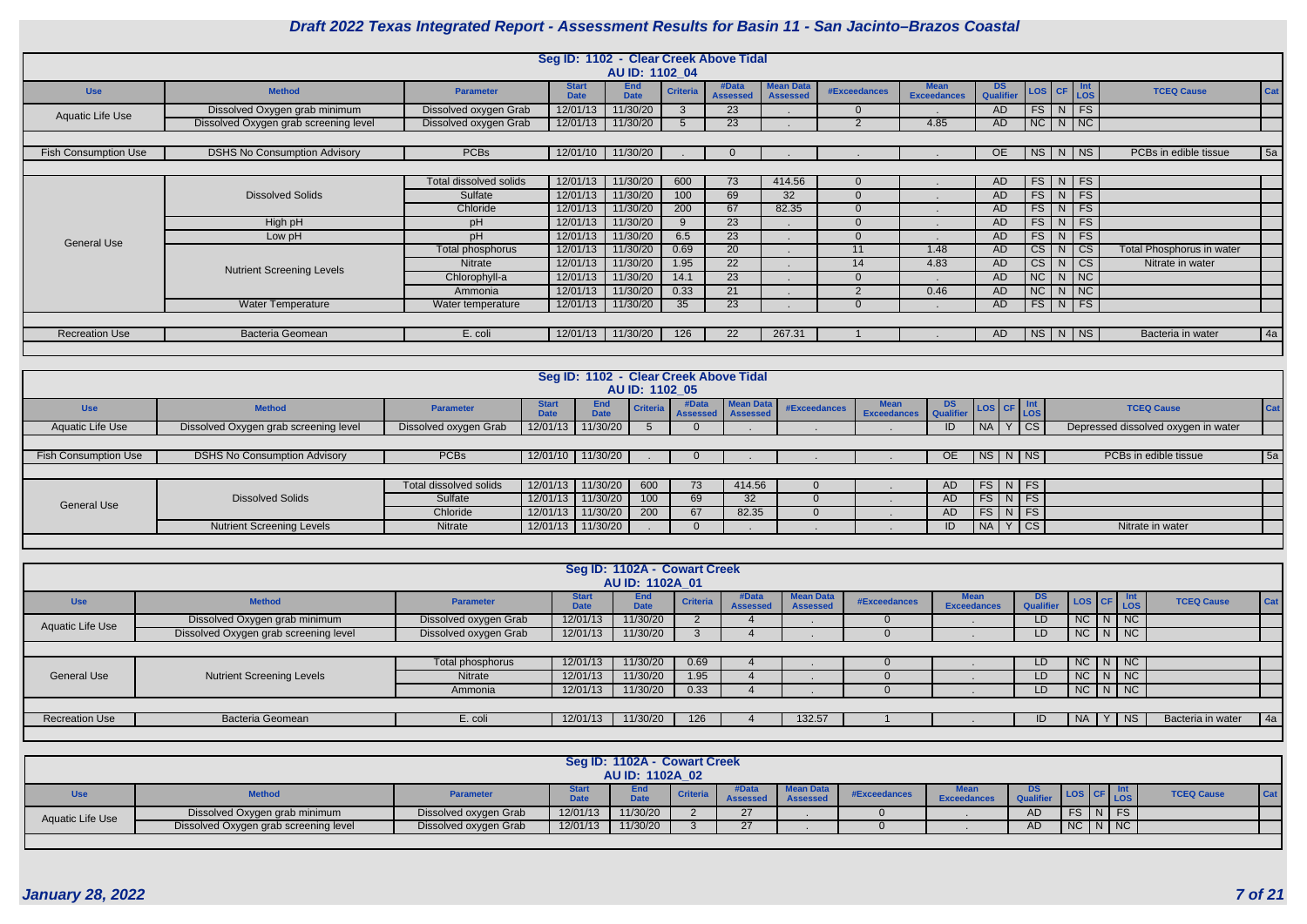

|                       |                                  |                  |                             | Seg ID: 1102A - Cowart Creek<br>AU ID: 1102A_02 |                 |                          |                                     |              |                                   |                               |  |                          |                   |             |
|-----------------------|----------------------------------|------------------|-----------------------------|-------------------------------------------------|-----------------|--------------------------|-------------------------------------|--------------|-----------------------------------|-------------------------------|--|--------------------------|-------------------|-------------|
|                       |                                  |                  |                             |                                                 |                 |                          |                                     |              |                                   |                               |  |                          |                   |             |
| <b>Use</b>            | <b>Method</b>                    | <b>Parameter</b> | <b>Start</b><br><b>Date</b> | <b>End</b><br><b>Date</b>                       | <b>Criteria</b> | #Data<br><b>Assessed</b> | <b>Mean Data</b><br><b>Assessed</b> | #Exceedances | <b>Mean</b><br><b>Exceedances</b> | <b>DS</b><br><b>Qualifier</b> |  | <b>Int</b><br>LOS CF LOS | <b>TCEQ Cause</b> | <b>Cat</b>  |
|                       |                                  | Total phosphorus | 12/01/13                    | 11/30/20                                        | 0.69            | 27                       |                                     |              | 0.71                              | AD                            |  | $NC$ $N$ $NC$            |                   |             |
| General Use           | <b>Nutrient Screening Levels</b> | Nitrate          | 12/01/13                    | 11/30/20                                        | 1.95            | 27                       |                                     |              |                                   | AD                            |  | $NC$ $N$ $NC$            |                   |             |
|                       |                                  | Ammonia          | 12/01/13                    | 11/30/20                                        | 0.33            | 27                       |                                     |              | 1.62                              | AD                            |  | $CS$ $N$ $CS$            | Ammonia in water  |             |
|                       |                                  |                  |                             |                                                 |                 |                          |                                     |              |                                   |                               |  |                          |                   |             |
| <b>Recreation Use</b> | <b>Bacteria Geomean</b>          | E. coli          | 12/01/13                    | 11/30/20                                        | 126             | 26                       | 259.26                              |              |                                   | AD.                           |  | $NS$ $N$ $NS$            | Bacteria in water | $\sqrt{4a}$ |
|                       |                                  |                  |                             |                                                 |                 |                          |                                     |              |                                   |                               |  |                          |                   |             |

|                       |                                       |                       | Seg ID: 1102B - Mary's Creek/ North Fork Mary's Creek |                    |                 |                          |                                     |              |                                   |                 |        |    |                             |                           |     |
|-----------------------|---------------------------------------|-----------------------|-------------------------------------------------------|--------------------|-----------------|--------------------------|-------------------------------------|--------------|-----------------------------------|-----------------|--------|----|-----------------------------|---------------------------|-----|
|                       |                                       |                       |                                                       |                    | AU ID: 1102B 01 |                          |                                     |              |                                   |                 |        |    |                             |                           |     |
| <b>Use</b>            | <b>Method</b>                         | <b>Parameter</b>      | <b>Start</b><br>Date                                  | End<br><b>Date</b> | Criteria        | #Data<br><b>Assessed</b> | <b>Mean Data</b><br><b>Assessed</b> | #Exceedances | <b>Mean</b><br><b>Exceedances</b> | DS<br>Qualifier | LOG CF |    | <b>Int</b><br>LOS           | <b>TCEQ Cause</b>         | Cat |
| Aquatic Life Use      | Dissolved Oxygen grab minimum         | Dissolved oxygen Grab | 12/01/13                                              | 11/30/20           |                 | 27                       |                                     |              |                                   | AD              | FS     |    | $\overline{\phantom{a}}$ FS |                           |     |
|                       | Dissolved Oxygen grab screening level | Dissolved oxygen Grab | 12/01/13                                              | 11/30/20           |                 | 27                       |                                     |              |                                   | AD              | NC     | N  | $\overline{\phantom{a}}$ NC |                           |     |
|                       |                                       |                       |                                                       |                    |                 |                          |                                     |              |                                   |                 |        |    |                             |                           |     |
|                       |                                       | Total phosphorus      | 12/01/13                                              | 11/30/20           | 0.69            | 27                       |                                     |              | 1.21                              | AD.             | CS.    |    | $\vert$ CS                  | Total Phosphorus in water |     |
| <b>General Use</b>    | <b>Nutrient Screening Levels</b>      | Nitrate               | 12/01/13                                              | 11/30/20           | 1.95            | 27                       |                                     | 10.          | 3.78                              | AD              | CS     |    | <b>CS</b>                   | Nitrate in water          |     |
|                       |                                       | Ammonia               | 12/01/13                                              | 11/30/20           | 0.33            | 27                       |                                     |              | 0.61                              | AD              | NC     |    | $\overline{\phantom{a}}$ NC |                           |     |
|                       |                                       |                       |                                                       |                    |                 |                          |                                     |              |                                   |                 |        |    |                             |                           |     |
| <b>Recreation Use</b> | <b>Bacteria Geomean</b>               | E. coli               | 12/01/13                                              | 11/30/20           | 126             | 25                       | 454.58                              |              |                                   | AD.             | NS I   | N. | $ $ NS                      | Bacteria in water         | 4a  |
|                       |                                       |                       |                                                       |                    |                 |                          |                                     |              |                                   |                 |        |    |                             |                           |     |

|                       |                                       |                       |                             |                           |      | Seg ID: 1102C - Hickory Slough<br>AU ID: 1102C 01 |                  |              |                                   |                      |                          |                                     |     |
|-----------------------|---------------------------------------|-----------------------|-----------------------------|---------------------------|------|---------------------------------------------------|------------------|--------------|-----------------------------------|----------------------|--------------------------|-------------------------------------|-----|
| <b>Use</b>            | <b>Method</b>                         | <b>Parameter</b>      | <b>Start</b><br><b>Date</b> | <b>End</b><br><b>Date</b> |      | #Data<br>Criteria Assessed Assessed               | <b>Mean Data</b> | #Exceedances | <b>Mean</b><br><b>Exceedances</b> | <b>DS</b> LOS CF Int |                          | <b>TCEQ Cause</b>                   | Cat |
| Aquatic Life Use      | Dissolved Oxygen grab minimum         | Dissolved oxygen Grab | 12/01/13                    | 11/30/20                  |      | 26                                                |                  |              | 2.6                               | AD.                  | FS N FS                  |                                     |     |
|                       | Dissolved Oxygen grab screening level | Dissolved oxygen Grab | 12/01/13                    | 11/30/20                  |      | 26                                                |                  |              | 3.73                              | AD.                  | CS N CS                  | Depressed dissolved oxygen in water |     |
|                       |                                       |                       |                             |                           |      |                                                   |                  |              |                                   |                      |                          |                                     |     |
|                       |                                       | Total phosphorus      | 12/01/13                    | 11/30/20                  | 0.69 | 26                                                |                  |              | 1.28                              | AD.                  | NCI N/NC                 |                                     |     |
| <b>General Use</b>    | <b>Nutrient Screening Levels</b>      | Nitrate               | 12/01/13                    | 11/30/20                  | 1.95 | 26                                                |                  |              |                                   | AD                   | $NC\vert N\vert NC\vert$ |                                     |     |
|                       |                                       | Ammonia               | 12/01/13                    | 11/30/20                  | 0.33 | 26                                                |                  |              | 0.4                               | AD.                  | $NC\ N\ N$               |                                     |     |
|                       |                                       |                       |                             |                           |      |                                                   |                  |              |                                   |                      |                          |                                     |     |
| <b>Recreation Use</b> | <b>Bacteria Geomean</b>               | E. coli               | 12/01/13                    | 11/30/20                  | 126  | 25                                                | 90.06            |              |                                   | AD.                  | FS N FS                  |                                     |     |
|                       |                                       |                       |                             |                           |      |                                                   |                  |              |                                   |                      |                          |                                     |     |

|                       |                                       |                       |                             | Seg ID: 1102D - Turkey Creek | AU ID: 1102D 01 |                          |                                     |              |                                   |                        |               |                    |                           |            |
|-----------------------|---------------------------------------|-----------------------|-----------------------------|------------------------------|-----------------|--------------------------|-------------------------------------|--------------|-----------------------------------|------------------------|---------------|--------------------|---------------------------|------------|
| <b>Use</b>            | <b>Method</b>                         | <b>Parameter</b>      | <b>Start</b><br><b>Date</b> | End<br><b>Date</b>           | <b>Criteria</b> | #Data<br><b>Assessed</b> | <b>Mean Data</b><br><b>Assessed</b> | #Exceedances | <b>Mean</b><br><b>Exceedances</b> | <b>DS</b><br>Qualifier | LOS CF LOS    |                    | <b>TCEQ Cause</b>         | <b>Cat</b> |
| Aquatic Life Use      | Dissolved Oxygen grab minimum         | Dissolved oxygen Grab | 12/01/13                    | 11/30/20                     |                 | 16                       |                                     |              |                                   | <b>AD</b>              |               | $FS\mid N \mid FS$ |                           |            |
|                       | Dissolved Oxygen grab screening level | Dissolved oxygen Grab | 12/01/13                    | 11/30/20                     |                 | 16                       |                                     |              |                                   | AD                     | $NC$ $N$ $NC$ |                    |                           |            |
|                       |                                       |                       |                             |                              |                 |                          |                                     |              |                                   |                        |               |                    |                           |            |
|                       |                                       | Total phosphorus      | 12/01/13                    | 11/30/20                     | 0.69            | 16 <sup>°</sup>          |                                     |              | 1.28                              | AD.                    |               | CS N CS            | Total Phosphorus in water |            |
| <b>General Use</b>    | <b>Nutrient Screening Levels</b>      | <b>Nitrate</b>        | 12/01/13                    | 11/30/20                     | 1.95            | 16                       |                                     |              | 7.47                              | AD.                    | CS N CS       |                    | Nitrate in water          |            |
|                       |                                       | Ammonia               | 12/01/13                    | 11/30/20                     | 0.33            | 16                       |                                     |              | 0.9                               | AD                     |               | $CS$ $N$ $CS$      | Ammonia in water          |            |
|                       |                                       |                       |                             |                              |                 |                          |                                     |              |                                   |                        |               |                    |                           |            |
| <b>Recreation Use</b> | <b>Bacteria Geomean</b>               | E. coli               | 12/01/13                    | 11/30/20                     | 126             | 16                       | 244.61                              |              |                                   | LD                     | CN            | '   NS             | Bacteria in water         | 4a         |
|                       |                                       |                       |                             |                              |                 |                          |                                     |              |                                   |                        |               |                    |                           |            |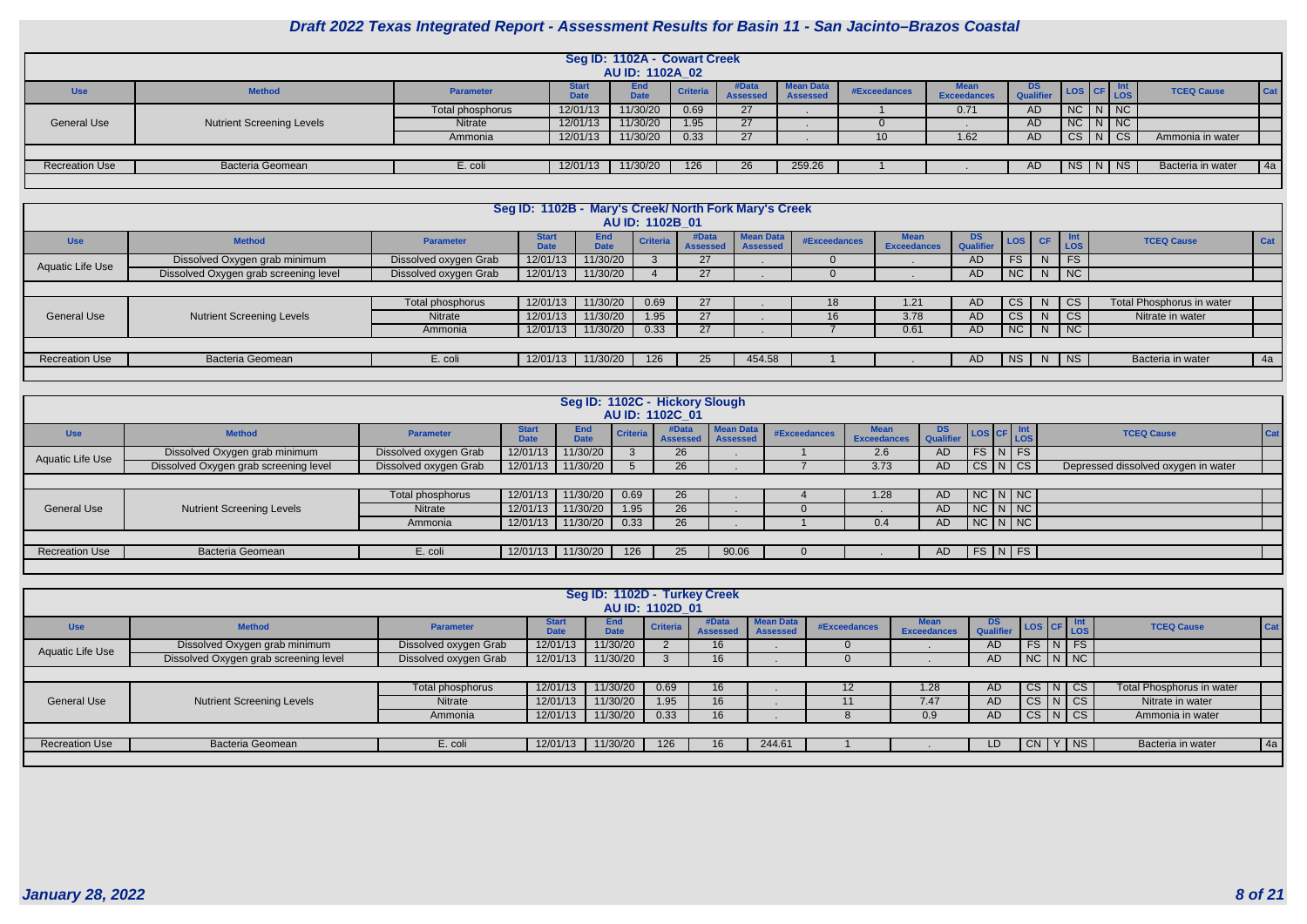|                  | Seg ID: 1102E - Mud Gully                                                                                                                                                                                            |                       |          |          |      |  |  |  |  |  |            |          |                                     |  |  |
|------------------|----------------------------------------------------------------------------------------------------------------------------------------------------------------------------------------------------------------------|-----------------------|----------|----------|------|--|--|--|--|--|------------|----------|-------------------------------------|--|--|
|                  | AU ID: 1102E 01                                                                                                                                                                                                      |                       |          |          |      |  |  |  |  |  |            |          |                                     |  |  |
| <b>Use</b>       | <b>Mean Data</b><br><b>Start</b><br><b>End</b><br>ັບຮ<br>#Exceedances<br><b>TCEQ Cause</b><br>$ $ Cat<br><b>Method</b><br>Criteria<br><b>Parameter</b><br><b>LOS</b><br>$P = 1$<br><b>DAL-</b><br><b>Exceedances</b> |                       |          |          |      |  |  |  |  |  |            |          |                                     |  |  |
| Aquatic Life Use | Dissolved Oxygen grab screening level                                                                                                                                                                                | Dissolved oxygen Grab | 12/01/13 | 11/30/20 |      |  |  |  |  |  | $\n  NA\n$ | CS       | Depressed dissolved oxygen in water |  |  |
|                  |                                                                                                                                                                                                                      |                       |          |          |      |  |  |  |  |  |            |          |                                     |  |  |
| General Use      | <b>Nutrient Screening Levels</b>                                                                                                                                                                                     | Nitrate               | 12/01/13 | 11/30/20 | 1.95 |  |  |  |  |  | NA         | $ Y $ CS | Nitrate in water                    |  |  |
|                  |                                                                                                                                                                                                                      |                       |          |          |      |  |  |  |  |  |            |          |                                     |  |  |

|                       |                                       |                       |                             | Seg ID: 1102F - Mary's Creek Bypass | AU ID: 1102F 01 |                          |                                     |              |                     |                        |                                                            |  |                           |            |
|-----------------------|---------------------------------------|-----------------------|-----------------------------|-------------------------------------|-----------------|--------------------------|-------------------------------------|--------------|---------------------|------------------------|------------------------------------------------------------|--|---------------------------|------------|
| <b>Use</b>            | <b>Method</b>                         | <b>Parameter</b>      | <b>Start</b><br><b>Date</b> | <b>End</b><br><b>Date</b>           | <b>Criteria</b> | #Data<br><b>Assessed</b> | <b>Mean Data</b><br><b>Assessed</b> | #Exceedances | Mean<br>Exceedances | <b>DS</b><br>Qualifier | $\left  \text{Los} \right $ CF $\left  \text{Int} \right $ |  | <b>TCEQ Cause</b>         | <b>Cat</b> |
| Aquatic Life Use      | Dissolved Oxygen grab minimum         | Dissolved oxygen Grab | 12/01/13                    | 11/30/20                            |                 | 15                       |                                     |              |                     | <b>AD</b>              | $FS$ N FS                                                  |  |                           |            |
|                       | Dissolved Oxygen grab screening level | Dissolved oxygen Grab | 12/01/13                    | 11/30/20                            |                 | 15                       |                                     |              | 4.7                 | <b>AD</b>              | $N$ C $N$ $N$                                              |  |                           |            |
|                       |                                       |                       |                             |                                     |                 |                          |                                     |              |                     |                        |                                                            |  |                           |            |
|                       |                                       | Total phosphorus      | 12/01/13                    | 11/30/20                            | 0.69            | 16                       |                                     |              | 1.56                | <b>AD</b>              | CS N CS                                                    |  | Total Phosphorus in water |            |
| <b>General Use</b>    | <b>Nutrient Screening Levels</b>      | Nitrate               | 12/01/13                    | 11/30/20                            | 1.95            | 16 <sup>°</sup>          |                                     |              | 4.79                | <b>AD</b>              | $NC$ $N$ $NC$                                              |  |                           |            |
|                       |                                       | Ammonia               | 12/01/13                    | 11/30/20                            | 0.33            | 16 <sup>°</sup>          |                                     |              | 0.68                | <b>AD</b>              | $N$ C $N$ $N$                                              |  |                           |            |
|                       |                                       |                       |                             |                                     |                 |                          |                                     |              |                     |                        |                                                            |  |                           |            |
| <b>Recreation Use</b> | <b>Bacteria Geomean</b>               | E. coli               | 12/01/13                    | 11/30/20                            | 126             | 15 <sup>1</sup>          | 299.14                              |              |                     | LD.                    | CN Y NS                                                    |  | Bacteria in water         | 4a         |
|                       |                                       |                       |                             |                                     |                 |                          |                                     |              |                     |                        |                                                            |  |                           |            |

|                       |                                       |                       | Seg ID: 1102G - Unnamed Tributary of Mary's Creek | AU ID: 1102G 01           |                 |                          |                                     |              |                                   |                               |           |    |                             |                   |     |
|-----------------------|---------------------------------------|-----------------------|---------------------------------------------------|---------------------------|-----------------|--------------------------|-------------------------------------|--------------|-----------------------------------|-------------------------------|-----------|----|-----------------------------|-------------------|-----|
| <b>Use</b>            | <b>Method</b>                         | <b>Parameter</b>      | <b>Start</b><br><b>Date</b>                       | <b>End</b><br><b>Date</b> | <b>Criteria</b> | #Data<br><b>Assessed</b> | <b>Mean Data</b><br><b>Assessed</b> | #Exceedances | <b>Mean</b><br><b>Exceedances</b> | <b>DS</b><br><b>Qualifier</b> | LOS CF    |    | Int<br>LOS                  | <b>TCEQ Cause</b> | Cat |
| Aquatic Life Use      | Dissolved Oxygen grab minimum         | Dissolved oxygen Grab | 12/01/13                                          | 11/30/20                  |                 |                          |                                     |              |                                   | ID                            | <b>NA</b> | N  | <b>NA</b>                   |                   |     |
|                       | Dissolved Oxygen grab screening level | Dissolved oxygen Grab | 12/01/13                                          | 11/30/20                  |                 |                          |                                     |              |                                   |                               | <b>NA</b> | N  | NA                          |                   |     |
|                       |                                       |                       |                                                   |                           |                 |                          |                                     |              |                                   |                               |           |    |                             |                   |     |
|                       |                                       | Total phosphorus      | 12/01/13                                          | 11/30/20                  | 0.69            |                          |                                     |              | 0.8                               | LD                            | NC        |    | N   NC                      |                   |     |
| <b>General Use</b>    | <b>Nutrient Screening Levels</b>      | Nitrate               | 12/01/13                                          | 11/30/20                  | 1.95            |                          |                                     |              | 2.16                              | LD.                           | NC        | N. | <b>NC</b>                   |                   |     |
|                       |                                       | Ammonia               | 12/01/13                                          | 11/30/20                  | 0.33            |                          |                                     | <b>U</b>     |                                   | LD                            | NC        | N  | $\overline{\phantom{a}}$ NC |                   |     |
|                       |                                       |                       |                                                   |                           |                 |                          |                                     |              |                                   |                               |           |    |                             |                   |     |
| <b>Recreation Use</b> | Bacteria Geomean                      | E. coli               | 12/01/13                                          | 11/30/20                  | 126             |                          | 24000                               |              |                                   | ΙU                            | -NA       |    | NS.                         | Bacteria in water | 4a  |
|                       |                                       |                       |                                                   |                           |                 |                          |                                     |              |                                   |                               |           |    |                             |                   |     |

|                             |                                          |                       |                             | Seg ID: 1103 - Dickinson Bayou Tidal |                 |                          |                                     |              |                                   |                         |    |                             |                                     |            |
|-----------------------------|------------------------------------------|-----------------------|-----------------------------|--------------------------------------|-----------------|--------------------------|-------------------------------------|--------------|-----------------------------------|-------------------------|----|-----------------------------|-------------------------------------|------------|
|                             |                                          |                       |                             |                                      | AU ID: 1103 01  |                          |                                     |              |                                   |                         |    |                             |                                     |            |
| <b>Use</b>                  | <b>Method</b>                            | <b>Parameter</b>      | <b>Start</b><br><b>Date</b> | <b>End</b><br><b>Date</b>            | <b>Criteria</b> | #Data<br><b>Assessed</b> | <b>Mean Data</b><br><b>Assessed</b> | #Exceedances | <b>Mean</b><br><b>Exceedances</b> | DS Qualifier LOS CF LOS |    |                             | <b>TCEQ Cause</b>                   | <b>Cat</b> |
| <b>Aquatic Life Use</b>     | Dissolved Oxygen grab minimum            | Dissolved oxygen Grab | 12/01/13                    | 11/30/20                             |                 | 25                       |                                     |              |                                   | AD                      | FS | Y <sub>1</sub><br><b>NS</b> | Depressed dissolved oxygen in water | 5b         |
|                             | Dissolved Oxygen grab screening level    | Dissolved oxygen Grab |                             | 12/01/13 11/30/20                    |                 | 25                       |                                     |              |                                   | AD                      |    | NC N NC                     |                                     |            |
|                             |                                          |                       |                             |                                      |                 |                          |                                     |              |                                   |                         |    |                             |                                     |            |
| <b>Fish Consumption Use</b> | <b>DSHS Limited Consumption Advisory</b> | <b>PCBs</b>           |                             | 12/01/10 11/30/20                    |                 |                          |                                     |              |                                   | <b>OE</b>               |    | NSNNS                       | PCBs in edible tissue               | 5a         |
|                             |                                          | <b>Dioxins</b>        |                             | 12/01/13 11/30/20                    |                 |                          |                                     |              |                                   | <b>OE</b>               |    | $N$ S $N$ $N$               | Dioxin in edible tissue             | 5a         |
|                             |                                          |                       |                             |                                      |                 |                          |                                     |              |                                   |                         |    |                             |                                     |            |
|                             | High pH                                  | pH                    |                             | 12/01/13 11/30/20                    | 9               | 27                       |                                     | $\mathbf{U}$ |                                   | AD                      |    | $FS\mid N \mid FS \mid$     |                                     |            |
|                             | Low pH                                   | pH                    | 12/01/13                    | 11/30/20                             | 6.5             | 27                       |                                     |              |                                   | AD.                     |    | $FS\mid N \mid FS$          |                                     |            |
| <b>General Use</b>          |                                          | Total phosphorus      | 12/01/13                    | 11/30/20                             | 0.66            | 27                       |                                     |              | 1.96                              | AD.                     |    | $NC$ $N$ $NC$               |                                     |            |
|                             | <b>Nutrient Screening Levels</b>         | Nitrate               | 12/01/13                    | 11/30/20                             | 1.1             | 27                       |                                     |              |                                   | AD.                     |    | $NC$ $N$ $NC$               |                                     |            |
|                             |                                          | Ammonia               | 12/01/13                    | 11/30/20                             | 0.46            | 27                       |                                     |              |                                   | AD.                     |    | $NC$ $N$ $NC$               |                                     |            |
|                             | <b>Water Temperature</b>                 | Water temperature     |                             | 12/01/13 11/30/20                    | 35              | 27                       |                                     |              |                                   | AD                      |    | $FS\mid N \mid FS \mid$     |                                     |            |
|                             |                                          |                       |                             |                                      |                 |                          |                                     |              |                                   |                         |    |                             |                                     |            |
| <b>Recreation Use</b>       | Bacteria Geomean                         | Enterococcus          |                             | 12/01/13 11/30/20                    | 35              | 27                       | 37.37                               |              |                                   | AD.                     |    | NS N NS                     | Bacteria in water                   | 4a         |
|                             |                                          |                       |                             |                                      |                 |                          |                                     |              |                                   |                         |    |                             |                                     |            |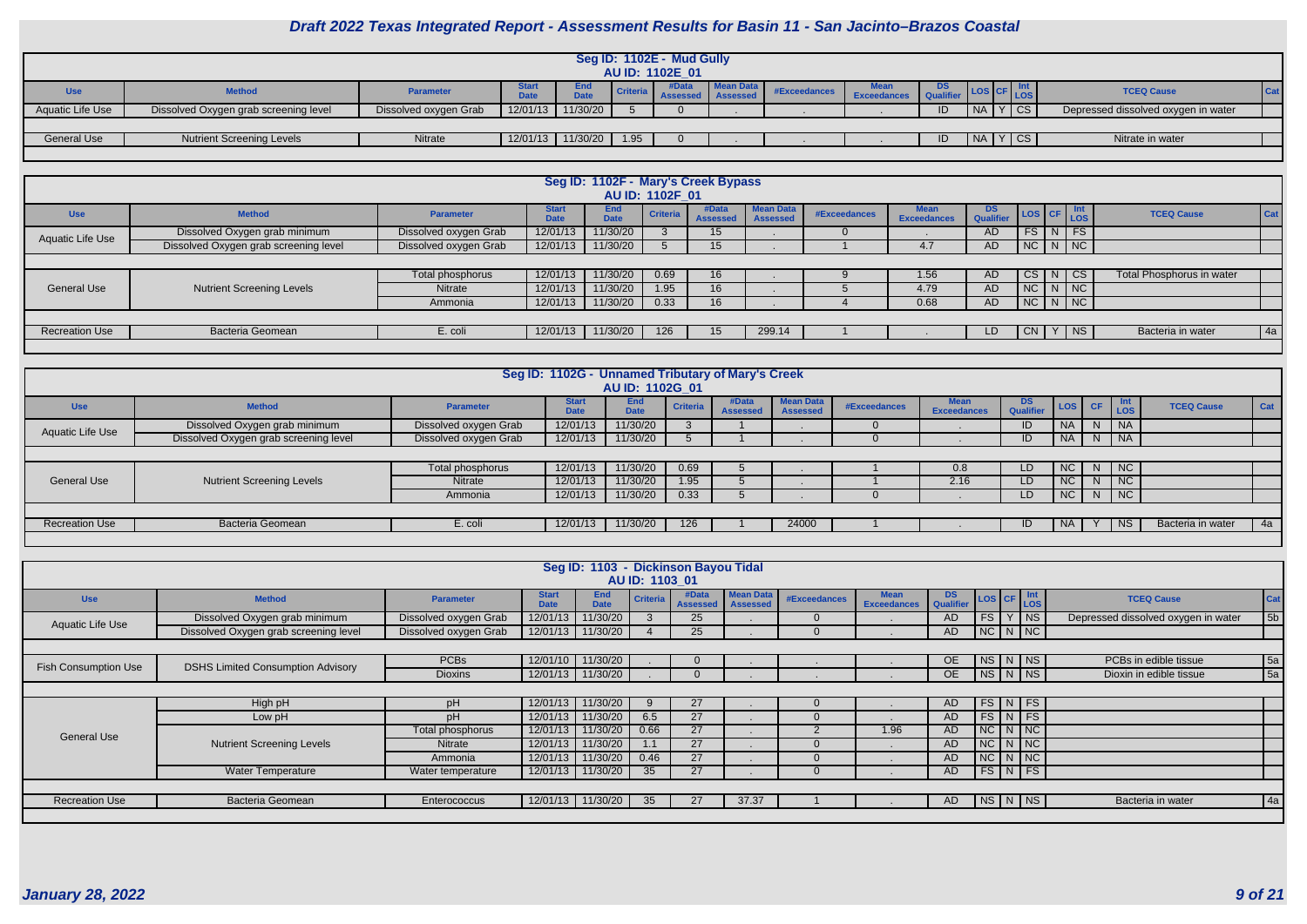

|                             |                                          |                           |                             |                           |                 | Seg ID: 1103 - Dickinson Bayou Tidal |                                     |                     |                                   |                               |                        |                         |                                     |                |
|-----------------------------|------------------------------------------|---------------------------|-----------------------------|---------------------------|-----------------|--------------------------------------|-------------------------------------|---------------------|-----------------------------------|-------------------------------|------------------------|-------------------------|-------------------------------------|----------------|
|                             |                                          |                           |                             |                           | AU ID: 1103 02  |                                      |                                     |                     |                                   |                               |                        |                         |                                     |                |
| <b>Use</b>                  | <b>Method</b>                            | <b>Parameter</b>          | <b>Start</b><br><b>Date</b> | <b>End</b><br><b>Date</b> | <b>Criteria</b> | #Data<br><b>Assessed</b>             | <b>Mean Data</b><br><b>Assessed</b> | <b>#Exceedances</b> | <b>Mean</b><br><b>Exceedances</b> | <b>DS</b><br><b>Qualifier</b> |                        | LOS CF Int<br>LOS       | <b>TCEQ Cause</b>                   | Cat            |
|                             | Dissolved Oxygen 24hr average            | Dissolved oxygen 24hr Avg | 12/01/13                    | 11/30/20                  |                 | $\Omega$                             |                                     | . .                 |                                   | ID                            | <b>NA</b>              | <b>NS</b>               | Depressed dissolved oxygen in water | 5 <sub>b</sub> |
| Aquatic Life Use            | Dissolved Oxygen 24hr minimum            | Dissolved oxygen 24hr Min |                             | 12/01/13 11/30/20         |                 | $\Omega$                             |                                     |                     |                                   | ID                            | <b>NA</b>              | $ $ NS                  | Depressed dissolved oxygen in water | 5b             |
|                             | Dissolved Oxygen grab minimum            | Dissolved oxygen Grab     | 12/01/13                    | 11/30/20                  |                 | 23                                   |                                     |                     | 2.94                              | <b>SM</b>                     |                        | NS N NA                 |                                     |                |
|                             | Dissolved Oxygen grab screening level    | Dissolved oxygen Grab     | 12/01/13                    | 11/30/20                  |                 | 23                                   |                                     | 6                   | 3.07                              | $\overline{\text{SM}}$        |                        | CS N NA                 |                                     |                |
|                             |                                          |                           |                             |                           |                 |                                      |                                     |                     |                                   |                               |                        |                         |                                     |                |
| <b>Fish Consumption Use</b> | <b>DSHS Limited Consumption Advisory</b> | <b>PCBs</b>               |                             | 12/01/10 11/30/20         |                 | $\Omega$                             |                                     |                     |                                   | <b>OE</b>                     |                        | $NS$ $N$ $N$            | PCBs in edible tissue               | 5a             |
|                             |                                          | <b>Dioxins</b>            |                             | 12/01/13 11/30/20         |                 |                                      |                                     |                     |                                   | <b>OE</b>                     |                        | NS N NS                 | Dioxin in edible tissue             | 5a             |
|                             |                                          |                           |                             |                           |                 |                                      |                                     |                     |                                   |                               |                        |                         |                                     |                |
|                             | High pH                                  | pH                        | 12/01/13                    | 11/30/20                  | 9               | 23                                   |                                     | $\Omega$            |                                   | AD                            |                        | $FS\mid N \mid FS$      |                                     |                |
|                             | Low pH                                   | pH                        | 12/01/13                    | 11/30/20                  | 6.5             | 23                                   |                                     | $\Omega$            |                                   | AD                            |                        | $FS\mid N \mid FS$      |                                     |                |
|                             |                                          | Total phosphorus          | 12/01/13                    | 11/30/20                  | 0.66            | 20                                   |                                     | $\mathbf{0}$        |                                   | <b>AD</b>                     | NC                     | $N$ NC                  |                                     |                |
| <b>General Use</b>          | <b>Nutrient Screening Levels</b>         | Nitrate                   | 12/01/13                    | 11/30/20                  | 1.1             | 23                                   |                                     | $\overline{2}$      | 1.65                              | AD                            |                        | $NC$ $N$ $NC$           |                                     |                |
|                             |                                          | Chlorophyll-a             | 12/01/13                    | 11/30/20                  | 21              | 23                                   |                                     | 6                   | 37.05                             | <b>AD</b>                     | $\overline{NC}$        | $N$ NC                  |                                     |                |
|                             |                                          | Ammonia                   | 12/01/13                    | 11/30/20                  | 0.46            | 22                                   |                                     | $\Omega$            |                                   | <b>AD</b>                     | $\overline{\text{NC}}$ | $N$ $NC$                |                                     |                |
|                             | <b>Water Temperature</b>                 | Water temperature         | 12/01/13                    | 11/30/20                  | 35              | 23                                   |                                     | $\Omega$            |                                   | AD                            |                        | $FS\mid N \mid FS \mid$ |                                     |                |
|                             |                                          |                           |                             |                           |                 |                                      |                                     |                     |                                   |                               |                        |                         |                                     |                |
| <b>Recreation Use</b>       | <b>Bacteria Geomean</b>                  | Enterococcus              |                             | 12/01/13 11/30/20         | 35              | 22                                   | 51.43                               |                     |                                   | AD                            |                        | NS N NS                 | Bacteria in water                   | 4a             |
|                             |                                          |                           |                             |                           |                 |                                      |                                     |                     |                                   |                               |                        |                         |                                     |                |

|                                                                                                                                     |                                          |                  |                             | Seg ID: 1103 - Dickinson Bayou Tidal |                |       |                            |              |             |                  |                                                                               |                                     |                                     |                         |     |
|-------------------------------------------------------------------------------------------------------------------------------------|------------------------------------------|------------------|-----------------------------|--------------------------------------|----------------|-------|----------------------------|--------------|-------------|------------------|-------------------------------------------------------------------------------|-------------------------------------|-------------------------------------|-------------------------|-----|
|                                                                                                                                     |                                          |                  |                             |                                      | AU ID: 1103 03 |       |                            |              |             |                  |                                                                               |                                     |                                     |                         |     |
| <b>Use</b>                                                                                                                          | <b>Method</b>                            | <b>Parameter</b> | <b>Start</b><br><b>Date</b> | <b>End</b><br><b>Date</b>            |                | #Data | Criteria Assessed Assessed | #Exceedances | Exceedances | DS.<br>Qualifier | $\left  \text{Los} \right $ CF $\left  \frac{\text{Int}}{\text{Los}} \right $ |                                     |                                     | <b>TCEQ Cause</b>       | Cat |
| 11/30/20<br><b>NA</b><br>$ $ NS<br>Dissolved Oxygen 24hr average<br>12/01/13<br>Dissolved oxygen 24hr Avg<br>ID<br>Aquatic Life Use |                                          |                  |                             |                                      |                |       |                            |              |             |                  |                                                                               |                                     | Depressed dissolved oxygen in water | 5b                      |     |
| Dissolved Oxygen 24hr minimum<br>$ $ NS<br>Dissolved oxygen 24hr Min<br>12/01/13 11/30/20<br><b>NA</b><br>ID                        |                                          |                  |                             |                                      |                |       |                            |              |             |                  |                                                                               | Depressed dissolved oxygen in water | 5b                                  |                         |     |
|                                                                                                                                     |                                          |                  |                             |                                      |                |       |                            |              |             |                  |                                                                               |                                     |                                     |                         |     |
| <b>Fish Consumption Use</b>                                                                                                         | <b>DSHS Limited Consumption Advisory</b> | <b>PCBs</b>      |                             | 12/01/10 11/30/20                    |                |       |                            |              |             | OE.              |                                                                               |                                     | $N_S N NS$                          | PCBs in edible tissue   | 5a  |
|                                                                                                                                     |                                          | <b>Dioxins</b>   |                             | 12/01/13 11/30/20                    |                |       |                            |              |             | OE.              |                                                                               |                                     | NS N NS                             | Dioxin in edible tissue | 5a  |
|                                                                                                                                     |                                          |                  |                             |                                      |                |       |                            |              |             |                  |                                                                               |                                     |                                     |                         |     |
| <b>Recreation Use</b>                                                                                                               | <b>Bacteria Geomean</b>                  | Enterococcus     |                             | 12/01/13 11/30/20                    |                |       |                            |              |             | ID               |                                                                               |                                     | $NA$   $Y$   $NS$                   | Bacteria in water       | 4a  |
|                                                                                                                                     |                                          |                  |                             |                                      |                |       |                            |              |             |                  |                                                                               |                                     |                                     |                         |     |

|                             |                                          |                       |                             |                           | AU ID: 1103 04  | Seg ID: 1103 - Dickinson Bayou Tidal |                                     |                     |                                   |               |                       |                                     |            |
|-----------------------------|------------------------------------------|-----------------------|-----------------------------|---------------------------|-----------------|--------------------------------------|-------------------------------------|---------------------|-----------------------------------|---------------|-----------------------|-------------------------------------|------------|
| <b>Use</b>                  | <b>Method</b>                            | <b>Parameter</b>      | <b>Start</b><br><b>Date</b> | <b>End</b><br><b>Date</b> | <b>Criteria</b> | #Data<br><b>Assessed</b>             | <b>Mean Data</b><br><b>Assessed</b> | <b>#Exceedances</b> | <b>Mean</b><br><b>Exceedances</b> | DS LOS CF Int |                       | <b>TCEQ Cause</b>                   | <b>Cat</b> |
| Aquatic Life Use            | Dissolved Oxygen grab minimum            | Dissolved oxygen Grab | 12/01/13                    | 11/30/20                  |                 | 50                                   |                                     | 13                  | 1.82                              | AD            | $NS$ $N$<br><b>NS</b> | Depressed dissolved oxygen in water | 5b         |
|                             | Dissolved Oxygen grab screening level    | Dissolved oxygen Grab | 12/01/13                    | 11/30/20                  |                 | 50                                   |                                     | 21                  | 2.45                              | AD.           | $CS[N]$ CS            | Depressed dissolved oxygen in water |            |
|                             |                                          |                       |                             |                           |                 |                                      |                                     |                     |                                   |               |                       |                                     |            |
| <b>Fish Consumption Use</b> | <b>DSHS Limited Consumption Advisory</b> | <b>PCBs</b>           | 12/01/10                    | 11/30/20                  |                 |                                      |                                     |                     |                                   | <b>OE</b>     | NS N N                | PCBs in edible tissue               | 5a         |
|                             |                                          | <b>Dioxins</b>        | 12/01/13                    | 11/30/20                  |                 |                                      |                                     |                     |                                   | OE            | NS N NS               | Dioxin in edible tissue             | 5a         |
|                             |                                          |                       |                             |                           |                 |                                      |                                     |                     |                                   |               |                       |                                     |            |
|                             | High pH                                  | pH                    | 12/01/13                    | 11/30/20                  | 9               | 50                                   |                                     | $\Omega$            |                                   | <b>AD</b>     | $FS\mid N \mid FS$    |                                     |            |
|                             | Low pH                                   | рH                    | 12/01/13                    | 11/30/20                  | 6.5             | 50                                   |                                     | $\Omega$            |                                   | AD.           | $FS\mid N \mid FS$    |                                     |            |
|                             |                                          | Total phosphorus      | 12/01/13                    | 11/30/20                  | 0.66            | 47                                   |                                     |                     | 1.09                              | AD            | $NC$ $N$ $NC$         |                                     |            |
| <b>General Use</b>          | <b>Nutrient Screening Levels</b>         | <b>Nitrate</b>        | 12/01/13                    | 11/30/20                  |                 | 50                                   |                                     |                     | 1.98                              | <b>AD</b>     | $NC$   $N$   $NC$     |                                     |            |
|                             |                                          | Chlorophyll-a         | 12/01/13                    | 11/30/20                  | 21              | 23                                   |                                     |                     | 28.4                              | AD            | $NC$   $N$   $NC$     |                                     |            |
|                             |                                          | Ammonia               | 12/01/13                    | 11/30/20                  | 0.46            | 49                                   |                                     |                     | 0.55                              | AD.           | $NC$ $N$ $NC$         |                                     |            |
|                             | <b>Water Temperature</b>                 | Water temperature     | 12/01/13                    | 11/30/20                  | 35              | 50                                   |                                     |                     |                                   | AD.           | $FS\mid N \mid FS$    |                                     |            |
|                             |                                          |                       |                             |                           |                 |                                      |                                     |                     |                                   |               |                       |                                     |            |
| <b>Recreation Use</b>       | Bacteria Geomean                         | Enterococcus          | 12/01/13                    | 11/30/20                  | 35              | 49                                   | 89.59                               |                     |                                   | AD            | NS   N   NS           | Bacteria in water                   | 4a         |
|                             |                                          |                       |                             |                           |                 |                                      |                                     |                     |                                   |               |                       |                                     |            |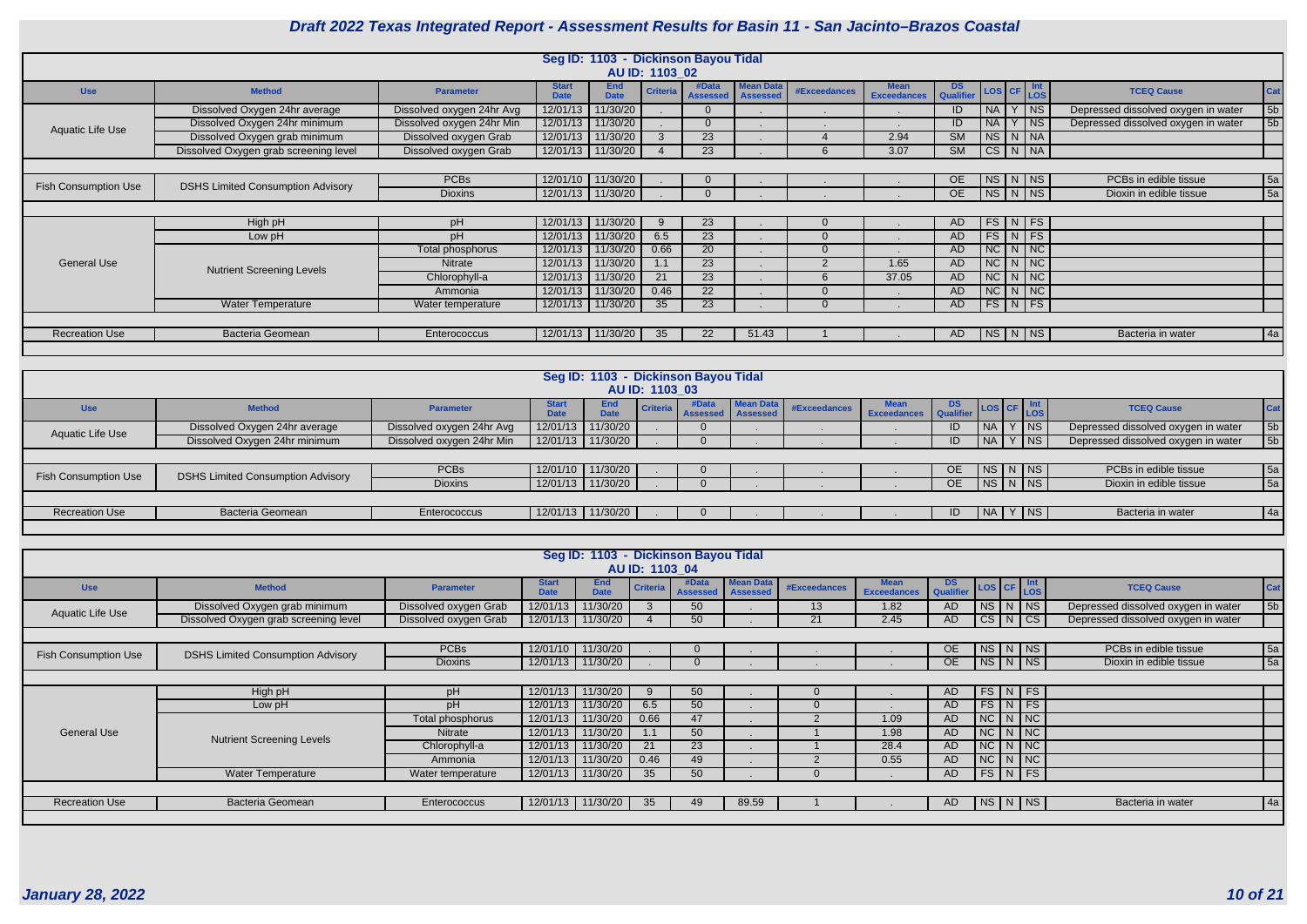

|                       |                                       |                       |                      | Seg ID: 1103A - Bensons Bayou |          | AU ID: 1103A 01          |                              |              |                                   |                        |               |                                     |            |
|-----------------------|---------------------------------------|-----------------------|----------------------|-------------------------------|----------|--------------------------|------------------------------|--------------|-----------------------------------|------------------------|---------------|-------------------------------------|------------|
| <b>Use</b>            | <b>Method</b>                         | <b>Parameter</b>      | <b>Start</b><br>Dota | <b>End</b><br><b>Date</b>     | Criteria | #Data<br><b>Assessed</b> | Mean Data<br><b>Assessed</b> | #Exceedances | <b>Mean</b><br><b>Exceedances</b> | <b>DS</b><br>Qualifier | LOS CF Int    | <b>TCEQ Cause</b>                   | <b>Cat</b> |
| Aquatic Life Use      | Dissolved Oxygen grab minimum         | Dissolved oxygen Grab | 12/01/13             | 11/30/20                      |          | 27                       |                              |              | 2.43                              | <b>AD</b>              | FS Y NS       | Depressed dissolved oxygen in water | 5b         |
|                       | Dissolved Oxygen grab screening level | Dissolved oxygen Grab | 12/01/13             | 11/30/20                      |          | 27                       |                              |              | 3.06                              | AD                     | CS N CS       | Depressed dissolved oxygen in water |            |
|                       |                                       |                       |                      |                               |          |                          |                              |              |                                   |                        |               |                                     |            |
|                       |                                       | Ammonia               | 12/01/13             | 11/30/20                      | 0.46     | 27                       |                              |              | 0.6                               | AD.                    | $NC$ $N$ $NC$ |                                     |            |
| <b>General Use</b>    | <b>Nutrient Screening Levels</b>      | <b>Nitrate</b>        | 12/01/13             | 11/30/20                      |          | 27                       |                              |              |                                   | AD.                    | $NC$ $N$ $NC$ |                                     |            |
|                       |                                       | Total phosphorus      | 12/01/13             | 11/30/20                      | 0.66     | 27                       |                              |              |                                   | <b>AD</b>              | $NC$ $N$ $NC$ |                                     |            |
|                       |                                       |                       |                      |                               |          |                          |                              |              |                                   |                        |               |                                     |            |
| <b>Recreation Use</b> | <b>Bacteria Geomean</b>               | Enterococcus          | 12/01/13             | 11/30/20                      | 35       | 27                       | 74.42                        |              |                                   | AD.                    | $N$ S $N$ $N$ | Bacteria in water                   | 4a         |
|                       |                                       |                       |                      |                               |          |                          |                              |              |                                   |                        |               |                                     |            |

|                       |                                       |                       |                             |                           |                 | Seg ID: 1103B - Bordens Gully |                              |                 |                                   |                 |               |               |                                     |            |
|-----------------------|---------------------------------------|-----------------------|-----------------------------|---------------------------|-----------------|-------------------------------|------------------------------|-----------------|-----------------------------------|-----------------|---------------|---------------|-------------------------------------|------------|
|                       |                                       |                       |                             |                           |                 | AU ID: 1103B 01               |                              |                 |                                   |                 |               |               |                                     |            |
| <b>Use</b>            | <b>Method</b>                         | Parameter             | <b>Start</b><br><b>Date</b> | <b>End</b><br><b>Date</b> | <b>Criteria</b> | #Data<br><b>Assessed</b>      | Mean Data<br><b>Assessed</b> | #Exceedances    | <b>Mean</b><br><b>Exceedances</b> | DS<br>Qualifier | LOS CF Int    |               | <b>TCEQ Cause</b>                   | <b>Cat</b> |
| Aquatic Life Use      | Dissolved Oxygen grab minimum         | Dissolved oxygen Grab | 12/01/13                    | 11/30/20                  |                 | 42                            |                              |                 | 2.51                              | <b>AD</b>       |               | $NS$ $N$ $NS$ | Depressed dissolved oxygen in water | 5b         |
|                       | Dissolved Oxygen grab screening level | Dissolved oxygen Grab | 12/01/13                    | 11/30/20                  |                 | 42                            |                              | 15 <sup>1</sup> | 2.94                              | AD              |               | CS N CS       | Depressed dissolved oxygen in water |            |
|                       |                                       |                       |                             |                           |                 |                               |                              |                 |                                   |                 |               |               |                                     |            |
|                       |                                       | Total phosphorus      | 12/01/13                    | 11/30/20                  | 0.66            | 42                            |                              |                 | 0.75                              | AD.             |               | $NC$ $N$ $NC$ |                                     |            |
| <b>General Use</b>    | <b>Nutrient Screening Levels</b>      | <b>Nitrate</b>        | 12/01/13                    | 11/30/20                  | 1.1             | 42                            |                              |                 | 1.28                              | AD.             |               | $NC$ $N$ $NC$ |                                     |            |
|                       |                                       | Ammonia               | 12/01/13                    | 11/30/20                  | 0.46            | 42                            |                              |                 |                                   | AD.             | $NC$ $N$ $NC$ |               |                                     |            |
|                       |                                       |                       |                             |                           |                 |                               |                              |                 |                                   |                 |               |               |                                     |            |
| <b>Recreation Use</b> | Bacteria Geomean                      | Enterococcus          | 12/01/13                    | 11/30/20                  | 35              | 30                            | 101.13                       |                 |                                   | AD.             | $N_S/N$ $NS$  |               | Bacteria in water                   | 4a         |
|                       |                                       |                       |                             |                           |                 |                               |                              |                 |                                   |                 |               |               |                                     |            |

|                         |                                       |                       |                             |                    |                 | Seg ID: 1103C - Geisler Bayou<br>AU ID: 1103C 01 |                              |              |                                   |               |                   |                                     |            |
|-------------------------|---------------------------------------|-----------------------|-----------------------------|--------------------|-----------------|--------------------------------------------------|------------------------------|--------------|-----------------------------------|---------------|-------------------|-------------------------------------|------------|
| <b>Use</b>              | <b>Method</b>                         | Parameter             | <b>Start</b><br><b>Date</b> | End<br><b>Date</b> | Criteria        | #Data<br>Assessed                                | <b>Mean Data</b><br>Assessed | #Exceedances | <b>Mean</b><br><b>Exceedances</b> | DS LOS CF Int |                   | <b>TCEQ Cause</b>                   | <b>Cat</b> |
| <b>Aquatic Life Use</b> | Dissolved Oxygen grab minimum         | Dissolved oxygen Grab | 12/01/13                    | 11/30/20           |                 | 27                                               |                              |              | 1.92                              | <b>AD</b>     | FS Y NS           | Depressed dissolved oxygen in water | 5b         |
|                         | Dissolved Oxygen grab screening level | Dissolved oxygen Grab | 12/01/13                    | 11/30/20           |                 | 27                                               |                              |              | 2.67                              | <b>AD</b>     | CS N CS           | Depressed dissolved oxygen in water |            |
|                         |                                       |                       |                             |                    |                 |                                                  |                              |              |                                   |               |                   |                                     |            |
|                         |                                       | Ammonia               | 12/01/13                    | 11/30/20           | 0.46            | 27                                               |                              |              | 0.8                               | <b>AD</b>     | $NC\ N\ N$        |                                     |            |
| <b>General Use</b>      | <b>Nutrient Screening Levels</b>      | Nitrate               | 12/01/13                    | 11/30/20           |                 | 27                                               |                              |              |                                   | AD            | $NC\mid N\mid NC$ |                                     |            |
|                         |                                       | Total phosphorus      | 12/01/13                    | 11/30/20           | 0.66            | 27                                               |                              |              | 0.72                              | <b>AD</b>     | NC N NC           |                                     |            |
|                         |                                       |                       |                             |                    |                 |                                                  |                              |              |                                   |               |                   |                                     |            |
| <b>Recreation Use</b>   | <b>Bacteria Geomean</b>               | Enterococcus          | 12/01/13                    | 11/30/20           | 35 <sub>1</sub> | 27                                               | 128.91                       |              |                                   | AD.           | $N_S N NS $       | Bacteria in water                   | 4a         |
|                         |                                       |                       |                             |                    |                 |                                                  |                              |              |                                   |               |                   |                                     |            |

|                       |                                       |                       |                      | Seg ID: 1103D - Gum Bayou<br>AU ID: 1103D 01 |                 |                    |                                     |              |                            |                         |               |                        |                   |     |
|-----------------------|---------------------------------------|-----------------------|----------------------|----------------------------------------------|-----------------|--------------------|-------------------------------------|--------------|----------------------------|-------------------------|---------------|------------------------|-------------------|-----|
| <b>Use</b>            | <b>Method</b>                         | <b>Parameter</b>      | Start<br><b>Jate</b> | <b>End</b><br><b>Date</b>                    | <b>Criteria</b> | #Data<br>Assesser' | <b>Mean Data</b><br><b>Assessed</b> | #Exceedances | <b>Mean</b><br>Exceedances | DS.<br><b>Qualifier</b> | LOS CF Int    |                        | <b>TCEQ Cause</b> | Cat |
| Aquatic Life Use      | Dissolved Oxygen grab minimum         | Dissolved oxygen Grab | 12/01/13             | 11/30/20                                     |                 | 25                 |                                     |              |                            | <b>AD</b>               | <b>FS</b>     | $\lfloor N \rfloor$ FS |                   |     |
|                       | Dissolved Oxygen grab screening level | Dissolved oxygen Grab | 12/01/13             | 11/30/20                                     |                 | 25                 |                                     |              | 3.67                       | <b>AD</b>               | NC N NC       |                        |                   |     |
|                       |                                       |                       |                      |                                              |                 |                    |                                     |              |                            |                         |               |                        |                   |     |
|                       |                                       | Total phosphorus      | 12/01/13             | 11/30/20                                     | 0.66            | 27                 |                                     |              | 2.06                       | <b>AD</b>               | NC N NC       |                        |                   |     |
| <b>General Use</b>    | <b>Nutrient Screening Levels</b>      | <b>Nitrate</b>        | 12/01/13             | 11/30/20                                     |                 | 27                 |                                     |              |                            | <b>AD</b>               | NC N NC       |                        |                   |     |
|                       |                                       | Ammonia               | 12/01/13             | 11/30/20                                     | 0.46            | 27                 |                                     |              | 1.4 <sup>7</sup>           | AD                      | $NC$ $N$ $NC$ |                        |                   |     |
|                       |                                       |                       |                      |                                              |                 |                    |                                     |              |                            |                         |               |                        |                   |     |
| <b>Recreation Use</b> | Bacteria Geomean                      | Enterococcus          | 12/01/13             | 11/30/20                                     | 35              | 27                 | 73.68                               |              |                            | <b>AD</b>               | <b>NS</b>     | $\vert N \vert$ NS     | Bacteria in water | 4a  |
|                       |                                       |                       |                      |                                              |                 |                    |                                     |              |                            |                         |               |                        |                   |     |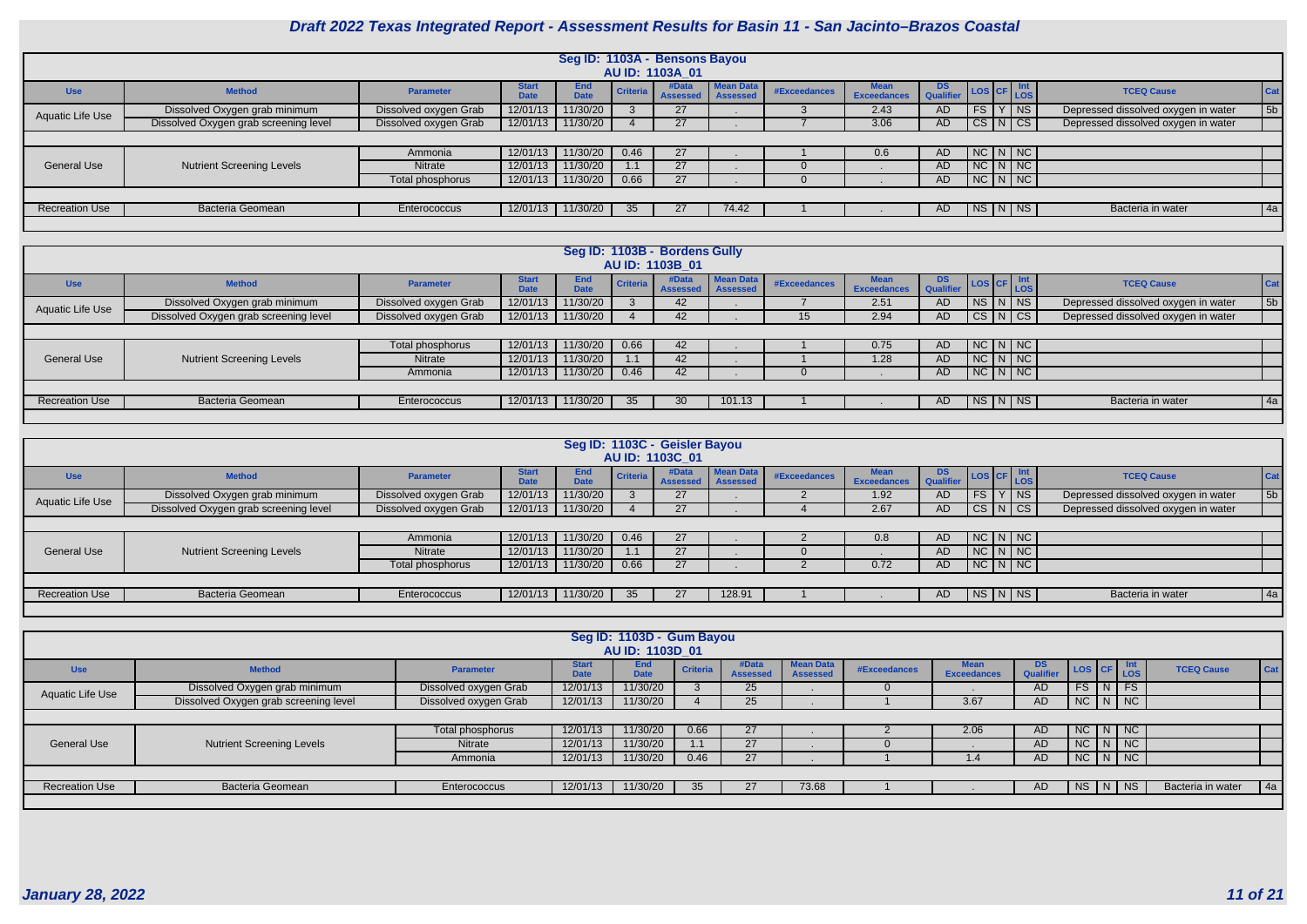

|                       |                                       |                       |                             |                           |                 | Seg ID: 1103E - Cedar Creek<br>AU ID: 1103E 01 |                              |                 |                                   |                 |               |                                     |            |
|-----------------------|---------------------------------------|-----------------------|-----------------------------|---------------------------|-----------------|------------------------------------------------|------------------------------|-----------------|-----------------------------------|-----------------|---------------|-------------------------------------|------------|
| <b>Use</b>            | <b>Method</b>                         | <b>Parameter</b>      | <b>Start</b><br><b>Date</b> | <b>End</b><br><b>Date</b> | <b>Criteria</b> | #Data<br><b>Assessed</b>                       | Mean Data<br><b>Assessed</b> | #Exceedances    | <b>Mean</b><br><b>Exceedances</b> | DS<br>Qualifier | LOS CF LOS    | <b>TCEQ Cause</b>                   | <b>Cat</b> |
| Aquatic Life Use      | Dissolved Oxygen grab minimum         | Dissolved oxygen Grab | 12/01/13                    | 11/30/20                  |                 | 25                                             |                              |                 | 1.95                              | AD.             | $FS$ $N$ $FS$ |                                     |            |
|                       | Dissolved Oxygen grab screening level | Dissolved oxygen Grab | 12/01/13                    | 11/30/20                  |                 | 25                                             |                              | 10 <sup>°</sup> | 3.65                              | AD              | CS N CS       | Depressed dissolved oxygen in water |            |
|                       |                                       |                       |                             |                           |                 |                                                |                              |                 |                                   |                 |               |                                     |            |
|                       |                                       | Total phosphorus      | 12/01/13                    | 11/30/20                  | 0.69            | 27                                             |                              |                 | 0.86                              | AD              | $N$ C $N$ $N$ |                                     |            |
| General Use           | <b>Nutrient Screening Levels</b>      | <b>Nitrate</b>        | 12/01/13                    | 11/30/20                  | 1.95            | 27                                             |                              |                 |                                   | AD.             | $NC$ $N$ $NC$ |                                     |            |
|                       |                                       | Ammonia               | 12/01/13                    | 11/30/20                  | 0.33            | 27                                             |                              |                 | 0.8                               | AD              | NCI N/NC      |                                     |            |
|                       |                                       |                       |                             |                           |                 |                                                |                              |                 |                                   |                 |               |                                     |            |
| <b>Recreation Use</b> | Bacteria Geomean                      | E. coli               | 12/01/13                    | 11/30/20                  | 126             | 24                                             | 309.83                       |                 |                                   | AD.             | NS N NS       | Bacteria in water                   | 4a         |
|                       |                                       |                       |                             |                           |                 |                                                |                              |                 |                                   |                 |               |                                     |            |

|                       |                                       |                       |                             |                    |                 | AU ID: 1103F 01          |                                     | Seg ID: 1103F - Unnamed Tributary of Dickinson Bayou Tidal |                                   |                             |           |           |                          |                                     |                |
|-----------------------|---------------------------------------|-----------------------|-----------------------------|--------------------|-----------------|--------------------------|-------------------------------------|------------------------------------------------------------|-----------------------------------|-----------------------------|-----------|-----------|--------------------------|-------------------------------------|----------------|
| <b>Use</b>            | <b>Method</b>                         | <b>Parameter</b>      | <b>Start</b><br><b>Date</b> | End<br><b>Date</b> | <b>Criteria</b> | #Data<br><b>Assessed</b> | <b>Mean Data</b><br><b>Assessed</b> | <b>#Exceedances</b>                                        | <b>Mean</b><br><b>Exceedances</b> | D <sub>2</sub><br>Qualifier | LOS       | <b>CF</b> | <b>Int</b><br><b>LOS</b> | <b>TCEQ Cause</b>                   | Cat            |
|                       | Dissolved Oxygen grab minimum         | Dissolved oxygen Grab | 12/01/13                    | 11/30/20           |                 | 23 <sup>°</sup>          |                                     |                                                            | 2.23                              | AD                          | <b>NS</b> | N         | <b>NS</b>                | Depressed dissolved oxygen in water | 5 <sub>b</sub> |
| Aquatic Life Use      | Dissolved Oxygen grab screening level | Dissolved oxygen Grab | 12/01/13                    | 11/30/20           |                 | 23                       |                                     |                                                            | 2.63                              | AD                          | <b>CS</b> | N         | CS                       | Depressed dissolved oxygen in water |                |
|                       |                                       |                       |                             |                    |                 |                          |                                     |                                                            |                                   |                             |           |           |                          |                                     |                |
|                       |                                       | Total phosphorus      | 12/01/13                    | 11/30/20           | 0.66            | 20                       |                                     |                                                            |                                   | AD                          | NC        | N         | NC                       |                                     |                |
| <b>General Use</b>    | <b>Nutrient Screening Levels</b>      | <b>Nitrate</b>        | 12/01/13                    | 11/30/20           | 1.1             | 23                       |                                     |                                                            |                                   | AD.                         | NC        | N         | <b>NC</b>                |                                     |                |
|                       |                                       | Ammonia               | 12/01/13                    | 11/30/20           | 0.46            | 22 <sup>2</sup>          |                                     |                                                            |                                   | AD.                         | <b>NC</b> | N         | NC                       |                                     |                |
|                       |                                       | Chlorophyll-a         | 12/01/13                    | 11/30/20           | 21              | 20                       |                                     |                                                            | 33.8                              | AD                          | NC        | N         | NC                       |                                     |                |
|                       |                                       |                       |                             |                    |                 |                          |                                     |                                                            |                                   |                             |           |           |                          |                                     |                |
| <b>Recreation Use</b> | <b>Bacteria Geomean</b>               | <b>Enterococcus</b>   | 12/01/13                    | 11/30/20           | 35              | 22 <sub>2</sub>          | 161.56                              |                                                            |                                   | AD.                         | NS        | N         | <b>NS</b>                | Bacteria in water                   | 5a             |
|                       |                                       |                       |                             |                    |                 |                          |                                     |                                                            |                                   |                             |           |           |                          |                                     |                |

|                       | Seg ID: 1103G - Unnamed Tributary of Gum Bayou |                       |                      |                    |          |                     |                                     |              |                                   |                  |                                                            |    |                             |                                     |            |
|-----------------------|------------------------------------------------|-----------------------|----------------------|--------------------|----------|---------------------|-------------------------------------|--------------|-----------------------------------|------------------|------------------------------------------------------------|----|-----------------------------|-------------------------------------|------------|
|                       |                                                |                       |                      |                    |          |                     |                                     |              |                                   |                  |                                                            |    |                             |                                     |            |
|                       |                                                |                       |                      |                    |          | AU ID: 1103G 01     |                                     |              |                                   |                  |                                                            |    |                             |                                     |            |
| <b>Use</b>            | <b>Method</b>                                  | <b>Parameter</b>      | Start<br><b>Date</b> | End<br><b>Date</b> | Criteria | #Data<br>1 Assessed | <b>Mean Data</b><br><b>Assessed</b> | #Exceedances | <b>Mean</b><br><b>Exceedances</b> | DS.<br>Qualifier | $\left  \text{Los} \right $ CF $\left  \text{Int} \right $ |    |                             | <b>TCEQ Cause</b>                   | <b>Cat</b> |
| Aquatic Life Use      | Dissolved Oxygen grab minimum                  | Dissolved oxygen Grab | 12/01/13             | 11/30/20           |          | 25                  |                                     |              | 2.43                              | AD.              | CN                                                         |    | $ $ CN                      | Depressed dissolved oxygen in water |            |
|                       | Dissolved Oxygen grab screening level          | Dissolved oxygen Grab |                      |                    |          | 25                  |                                     |              | 3.1                               | AD               | CS                                                         | N. | $\overline{\phantom{a}}$ CS | Depressed dissolved oxygen in water |            |
|                       | 12/01/13 11/30/20                              |                       |                      |                    |          |                     |                                     |              |                                   |                  |                                                            |    |                             |                                     |            |
|                       |                                                | Nitrate               | 12/01/13             | 11/30/20           |          | 27                  |                                     |              |                                   | AD.              | NC                                                         |    | $N$   NC                    |                                     |            |
| <b>General Use</b>    | <b>Nutrient Screening Levels</b>               | Ammonia               | 12/01/13             | 11/30/20           | 0.46     | 27                  |                                     |              | 4.53                              | AD.              | NC                                                         | N. | $\overline{\phantom{a}}$ NC |                                     |            |
|                       |                                                | Total phosphorus      | 12/01/13             | 11/30/20           | 0.66     | 27                  |                                     |              | 1.4                               | AD.              | $\vert$ NC $\vert$                                         |    | $N$ NC                      |                                     |            |
|                       |                                                |                       |                      |                    |          |                     |                                     |              |                                   |                  |                                                            |    |                             |                                     |            |
| <b>Recreation Use</b> | <b>Bacteria Geomean</b>                        | Enterococcus          |                      | 12/01/13 11/30/20  | 35       | 27                  | 341.51                              |              |                                   | AD.              | ∣ NS ∣                                                     |    | $N$ NS                      | Bacteria in water                   | 5a         |
|                       |                                                |                       |                      |                    |          |                     |                                     |              |                                   |                  |                                                            |    |                             |                                     |            |

|                       |                         |                        |                       |                    |                 | AU ID: 1104_01           | Seg ID: 1104 - Dickinson Bayou Above Tidal |              |                            |                               |           |     |                   |                          |
|-----------------------|-------------------------|------------------------|-----------------------|--------------------|-----------------|--------------------------|--------------------------------------------|--------------|----------------------------|-------------------------------|-----------|-----|-------------------|--------------------------|
| <b>Use</b>            | <b>Method</b>           | <b>Parameter</b>       | <b>R</b> tari<br>Date | End<br><b>Date</b> | <b>Criteria</b> | #Data<br><b>Assessed</b> | <b>Mean Data</b><br><b>Assessed</b>        | #Exceedances | Mean<br><b>Exceedances</b> | <b>DS</b><br><b>Qualifier</b> | LOS CF    |     | <b>Int</b><br>LOS | <b>TCEQ Cause</b><br>Cat |
|                       |                         | Total dissolved solids | 12/01/13              | 11/30/20           | 600             | 23                       | 422.64                                     |              |                            | AD                            | FS        | - N | <b>FS</b>         |                          |
| <b>General Use</b>    | <b>Dissolved Solids</b> | Sulfate                | 12/01/13              | 11/30/20           | 100             | 21                       | 45.07                                      |              |                            | AD                            | FS        | -N  | <b>FS</b>         |                          |
|                       |                         | Chloride               | 12/01/13              | 11/30/20           | 200             | 20                       | 86.3                                       |              |                            | AD                            | FS        | - N | <b>FS</b>         |                          |
|                       |                         |                        |                       |                    |                 |                          |                                            |              |                            |                               |           |     |                   |                          |
| <b>Recreation Use</b> | <b>Bacteria Geomean</b> | E. coli                | 12/01/13              | 11/30/20           | 126             |                          |                                            |              |                            | ID.                           | <b>NA</b> |     | <b>NS</b>         | Bacteria in water<br>4a  |
|                       |                         |                        |                       |                    |                 |                          |                                            |              |                            |                               |           |     |                   |                          |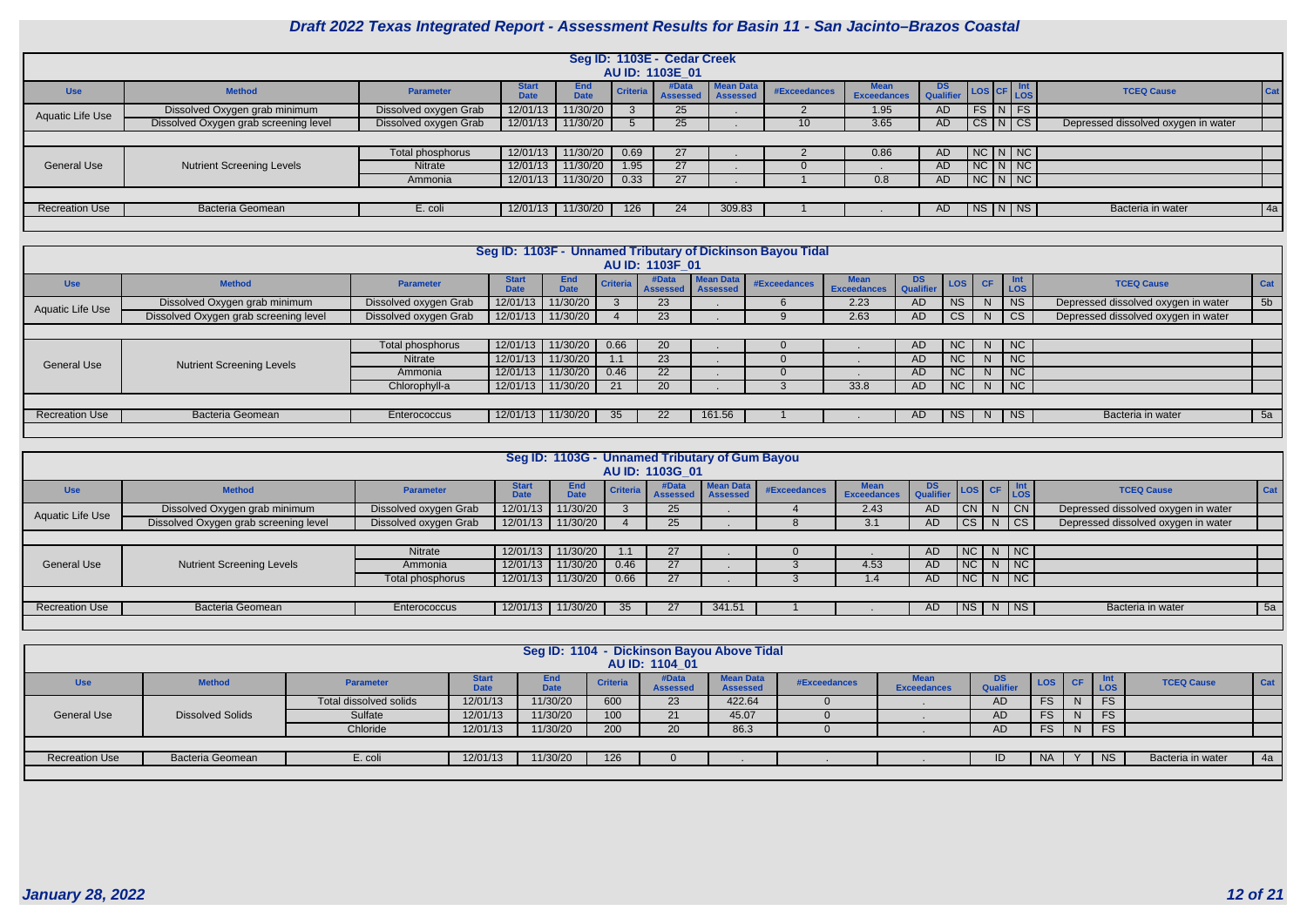

|                       |                                       |                        | Seg ID: 1104 - Dickinson Bayou Above Tidal |                           |                 |                          |                                     |                     |                                   |                               |                          |           |                             |                   |     |
|-----------------------|---------------------------------------|------------------------|--------------------------------------------|---------------------------|-----------------|--------------------------|-------------------------------------|---------------------|-----------------------------------|-------------------------------|--------------------------|-----------|-----------------------------|-------------------|-----|
|                       |                                       |                        |                                            | AU ID: 1104 02            |                 |                          |                                     |                     |                                   |                               |                          |           |                             |                   |     |
| <b>Use</b>            | <b>Method</b>                         | <b>Parameter</b>       | <b>Start</b><br><b>Date</b>                | <b>End</b><br><b>Date</b> | <b>Criteria</b> | #Data<br><b>Assessed</b> | <b>Mean Data</b><br><b>Assessed</b> | <b>#Exceedances</b> | <b>Mean</b><br><b>Exceedances</b> | <b>DS</b><br><b>Qualifier</b> | <b>LOS</b>               | <b>CF</b> | <b>Int</b><br>LOS           | <b>TCEQ Cause</b> | Cat |
| Aquatic Life Use      | Dissolved Oxygen grab minimum         | Dissolved oxygen Grab  | 12/01/13                                   | 11/30/20                  |                 | 23                       |                                     |                     |                                   | AD                            | <b>FS</b>                | N.        | FS                          |                   |     |
|                       | Dissolved Oxygen grab screening level | Dissolved oxygen Grab  | 12/01/13                                   | 11/30/20                  |                 | 23                       |                                     |                     | 3.53                              | AD                            | NC                       |           | $N$   NC                    |                   |     |
|                       |                                       |                        |                                            |                           |                 |                          |                                     |                     |                                   |                               |                          |           |                             |                   |     |
|                       |                                       | Total dissolved solids | 12/01/13                                   | 11/30/20                  | 600             | 23                       | 422.64                              |                     |                                   | AD                            | FS                       | N         | FS                          |                   |     |
|                       | <b>Dissolved Solids</b>               | Sulfate                | 12/01/13                                   | 11/30/20                  | 100             | 21                       | 45.07                               |                     |                                   | AD                            | <b>FS</b>                | N.        | FS                          |                   |     |
|                       |                                       | Chloride               | 12/01/13                                   | 11/30/20                  | 200             | 20                       | 86.3                                |                     |                                   | <b>AD</b>                     | FS                       | N.        | FS                          |                   |     |
|                       | High pH                               | pH                     | 12/01/13                                   | 11/30/20                  |                 | 23                       |                                     |                     |                                   | AD                            | $\overline{\mathsf{FS}}$ | N.        | FS                          |                   |     |
| <b>General Use</b>    | Low pH                                | pH                     | 12/01/13                                   | 11/30/20                  | 6.5             | 23                       |                                     |                     |                                   | AD                            | FS                       | N.        | FS                          |                   |     |
|                       |                                       | Total phosphorus       | 12/01/13                                   | 11/30/20                  | 0.69            | 20                       |                                     |                     |                                   | <b>AD</b>                     | <b>NC</b>                | N.        | $\overline{\phantom{a}}$ NC |                   |     |
|                       | <b>Nutrient Screening Levels</b>      | <b>Nitrate</b>         | 12/01/13                                   | 11/30/20                  | 1.95            | 23                       |                                     |                     |                                   | AD                            | NC                       | N.        | $\overline{\phantom{a}}$ NC |                   |     |
|                       |                                       | Chlorophyll-a          | 12/01/13                                   | 11/30/20                  | 14.1            | 23                       |                                     |                     |                                   | <b>AD</b>                     | $\overline{\text{NC}}$   | N.        | $\overline{\big }$ NC       |                   |     |
|                       |                                       | Ammonia                | 12/01/13                                   | 11/30/20                  | 0.33            | 21                       |                                     |                     |                                   | AD                            | <b>NC</b>                | N.        | $\overline{\phantom{a}}$ NC |                   |     |
|                       | <b>Water Temperature</b>              | Water temperature      | 12/01/13                                   | 11/30/20                  | 32.2            | 23                       |                                     |                     |                                   | AD                            | FS                       | N         | F                           |                   |     |
|                       |                                       |                        |                                            |                           |                 |                          |                                     |                     |                                   |                               |                          |           |                             |                   |     |
| <b>Recreation Use</b> | <b>Bacteria Geomean</b>               | E. coli                | 12/01/13                                   | 11/30/20                  | 126             | 22                       | 206.83                              |                     |                                   | <b>AD</b>                     | <b>NS</b>                | N         | <b>NS</b>                   | Bacteria in water | 4a  |
|                       |                                       |                        |                                            |                           |                 |                          |                                     |                     |                                   |                               |                          |           |                             |                   |     |

|                       |                                       |                       |                             | Seg ID: 1105 - Bastrop Bayou Tidal |                 | AU ID: 1105 01           |                                     |                 |                                   |               |                         |                                     |
|-----------------------|---------------------------------------|-----------------------|-----------------------------|------------------------------------|-----------------|--------------------------|-------------------------------------|-----------------|-----------------------------------|---------------|-------------------------|-------------------------------------|
| <b>Use</b>            | <b>Method</b>                         | <b>Parameter</b>      | <b>Start</b><br><b>Date</b> | <b>End</b><br><b>Date</b>          | <b>Criteria</b> | #Data<br><b>Assessed</b> | <b>Mean Data</b><br><b>Assessed</b> | #Exceedances    | <b>Mean</b><br><b>Exceedances</b> | DS LOS CF Int |                         | Cat<br><b>TCEQ Cause</b>            |
| Aquatic Life Use      | Dissolved Oxygen grab minimum         | Dissolved oxygen Grab | 12/01/13                    | 1/30/20                            |                 | 131                      |                                     | 10 <sup>°</sup> | 1.93                              | <b>AD</b>     | $FS$ $N$ $FS$           |                                     |
|                       | Dissolved Oxygen grab screening level | Dissolved oxygen Grab | 12/01/13                    | 11/30/20                           |                 | 131                      |                                     | 29              | 2.95                              | <b>AD</b>     | $CS$ $N$ $CS$           | Depressed dissolved oxygen in water |
|                       |                                       |                       |                             |                                    |                 |                          |                                     |                 |                                   |               |                         |                                     |
|                       | High pH                               | pH                    | 12/01/13                    | 11/30/20                           | -9              | 131                      |                                     | $\mathbf{U}$    |                                   | <b>AD</b>     | $FS$ N FS               |                                     |
|                       | Low pH                                | рH                    | 12/01/13                    | 11/30/20                           | 6.5             | 131                      |                                     |                 |                                   | <b>AD</b>     | $FS$ N FS               |                                     |
|                       |                                       | Total phosphorus      | 12/01/13                    | 1/30/20                            | 0.66            | 129                      |                                     | 14              | 1.25                              | <b>AD</b>     | $NC \mid N \mid NC$     |                                     |
| <b>General Use</b>    | <b>Nutrient Screening Levels</b>      | Nitrate               | 12/01/13                    | 11/30/20                           | 1.1             | 131                      |                                     |                 | 5.95                              | <b>AD</b>     | $NC$ $N$ $NC$           |                                     |
|                       |                                       | Chlorophyll-a         | 12/01/13                    | 11/30/20                           | 21              | 46                       |                                     | n               | 29.1                              | <b>AD</b>     | $NC$ $N$ $NC$           |                                     |
|                       |                                       | Ammonia               | 12/01/13                    | 11/30/20                           | 0.46            | 128                      |                                     |                 | 0.65                              | <b>AD</b>     | $NC$ $N$ $NC$           |                                     |
|                       | <b>Water Temperature</b>              | Water temperature     | 12/01/13                    | 11/30/20                           | 35              | 131                      |                                     |                 |                                   | <b>AD</b>     | $FS\mid N \mid FS \mid$ |                                     |
|                       |                                       |                       |                             |                                    |                 |                          |                                     |                 |                                   |               |                         |                                     |
| <b>Recreation Use</b> | <b>Bacteria Geomean</b>               | <b>Enterococcus</b>   | 12/01/13                    | 11/30/20                           | 35              | 127                      | 45.43                               |                 |                                   | AD            | $NS/N$ NS               | 5c <br>Bacteria in water            |

|                    |                                       |                       |                             | Seg ID: 1105A - Flores Bayou<br>AU ID: 1105A_03 |                 |                          |                                     |              |                                   |                         |               |                               |                   |                |
|--------------------|---------------------------------------|-----------------------|-----------------------------|-------------------------------------------------|-----------------|--------------------------|-------------------------------------|--------------|-----------------------------------|-------------------------|---------------|-------------------------------|-------------------|----------------|
| <b>Use</b>         | <b>Method</b>                         | <b>Parameter</b>      | <b>Start</b><br><b>Date</b> | <b>End</b><br><b>Date</b>                       | <b>Criteria</b> | #Data<br><b>Assessed</b> | <b>Mean Data</b><br><b>Assessed</b> | #Exceedances | <b>Mean</b><br><b>Exceedances</b> | DS.<br><b>Qualifier</b> | LOS CF Int    |                               | <b>TCEQ Cause</b> | Cat            |
| Aquatic Life Use   | Dissolved Oxygen grab minimum         | Dissolved oxygen Grab | 12/01/13                    | 11/30/20                                        |                 | 23                       |                                     |              |                                   | <b>AD</b>               | <b>FS</b>     | $\overline{\vert N \vert}$ FS |                   |                |
|                    | Dissolved Oxygen grab screening level | Dissolved oxygen Grab | 12/01/13                    | 11/30/20                                        |                 | 23                       |                                     |              | 4.3                               | <b>AD</b>               | $NC$ $N$ $NC$ |                               |                   |                |
|                    |                                       |                       |                             |                                                 |                 |                          |                                     |              |                                   |                         |               |                               |                   |                |
|                    |                                       | Total phosphorus      | 12/01/13                    | 11/30/20                                        | 0.69            | 27                       |                                     |              | 1.6                               | <b>AD</b>               | $NC$ $N$ $NC$ |                               |                   |                |
| <b>General Use</b> | <b>Nutrient Screening Levels</b>      | Nitrate               | 12/01/13                    | 11/30/20                                        | 1.95            | 27                       |                                     |              |                                   | <b>AD</b>               | $NC$ $N$ $NC$ |                               |                   |                |
|                    |                                       | Ammonia               | 12/01/13                    | 11/30/20                                        | 0.33            | 27                       |                                     |              | 0.93                              | <b>AD</b>               | NC N NC       |                               |                   |                |
|                    |                                       |                       |                             |                                                 |                 |                          |                                     |              |                                   |                         |               |                               |                   |                |
| Recreation Use     | Bacteria Geomean                      | E. coli               | 12/01/13                    | 11/30/20                                        | 126             | 22                       | 142.1'                              |              |                                   | <b>AD</b>               | NS   N   NS   |                               | Bacteria in water | 5 <sub>b</sub> |
|                    |                                       |                       |                             |                                                 |                 |                          |                                     |              |                                   |                         |               |                               |                   |                |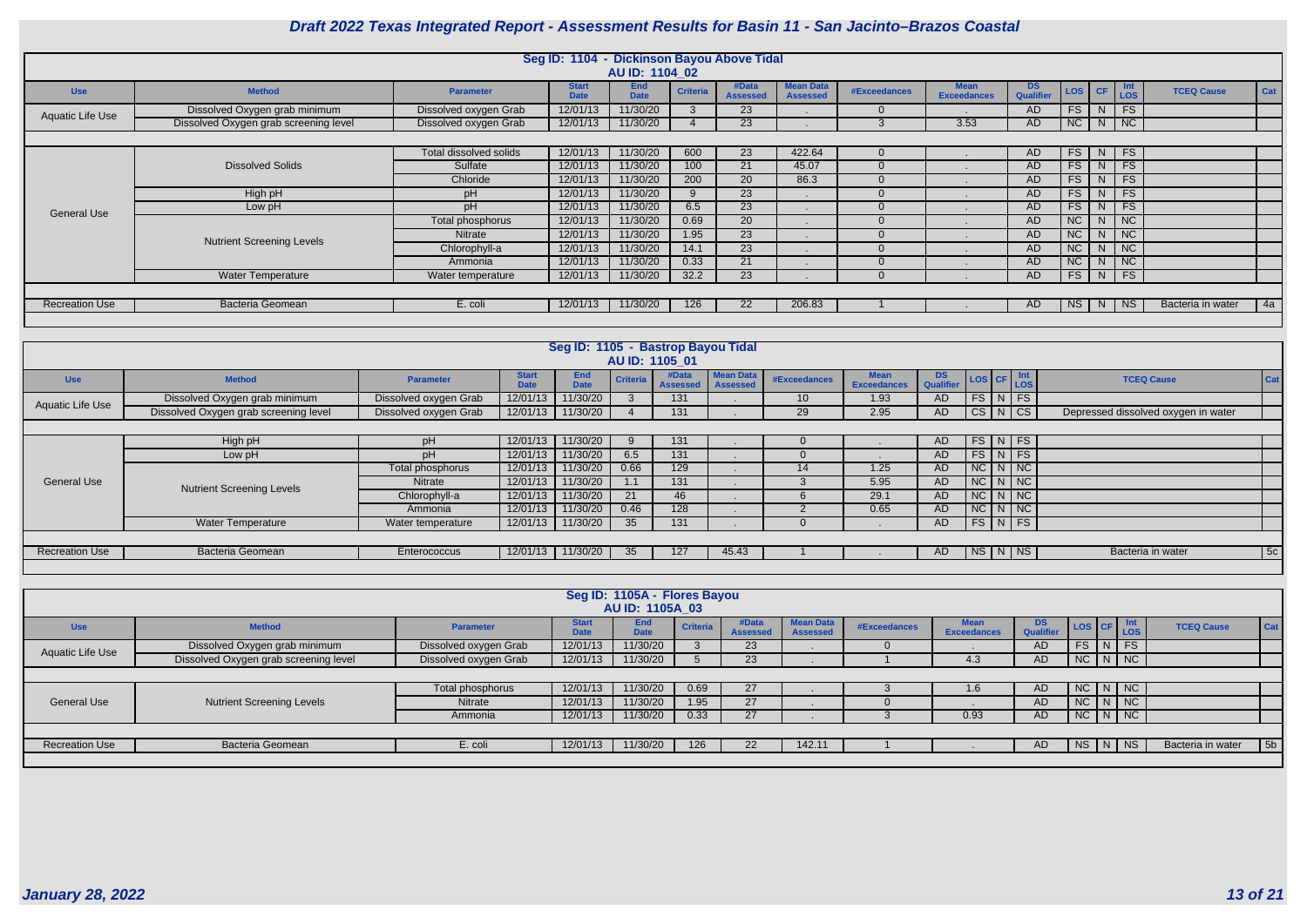

|                       |                                       |                       | Seg ID: 1105B - Austin Bayou Tidal |                           |                 |                          |                                     |              |                            |                  |                                                                                |                 |               |                   |     |
|-----------------------|---------------------------------------|-----------------------|------------------------------------|---------------------------|-----------------|--------------------------|-------------------------------------|--------------|----------------------------|------------------|--------------------------------------------------------------------------------|-----------------|---------------|-------------------|-----|
|                       |                                       |                       |                                    | AU ID: 1105B 01           |                 |                          |                                     |              |                            |                  |                                                                                |                 |               |                   |     |
| <b>Use</b>            | <b>Method</b>                         | <b>Parameter</b>      | <b>Start</b><br>Date               | <b>End</b><br><b>Date</b> | <b>Criteria</b> | #Data<br><b>Assessed</b> | <b>Mean Data</b><br><b>Assessed</b> | #Exceedances | Mean<br><b>Exceedances</b> | DS.<br>Qualifier | $\left  \cos \left  \text{CF} \right  \right $ $\frac{\text{Int}}{\text{LOS}}$ |                 | Int           | <b>TCEQ Cause</b> | Cat |
| Aquatic Life Use      | Dissolved Oxygen grab minimum         | Dissolved oxygen Grab | 12/01/13                           | 11/30/20                  |                 | 54                       |                                     |              | 2.9                        | <b>AD</b>        | FS.                                                                            | N               | <b>FS</b>     |                   |     |
|                       | Dissolved Oxygen grab screening level | Dissolved oxygen Grab | 12/01/13                           | 11/30/20                  |                 | 54                       |                                     |              | 3.37                       | <b>AD</b>        |                                                                                |                 | $NC$ $N$ $NC$ |                   |     |
|                       | $NC$ $N$ $NC$                         |                       |                                    |                           |                 |                          |                                     |              |                            |                  |                                                                                |                 |               |                   |     |
|                       |                                       | Total phosphorus      | 12/01/13                           | 11/30/20                  | 0.66            | 54                       |                                     |              | 1.37                       | <b>AD</b>        |                                                                                |                 |               |                   |     |
| <b>General Use</b>    | <b>Nutrient Screening Levels</b>      | <b>Nitrate</b>        | 12/01/13                           | 11/30/20                  | 1.1             | 54                       |                                     |              | 1.15                       | AD.              | NC                                                                             | N I             | NC            |                   |     |
|                       |                                       | Chlorophyll-a         | 12/01/13                           | 11/30/20                  | 21              | 37                       |                                     |              | 44.6                       | <b>AD</b>        | <b>NC</b>                                                                      | N               | NC            |                   |     |
|                       |                                       | Ammonia               | 12/01/13                           | 11/30/20                  | 0.46            | 54                       |                                     |              | 0.6                        | <b>AD</b>        |                                                                                |                 | $NC$ $N$ $NC$ |                   |     |
|                       |                                       |                       |                                    |                           |                 |                          |                                     |              |                            |                  |                                                                                |                 |               |                   |     |
| <b>Recreation Use</b> | <b>Bacteria Geomean</b>               | Enterococcus          | 12/01/13                           | 11/30/20                  | 35              | 54                       | 57.18                               |              |                            | AD.              | NS                                                                             | $\vert N \vert$ | NS.           | Bacteria in water | 5c  |
|                       |                                       |                       |                                    |                           |                 |                          |                                     |              |                            |                  |                                                                                |                 |               |                   |     |

|                       |                                       |                       | Seg ID: 1105C - Austin Bayou Above Tidal | AU ID: 1105C 01           |                 |                         |                                     |              |                                   |                         |                                                                                               |             |          |                   |            |
|-----------------------|---------------------------------------|-----------------------|------------------------------------------|---------------------------|-----------------|-------------------------|-------------------------------------|--------------|-----------------------------------|-------------------------|-----------------------------------------------------------------------------------------------|-------------|----------|-------------------|------------|
| <b>Use</b>            | <b>Method</b>                         | <b>Parameter</b>      | <b>Start</b>                             | <b>End</b><br><b>Date</b> | <b>Criteria</b> | #Data<br><b>Assesse</b> | <b>Mean Data</b><br><b>Assessed</b> | #Exceedances | <b>Mean</b><br><b>Exceedances</b> | DS.<br><b>Qualifier</b> | $\begin{array}{ c c c c c } \hline \text{LoS} & \text{CF} & \text{Int} \\ \hline \end{array}$ |             |          | <b>TCEQ Cause</b> | <b>Cat</b> |
| Aquatic Life Use      | Dissolved Oxygen grab minimum         | Dissolved oxygen Grab | 12/01/13                                 | 11/30/20                  |                 | 26                      |                                     |              |                                   | <b>AD</b>               | FS                                                                                            | $N$ FS      |          |                   |            |
|                       | Dissolved Oxygen grab screening level | Dissolved oxygen Grab | 12/01/13                                 | 11/30/20                  |                 | 26                      |                                     |              | 4.8                               | AD                      | NC                                                                                            |             |          |                   |            |
|                       | $N$ $NC$                              |                       |                                          |                           |                 |                         |                                     |              |                                   |                         |                                                                                               |             |          |                   |            |
|                       |                                       | Total phosphorus      | 12/01/13                                 | 11/30/20                  | 0.69            | 26                      |                                     |              | 1.53                              | AD                      | NC                                                                                            | $N \mid NC$ |          |                   |            |
| <b>General Use</b>    | <b>Nutrient Screening Levels</b>      | <b>Nitrate</b>        | 12/01/13                                 | 11/30/20                  | 1.95            | 26                      |                                     |              |                                   | AD                      | NC                                                                                            | $N$ NC      |          |                   |            |
|                       |                                       | Ammonia               | 12/01/13                                 | 11/30/20                  | 0.33            | 26                      |                                     |              | 0.53                              | AD                      | NC                                                                                            |             | $N$ $NC$ |                   |            |
|                       |                                       |                       |                                          |                           |                 |                         |                                     |              |                                   |                         |                                                                                               |             |          |                   |            |
| <b>Recreation Use</b> | Bacteria Geomean                      | E. coli               | 12/01/13                                 | 11/30/20                  | 126             | 25                      | 196.77                              |              |                                   | AD.                     | NS                                                                                            | N   NS      |          | Bacteria in water | 5b         |
|                       |                                       |                       |                                          |                           |                 |                         |                                     |              |                                   |                         |                                                                                               |             |          |                   |            |

|                       |                                       | Seg ID: 1105D - Unnamed Tributary of Bastrop Creek |                             | AU ID: 1105D 01           |                 |                          |                                     |              |                                   |                               |           |    |                   |                             |     |
|-----------------------|---------------------------------------|----------------------------------------------------|-----------------------------|---------------------------|-----------------|--------------------------|-------------------------------------|--------------|-----------------------------------|-------------------------------|-----------|----|-------------------|-----------------------------|-----|
| <b>Use</b>            | <b>Method</b>                         | <b>Parameter</b>                                   | <b>Start</b><br><b>Date</b> | <b>End</b><br><b>Date</b> | <b>Criteria</b> | #Data<br><b>Assessed</b> | <b>Mean Data</b><br><b>Assessed</b> | #Exceedances | <b>Mean</b><br><b>Exceedances</b> | <b>DS</b><br><b>Qualifier</b> | LOS CF    |    | Int<br><b>LOS</b> | <b>TCEQ</b><br><b>Cause</b> | Cat |
| Aquatic Life Use      | Dissolved Oxygen grab minimum         | Dissolved oxygen Grab                              | 12/01/13                    | 11/30/20                  |                 | 22                       |                                     |              |                                   | <b>AD</b>                     | <b>FS</b> | N. | <b>FS</b>         |                             |     |
|                       | Dissolved Oxygen grab screening level | Dissolved oxygen Grab                              | 12/01/13                    | 11/30/20                  |                 | 22                       |                                     |              |                                   | <b>AD</b>                     | <b>NC</b> | N. | NC                |                             |     |
|                       |                                       |                                                    |                             |                           |                 |                          |                                     |              |                                   |                               |           |    |                   |                             |     |
|                       |                                       | Total phosphorus                                   | 12/01/13                    | 11/30/20                  | 0.69            | 27                       |                                     |              | 0.8                               | AD                            | NC        | N. | <b>NC</b>         |                             |     |
| <b>General Use</b>    | <b>Nutrient Screening Levels</b>      | Nitrate                                            | 12/01/13                    | 11/30/20                  | 1.95            | 27                       |                                     |              |                                   | <b>AD</b>                     | NC        |    | N <sub>C</sub>    |                             |     |
|                       |                                       | Ammonia                                            | 12/01/13                    | 11/30/20                  | 0.33            | 27                       |                                     |              | 0.7                               | <b>AD</b>                     | <b>NC</b> | N. | NC                |                             |     |
|                       |                                       |                                                    |                             |                           |                 |                          |                                     |              |                                   |                               |           |    |                   |                             |     |
| <b>Recreation Use</b> | <b>Bacteria Geomean</b>               | E. coli                                            | 12/01/13                    | 11/30/20                  | 126             | 22                       | 71.13                               |              |                                   | AD                            | FS.       | N  | <b>FS</b>         |                             |     |
|                       |                                       |                                                    |                             |                           |                 |                          |                                     |              |                                   |                               |           |    |                   |                             |     |

|                         |                                       |                       |                             |                           |          | Seg ID: 1105E - Brushy Bayou<br>AU ID: 1105E 01 |                              |              |                                   |               |                       |  |                                     |            |  |
|-------------------------|---------------------------------------|-----------------------|-----------------------------|---------------------------|----------|-------------------------------------------------|------------------------------|--------------|-----------------------------------|---------------|-----------------------|--|-------------------------------------|------------|--|
| <b>Use</b>              | <b>Method</b>                         | <b>Parameter</b>      | <b>Start</b><br><b>Date</b> | <b>End</b><br><b>Date</b> | Criteria | #Data<br><b>Assessed</b>                        | Mean Data<br><b>Assessed</b> | #Exceedances | <b>Mean</b><br><b>Exceedances</b> | DS LOS CF Int |                       |  | <b>TCEQ Cause</b>                   | <b>Cat</b> |  |
| <b>Aquatic Life Use</b> | Dissolved Oxygen grab minimum         | Dissolved oxygen Grab | 12/01/13                    | 11/30/20                  |          | 13 <sup>1</sup>                                 |                              |              |                                   | AD.           | FS Y NS               |  | Depressed dissolved oxygen in water | 5c         |  |
|                         | Dissolved Oxygen grab screening level | Dissolved oxygen Grab | 12/01/13                    | 11/30/20                  |          | 13                                              |                              |              | 3.7                               | AD            | $NC\ N\ N$            |  |                                     |            |  |
|                         |                                       |                       |                             |                           |          |                                                 |                              |              |                                   |               |                       |  |                                     |            |  |
|                         |                                       | Total phosphorus      | 12/01/13                    | 11/30/20                  | 0.69     | 18                                              |                              |              | 1.42                              | AD            | $NC\mid N\mid NC\mid$ |  |                                     |            |  |
| <b>General Use</b>      | <b>Nutrient Screening Levels</b>      | Nitrate               | 12/01/13                    | 11/30/20                  | 1.95     | 18                                              |                              |              |                                   | <b>AD</b>     | $NC$ $N$ $NC$         |  |                                     |            |  |
|                         |                                       | Ammonia               | 12/01/13                    | 11/30/20                  | 0.33     | 18                                              |                              |              | 0.4                               | <b>AD</b>     | $NC\ N\ N$            |  |                                     |            |  |
|                         |                                       |                       |                             |                           |          |                                                 |                              |              |                                   |               |                       |  |                                     |            |  |
| <b>Recreation Use</b>   | Bacteria Geomean                      | E. coli               | 12/01/13                    | 11/30/20                  | 126      | 13                                              | 273.76                       |              |                                   | LD            | CN Y NS               |  | Bacteria in water                   | 5b         |  |
|                         |                                       |                       |                             |                           |          |                                                 |                              |              |                                   |               |                       |  |                                     |            |  |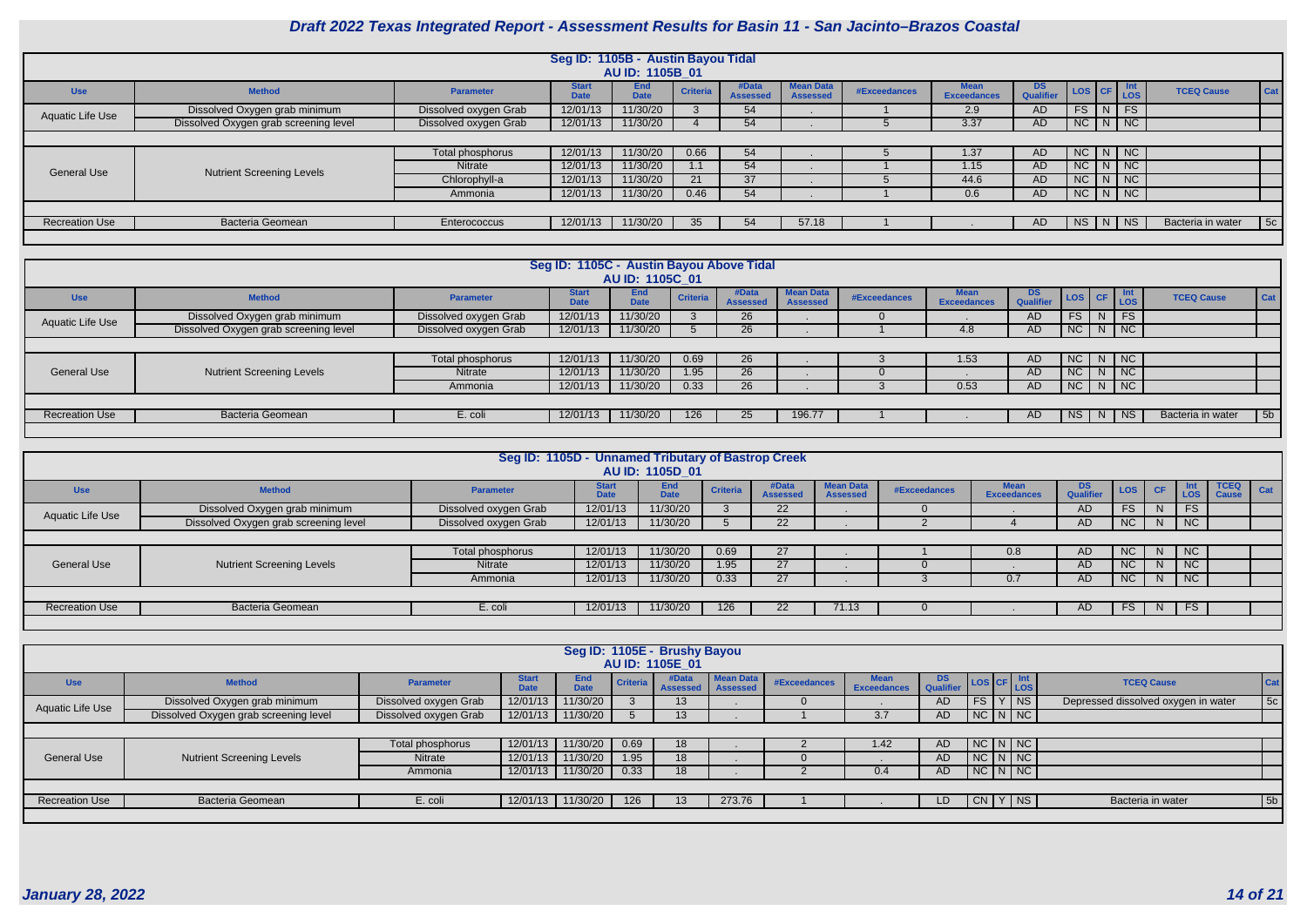

|                             |                                          |                       | Seg ID: 1107 - Chocolate Bayou Tidal |                           |                 |                          |                                     |              |                                   |                         |                        |               |                             |                         |            |
|-----------------------------|------------------------------------------|-----------------------|--------------------------------------|---------------------------|-----------------|--------------------------|-------------------------------------|--------------|-----------------------------------|-------------------------|------------------------|---------------|-----------------------------|-------------------------|------------|
|                             |                                          |                       |                                      | AU ID: 1107 01            |                 |                          |                                     |              |                                   |                         |                        |               |                             |                         |            |
| <b>Use</b>                  | <b>Method</b>                            | <b>Parameter</b>      | <b>Start</b><br><b>Date</b>          | <b>End</b><br><b>Date</b> | <b>Criteria</b> | #Data<br><b>Assessed</b> | <b>Mean Data</b><br><b>Assessed</b> | #Exceedances | <b>Mean</b><br><b>Exceedances</b> | DS.<br><b>Qualifier</b> |                        |               | LOS CF LOS                  | <b>TCEQ Cause</b>       | Cat        |
| Aquatic Life Use            | Dissolved Oxygen grab minimum            | Dissolved oxygen Grab | 12/01/13                             | 11/30/20                  |                 | 69                       |                                     |              |                                   | AD                      | FS                     | $\mid N \mid$ | $\overline{\phantom{a}}$ FS |                         |            |
|                             | Dissolved Oxygen grab screening level    | Dissolved oxygen Grab | 12/01/13                             | 11/30/20                  |                 | 69                       |                                     |              | 3.72                              | AD                      | $NC$ $N$ $NC$          |               |                             |                         |            |
|                             |                                          |                       |                                      |                           |                 |                          |                                     |              |                                   |                         |                        |               |                             |                         |            |
|                             | <b>DSHS Limited Consumption Advisory</b> | <b>PCBs</b>           | 12/01/10                             | 11/30/20                  |                 | $\Omega$                 |                                     |              |                                   | OE.                     | <b>NS</b>              | N             | $ $ NS                      | PCBs in edible tissue   | $\vert$ 5a |
| <b>Fish Consumption Use</b> |                                          | <b>Dioxins</b>        | 12/01/13                             | 11/30/20                  |                 |                          |                                     |              |                                   | OE.                     | <b>NS</b>              |               | $\mid N \mid NS$            | Dioxin in edible tissue | 5a         |
|                             |                                          |                       |                                      |                           |                 |                          |                                     |              |                                   |                         |                        |               |                             |                         |            |
|                             | High pH                                  | pH                    | 12/01/13                             | 11/30/20                  | 9               | 69                       |                                     |              |                                   | AD.                     | FS                     |               | $\vert N \vert$ FS          |                         |            |
|                             | Low pH                                   | pH                    | 12/01/13                             | 11/30/20                  | 6.5             | 69                       |                                     |              |                                   | <b>AD</b>               | FS                     |               | $N$ FS                      |                         |            |
|                             |                                          | Total phosphorus      | 12/01/13                             | 11/30/20                  | 0.66            | 67                       |                                     |              | 1.06                              | AD                      | NC                     | N             | $\overline{\phantom{a}}$ NC |                         |            |
| <b>General Use</b>          | <b>Nutrient Screening Levels</b>         | <b>Nitrate</b>        | 12/01/13                             | 11/30/20                  | 1.1             | 69                       |                                     |              | 2.96                              | AD.                     | NC                     | N             | $\overline{\phantom{a}}$ NC |                         |            |
|                             |                                          | Chlorophyll-a         | 12/01/13                             | 11/30/20                  | 21              | 40                       |                                     | 12           | 29.99                             | <b>AD</b>               | $\overline{\text{CS}}$ | N             | $\overline{\phantom{a}}$ CS | Chlorophyll-a in water  |            |
|                             |                                          | Ammonia               | 12/01/13                             | 11/30/20                  | 0.46            | 67                       |                                     |              |                                   | AD                      | NC                     |               | $N$ NC                      |                         |            |
|                             | <b>Water Temperature</b>                 | Water temperature     | 12/01/13                             | 11/30/20                  | 35              | 69                       |                                     |              |                                   | AD                      | $FS$ N FS              |               |                             |                         |            |
|                             |                                          |                       |                                      |                           |                 |                          |                                     |              |                                   |                         |                        |               |                             |                         |            |
| <b>Recreation Use</b>       | <b>Bacteria Geomean</b>                  | Enterococcus          | 12/01/13                             | 11/30/20                  | 35              | 66                       | 64.58                               |              |                                   | AD.                     | NS   N                 |               | NS                          | Bacteria in water       | 5a         |
|                             |                                          |                       |                                      |                           |                 |                          |                                     |              |                                   |                         |                        |               |                             |                         |            |

|                       |                                       |                        | Seg ID: 1108 - Chocolate Bayou Above Tidal |                    |                 |                          |                                     |                     |                                   |                        |           |    |                             |                   |     |
|-----------------------|---------------------------------------|------------------------|--------------------------------------------|--------------------|-----------------|--------------------------|-------------------------------------|---------------------|-----------------------------------|------------------------|-----------|----|-----------------------------|-------------------|-----|
|                       |                                       |                        |                                            | AU ID: 1108 01     |                 |                          |                                     |                     |                                   |                        |           |    |                             |                   |     |
| <b>Use</b>            | <b>Method</b>                         | <b>Parameter</b>       | <b>Start</b><br><b>Date</b>                | End<br><b>Date</b> | <b>Criteria</b> | #Data<br><b>Assessed</b> | <b>Mean Data</b><br><b>Assessed</b> | <b>#Exceedances</b> | <b>Mean</b><br><b>Exceedances</b> | <b>DS</b><br>Qualifier | LOS CF    |    | <b>Int</b><br>Los           | <b>TCEQ Cause</b> | Cat |
| Aquatic Life Use      | Dissolved Oxygen grab minimum         | Dissolved oxygen Grab  | 12/01/13                                   | 11/30/20           |                 | 24                       |                                     |                     |                                   | AD                     | <b>FS</b> | N. | <b>FS</b>                   |                   |     |
|                       | Dissolved Oxygen grab screening level | Dissolved oxygen Grab  | 12/01/13                                   | 11/30/20           |                 | 24                       |                                     |                     | 4.7                               | AD                     | NC        |    | $N$   NC                    |                   |     |
|                       |                                       |                        |                                            |                    |                 |                          |                                     |                     |                                   |                        |           |    |                             |                   |     |
|                       |                                       | Total dissolved solids | 12/01/13                                   | 11/30/20           | 900             | 24                       | 544.94                              |                     |                                   | <b>AD</b>              | FS        | N  | FS                          |                   |     |
|                       | <b>Dissolved Solids</b>               | Sulfate                | 12/01/13                                   | 11/30/20           | 100             | 23                       | 31.75                               |                     |                                   | <b>AD</b>              | <b>FS</b> | N. | FS                          |                   |     |
|                       |                                       | Chloride               | 12/01/13                                   | 11/30/20           | 200             | 23                       | 122.87                              |                     |                                   | AD                     | <b>FS</b> | N. | FS                          |                   |     |
|                       | High pH                               | pH                     | 12/01/13                                   | 11/30/20           | $\mathsf{Q}$    | 24                       |                                     |                     |                                   | <b>AD</b>              | <b>FS</b> | N. | <b>FS</b>                   |                   |     |
| <b>General Use</b>    | Low pH                                | pH                     | 12/01/13                                   | 11/30/20           | 6.5             | 24                       |                                     |                     |                                   | <b>AD</b>              | <b>FS</b> | N. | FS                          |                   |     |
|                       |                                       | Total phosphorus       | 12/01/13                                   | 11/30/20           | 0.69            | 22                       |                                     |                     |                                   | <b>AD</b>              | NC        | N. | $\overline{\phantom{a}}$ NC |                   |     |
|                       | <b>Nutrient Screening Levels</b>      | Nitrate                | 12/01/13                                   | 11/30/20           | 1.95            | 22                       |                                     |                     | 2.5                               | AD                     | NC        | N. | NC                          |                   |     |
|                       |                                       | Chlorophyll-a          | 12/01/13                                   | 11/30/20           | 14.1            | 21                       |                                     |                     |                                   | <b>AD</b>              | NC        | N  | $\overline{\phantom{a}}$ NC |                   |     |
|                       |                                       | Ammonia                | 12/01/13                                   | 11/30/20           | 0.33            | 23                       |                                     |                     |                                   | <b>AD</b>              | NC        | N. | $\overline{\phantom{a}}$ NC |                   |     |
|                       | <b>Water Temperature</b>              | Water temperature      | 12/01/13                                   | 11/30/20           | 32.2            | 24                       |                                     |                     |                                   | <b>AD</b>              | FS        | N  | FS                          |                   |     |
|                       |                                       |                        |                                            |                    |                 |                          |                                     |                     |                                   |                        |           |    |                             |                   |     |
| <b>Recreation Use</b> | <b>Bacteria Geomean</b>               | E. coli                | 12/01/13                                   | 11/30/20           | 126             | 23                       | 212.23                              |                     |                                   | <b>AD</b>              | NS        | N  | <b>NS</b>                   | Bacteria in water | 5a  |
|                       |                                       |                        |                                            |                    |                 |                          |                                     |                     |                                   |                        |           |    |                             |                   |     |

|                       |                                       |                       |                             |                    |                 | Seg ID: 1109 - Oyster Creek Tidal<br>AU ID: 1109 01 |                                     |                 |                                   |                        |                                           |                      |                                     |  |  |
|-----------------------|---------------------------------------|-----------------------|-----------------------------|--------------------|-----------------|-----------------------------------------------------|-------------------------------------|-----------------|-----------------------------------|------------------------|-------------------------------------------|----------------------|-------------------------------------|--|--|
| <b>Use</b>            | <b>Method</b>                         | <b>Parameter</b>      | <b>Start</b><br><b>Date</b> | End<br><b>Date</b> | <b>Criteria</b> | #Data<br><b>Assessed</b>                            | <b>Mean Data</b><br><b>Assessed</b> | #Exceedances    | <b>Mean</b><br><b>Exceedances</b> | <b>DS</b><br>Qualifier | $\log$ CF $\frac{\text{Int}}{\text{LOS}}$ |                      | <b>TCEQ Cause</b><br>$ $ Cat        |  |  |
| Aquatic Life Use      | Dissolved Oxygen grab minimum         | Dissolved oxygen Grab | 12/01/13                    | 11/30/20           |                 | 50                                                  |                                     |                 | 2.14                              | <b>AD</b>              |                                           | $FS\vert N \vert FS$ |                                     |  |  |
|                       | Dissolved Oxygen grab screening level | Dissolved oxygen Grab | 12/01/13                    | 11/30/20           |                 |                                                     |                                     | 10 <sup>°</sup> | 3.15                              | <b>AD</b>              | CS N CS                                   |                      | Depressed dissolved oxygen in water |  |  |
|                       | $FS\mid N \mid FS$<br>9               |                       |                             |                    |                 |                                                     |                                     |                 |                                   |                        |                                           |                      |                                     |  |  |
|                       | High pH                               | рH                    | 12/01/13                    | 11/30/20           |                 | 50                                                  |                                     |                 |                                   | <b>AD</b>              |                                           |                      |                                     |  |  |
|                       | Low pH                                | рH                    | 12/01/13                    | 11/30/20           | 6.5             | 50                                                  |                                     |                 |                                   | <b>AD</b>              |                                           | $FS\mid N \mid FS$   |                                     |  |  |
|                       |                                       | Total phosphorus      | 12/01/13                    | 11/30/20           | 0.66            | 48                                                  |                                     |                 | 1.16                              | AD                     | $NC\mid N\mid NC$                         |                      |                                     |  |  |
| <b>General Use</b>    | <b>Nutrient Screening Levels</b>      | Nitrate               | 12/01/13                    | 11/30/20           | 1.1             | 50                                                  |                                     | $\Omega$        | 2.67                              | AD                     | $NC$ $N$ $NC$                             |                      |                                     |  |  |
|                       |                                       | Chlorophyll-a         | 12/01/13                    | 11/30/20           | 21              | 20                                                  |                                     |                 | 28.98                             | <b>AD</b>              | $NC \mid N \mid NC$                       |                      |                                     |  |  |
|                       |                                       | Ammonia               | 12/01/13                    | 11/30/20           | 0.46            | 48                                                  |                                     |                 | 1.6                               | <b>AD</b>              |                                           | $NC$ $N$ $NC$        |                                     |  |  |
|                       | Water Temperature                     | Water temperature     | 12/01/13                    | 11/30/20           | 35              | 50                                                  |                                     |                 |                                   | <b>AD</b>              |                                           | $FS\mid N \mid FS$   |                                     |  |  |
|                       |                                       |                       |                             |                    |                 |                                                     |                                     |                 |                                   |                        |                                           |                      |                                     |  |  |
| <b>Recreation Use</b> | <b>Bacteria Geomean</b>               | Enterococcus          | 12/01/13                    | 11/30/20           | 35              | 47                                                  | 59.87                               |                 |                                   | AD                     | $N_S/N$ $NS$                              |                      | $\vert$ 5a<br>Bacteria in water     |  |  |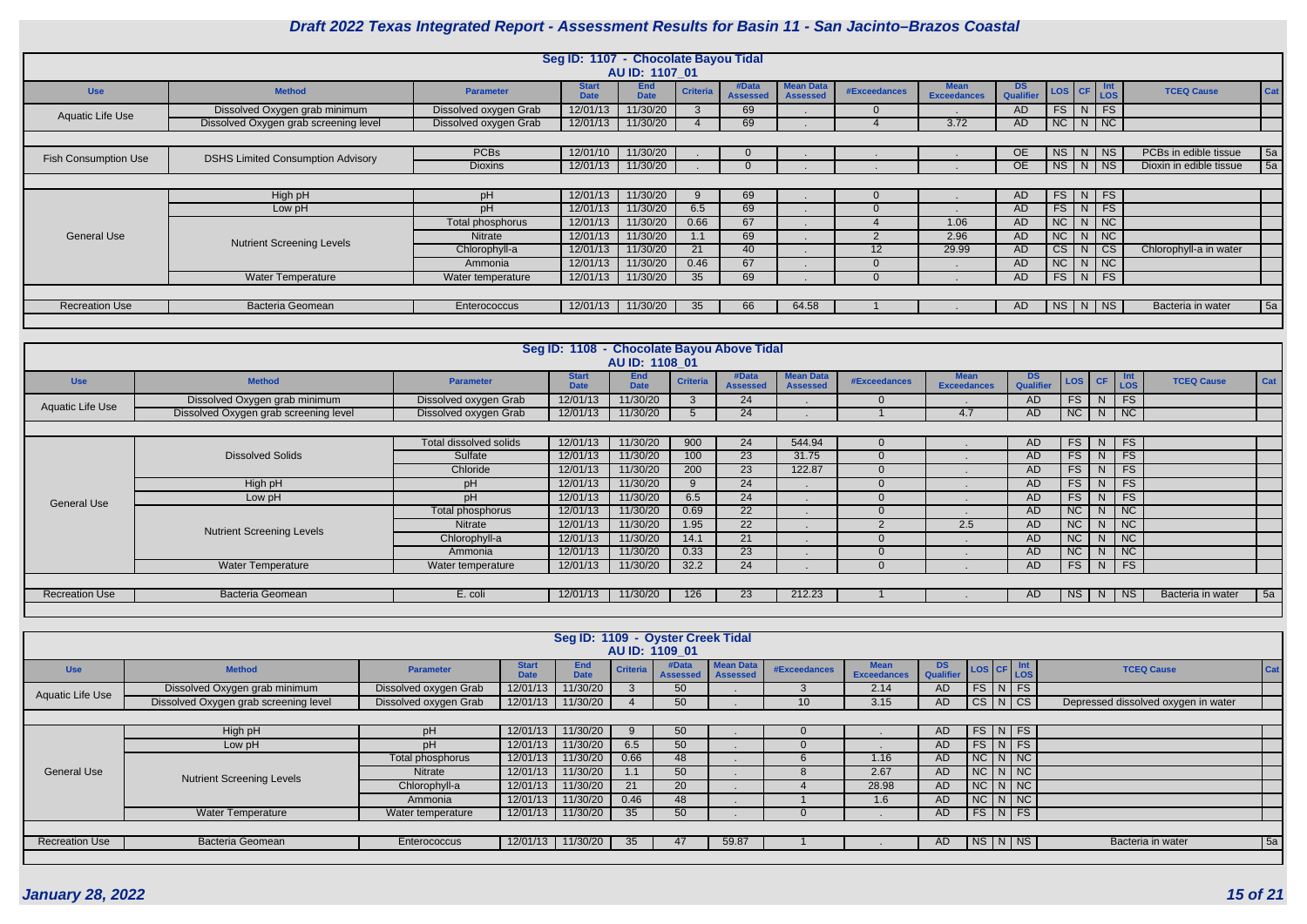

|                       |                                       |                           |                             | Seg ID: 1110 - Oyster Creek Above Tidal |                       |                          |                                     |              |                                   |                         |                 |                                  |                                          |                                     |     |
|-----------------------|---------------------------------------|---------------------------|-----------------------------|-----------------------------------------|-----------------------|--------------------------|-------------------------------------|--------------|-----------------------------------|-------------------------|-----------------|----------------------------------|------------------------------------------|-------------------------------------|-----|
|                       |                                       |                           |                             |                                         | <b>AU ID: 1110 01</b> |                          |                                     |              |                                   |                         |                 |                                  |                                          |                                     |     |
| <b>Use</b>            | <b>Method</b>                         | <b>Parameter</b>          | <b>Start</b><br><b>Date</b> | <b>End</b><br><b>Date</b>               | Criteri               | #Data<br><b>Assessed</b> | <b>Mean Data</b><br><b>Assessed</b> | #Exceedances | <b>Mean</b><br><b>Exceedances</b> | DS.<br><b>Qualifier</b> |                 | $\textsf{LOS}$ CF $\textsf{Int}$ |                                          | <b>TCEQ Cause</b>                   | Cat |
|                       | Dissolved Oxygen 24hr average         | Dissolved oxygen 24hr Avg | 12/01/13                    | 11/30/20                                |                       |                          |                                     |              |                                   | ID                      | <b>NA</b>       |                                  | $ $ NS                                   | Depressed dissolved oxygen in water | 5c  |
|                       | Dissolved Oxygen 24hr minimum         | Dissolved oxygen 24hr Min | 12/01/13                    | 11/30/20                                |                       |                          |                                     |              |                                   | ID                      | <b>NA</b>       |                                  | $ $ NS                                   | Depressed dissolved oxygen in water | 5c  |
| Aquatic Life Use      | Dissolved Oxygen grab minimum         | Dissolved oxygen Grab     | 12/01/13                    | 11/30/20                                |                       | 28                       |                                     |              | 2.53                              | SM                      |                 | $CN$ $N$ $NA$                    |                                          |                                     |     |
|                       | Dissolved Oxygen grab screening level | Dissolved oxygen Grab     | 12/01/13                    | 11/30/20                                |                       | 28                       |                                     | 16           | 3.63                              | <b>SM</b>               | CS              | $N$ $NA$                         |                                          |                                     |     |
|                       | Habitat                               | Habitat                   | 12/01/13                    | 11/30/20                                |                       |                          |                                     |              |                                   | ID                      | <b>NA</b>       |                                  | $\overline{\overline{\text{c}}\text{s}}$ | Impaired habitat in water           |     |
|                       | $FS$ N FS                             |                           |                             |                                         |                       |                          |                                     |              |                                   |                         |                 |                                  |                                          |                                     |     |
|                       |                                       | Sulfate                   | 12/01/13                    | 11/30/20                                | 150                   | 35                       | 26.1                                |              |                                   | AD.                     |                 |                                  |                                          |                                     |     |
|                       | <b>Dissolved Solids</b>               | Total dissolved solids    | 12/01/13                    | 11/30/20                                | 750                   | 46                       | 434.77                              |              |                                   | AD.                     |                 | FS N FS                          |                                          |                                     |     |
|                       |                                       | Chloride                  | 12/01/13                    | 11/30/20                                | 300                   | 35                       | 69.54                               |              |                                   | AD.                     |                 | $FS\mid N \mid FS$               |                                          |                                     |     |
|                       | High pH                               | pH                        | 12/01/13                    | 11/30/20                                |                       | 28                       |                                     |              | $\mathbf{r}$                      | AD                      |                 | $FS$ N FS                        |                                          |                                     |     |
| <b>General Use</b>    | Low pH                                | pH                        | 12/01/13                    | 11/30/20                                | 6.5                   | $\overline{28}$          |                                     |              |                                   | AD                      |                 | $FS$ N FS                        |                                          |                                     |     |
|                       |                                       | Total phosphorus          | 12/01/13                    | 11/30/20                                | 0.69                  | 21                       |                                     |              |                                   | AD                      |                 | $NC$ $N$ $NC$                    |                                          |                                     |     |
|                       | <b>Nutrient Screening Levels</b>      | Nitrate                   | 12/01/13                    | 11/30/20                                | 1.95                  | 23                       |                                     |              | 3.35                              | AD                      | NC              | $N$ NC                           |                                          |                                     |     |
|                       |                                       | Chlorophyll-a             | 12/01/13                    | 11/30/20                                | 14.1                  | 23                       |                                     |              | 116.05                            | AD                      | NC              | $N$ NC                           |                                          |                                     |     |
|                       |                                       | Ammonia                   | 12/01/13                    | 11/30/20                                | 0.33                  | 22                       |                                     |              | 0.36                              | AD                      | $\overline{AC}$ | $N$ NC                           |                                          |                                     |     |
|                       | <b>Water Temperature</b>              | Water temperature         | 12/01/13                    | 11/30/20                                | 32.2                  | 28                       |                                     |              |                                   | AD                      |                 | FS N FS                          |                                          |                                     |     |
|                       |                                       |                           |                             |                                         |                       |                          |                                     |              |                                   |                         |                 |                                  |                                          |                                     |     |
| <b>Recreation Use</b> | <b>Bacteria Geomean</b>               | E. coli                   | 12/01/13                    | 11/30/20                                | 126                   | 26                       | 239.33                              |              |                                   | AD.                     |                 | NS N NS                          |                                          | Bacteria in water                   | 5a  |
|                       |                                       |                           |                             |                                         |                       |                          |                                     |              |                                   |                         |                 |                                  |                                          |                                     |     |

|                         |                                       |                        |                             |                           |                 |                              | Seg ID: 1110 - Oyster Creek Above Tidal |                     |                            |                        |                         |             |           |                                          |            |
|-------------------------|---------------------------------------|------------------------|-----------------------------|---------------------------|-----------------|------------------------------|-----------------------------------------|---------------------|----------------------------|------------------------|-------------------------|-------------|-----------|------------------------------------------|------------|
|                         |                                       |                        |                             |                           |                 | AU ID: 1110 02               |                                         |                     |                            |                        |                         |             |           |                                          |            |
| <b>Use</b>              | <b>Method</b>                         | <b>Parameter</b>       | <b>Start</b><br><b>Date</b> | <b>End</b><br><b>Date</b> | <b>Criteria</b> | #Data<br>Assessed   Assessed | <b>Mean Data</b>                        | <b>#Exceedances</b> | Mean<br><b>Exceedances</b> | <b>DS</b><br>Qualifier | $LOSCF$ $\frac{1}{10}$  |             |           | <b>TCEQ Cause</b>                        | <b>Cat</b> |
|                         | Dissolved Oxygen grab minimum         | Dissolved oxygen Grab  |                             | 12/01/13 11/30/20         |                 | 18                           |                                         |                     |                            | AD                     | $FS$ N FS               |             |           |                                          |            |
| <b>Aquatic Life Use</b> | Dissolved Oxygen grab screening level | Dissolved oxygen Grab  |                             | 12/01/13   11/30/20       | $\overline{5}$  | 18                           |                                         |                     | 3.78                       | AD                     | CS N                    | $  \csc$    |           | Depressed dissolved oxygen in water      |            |
|                         | Habitat                               | Habitat                |                             | 12/01/13 11/30/20         |                 | $\Omega$                     |                                         |                     |                            | ID                     | NA                      | Y           | $  \csc$  | Impaired habitat in water                |            |
|                         | Macrobenthic community (Qualitative)  | Macrobenthic community |                             | 12/01/13 11/30/20         |                 |                              |                                         |                     |                            | ID.                    | NA                      | $ $ CN<br>Y |           | Impaired macrobenthic community in water |            |
|                         | FS N FS<br>$\Omega$                   |                        |                             |                           |                 |                              |                                         |                     |                            |                        |                         |             |           |                                          |            |
|                         |                                       | Total dissolved solids | 12/01/13                    | 11/30/20                  | 750             | 46                           | 434.77                                  |                     |                            | AD.                    |                         |             |           |                                          |            |
|                         | <b>Dissolved Solids</b>               | Sulfate                | 12/01/13                    | 11/30/20                  | 150             | 35                           | 26.1                                    |                     |                            | AD.                    | $FS\mid N \mid FS \mid$ |             |           |                                          |            |
|                         |                                       | Chloride               | 12/01/13                    | 11/30/20                  | 300             | 35                           | 69.54                                   |                     |                            | AD.                    | $FS\mid N \mid FS \mid$ |             |           |                                          |            |
|                         | High pH                               | pH                     | 12/01/13                    | 11/30/20                  | 9               | 18                           |                                         |                     |                            | AD.                    | $FS\mid N \mid FS \mid$ |             |           |                                          |            |
| <b>General Use</b>      | Low pH                                | рH                     | 12/01/13                    | 11/30/20                  | 6.5             | 18 <sup>°</sup>              |                                         |                     |                            | AD                     | FS N                    |             | <b>FS</b> |                                          |            |
|                         |                                       | Total phosphorus       | 12/01/13                    | 11/30/20                  | 0.69            | 12                           |                                         |                     | 0.99                       | AD                     | $CS$ N $CS$             |             |           | Total Phosphorus in water                |            |
|                         | <b>Nutrient Screening Levels</b>      | <b>Nitrate</b>         | 12/01/13                    | 11/30/20                  | 1.95            | 12 <sup>2</sup>              |                                         |                     |                            | AD.                    | $NC$ $N$ $NC$           |             |           |                                          |            |
|                         |                                       | Ammonia                | 12/01/13                    | 11/30/20                  | 0.33            | 12 <sup>2</sup>              |                                         |                     |                            | AD.                    | $NC$   N   NC           |             |           |                                          |            |
|                         | <b>Water Temperature</b>              | Water temperature      |                             | 12/01/13 11/30/20         | 32.2            | 18                           |                                         |                     |                            | AD                     | $FS\mid N \mid FS \mid$ |             |           |                                          |            |
|                         |                                       |                        |                             |                           |                 |                              |                                         |                     |                            |                        |                         |             |           |                                          |            |
| <b>Recreation Use</b>   | Bacteria Geomean                      | E. coli                |                             | 12/01/13 11/30/20         | 126             | 17                           | 170.72                                  |                     |                            | LD                     | $CN$   N   CN           |             |           | Bacteria in water                        |            |
|                         |                                       |                        |                             |                           |                 |                              |                                         |                     |                            |                        |                         |             |           |                                          |            |

|                    |                               |                           |                             |                           |     | Seg ID: 1110 - Oyster Creek Above Tidal<br>AU ID: 1110 03 |                  |              |                                   |                                              |           |   |        |                                     |             |
|--------------------|-------------------------------|---------------------------|-----------------------------|---------------------------|-----|-----------------------------------------------------------|------------------|--------------|-----------------------------------|----------------------------------------------|-----------|---|--------|-------------------------------------|-------------|
| <b>Use</b>         | <b>Method</b>                 | <b>Parameter</b>          | <b>Start</b><br><b>Date</b> | <b>End</b><br><b>Date</b> |     | #Data<br>Criteria Assessed Assessed                       | <b>Mean Data</b> | #Exceedances | <b>Mean</b><br><b>Exceedances</b> | <b>DS</b> LOS CF Int<br>Qualifier LOS CF LOS |           |   |        | <b>TCEQ Cause</b>                   | $ $ Cat     |
|                    | Dissolved Oxygen 24hr average | Dissolved oxygen 24hr Avg | 12/01/13                    | 11/30/20                  |     | U                                                         |                  |              |                                   |                                              | <b>NA</b> |   | N      | Depressed dissolved oxygen in water | 5c          |
| Aquatic Life Use   | Dissolved Oxygen 24hr minimum | Dissolved oxygen 24hr Min | 12/01/13                    | 11/30/20                  |     | O                                                         |                  |              |                                   |                                              | <b>NA</b> |   | N      | Depressed dissolved oxygen in water | $\sqrt{5c}$ |
|                    | Habitat                       | Habitat                   |                             | 12/01/13 11/30/20         |     |                                                           |                  |              |                                   |                                              | NA        |   | Y CS   | Impaired habitat in water           |             |
|                    |                               |                           |                             |                           |     |                                                           |                  |              |                                   |                                              |           |   |        |                                     |             |
|                    |                               | Total dissolved solids    | 12/01/13                    | 11/30/20                  | 750 | 46                                                        | 434.77           |              |                                   | AD.                                          | FS        |   | $N$ FS |                                     |             |
| <b>General Use</b> | <b>Dissolved Solids</b>       | Sulfate                   | 12/01/13                    | 11/30/20                  | 150 | 35                                                        | 26.1             |              |                                   | AD.                                          | / FS /    | N | FS     |                                     |             |
|                    |                               | Chloride                  | 12/01/13                    | 11/30/20                  | 300 | 35                                                        | 69.54            |              |                                   | AD                                           | FS        |   | NFS    |                                     |             |
|                    |                               |                           |                             |                           |     |                                                           |                  |              |                                   |                                              |           |   |        |                                     |             |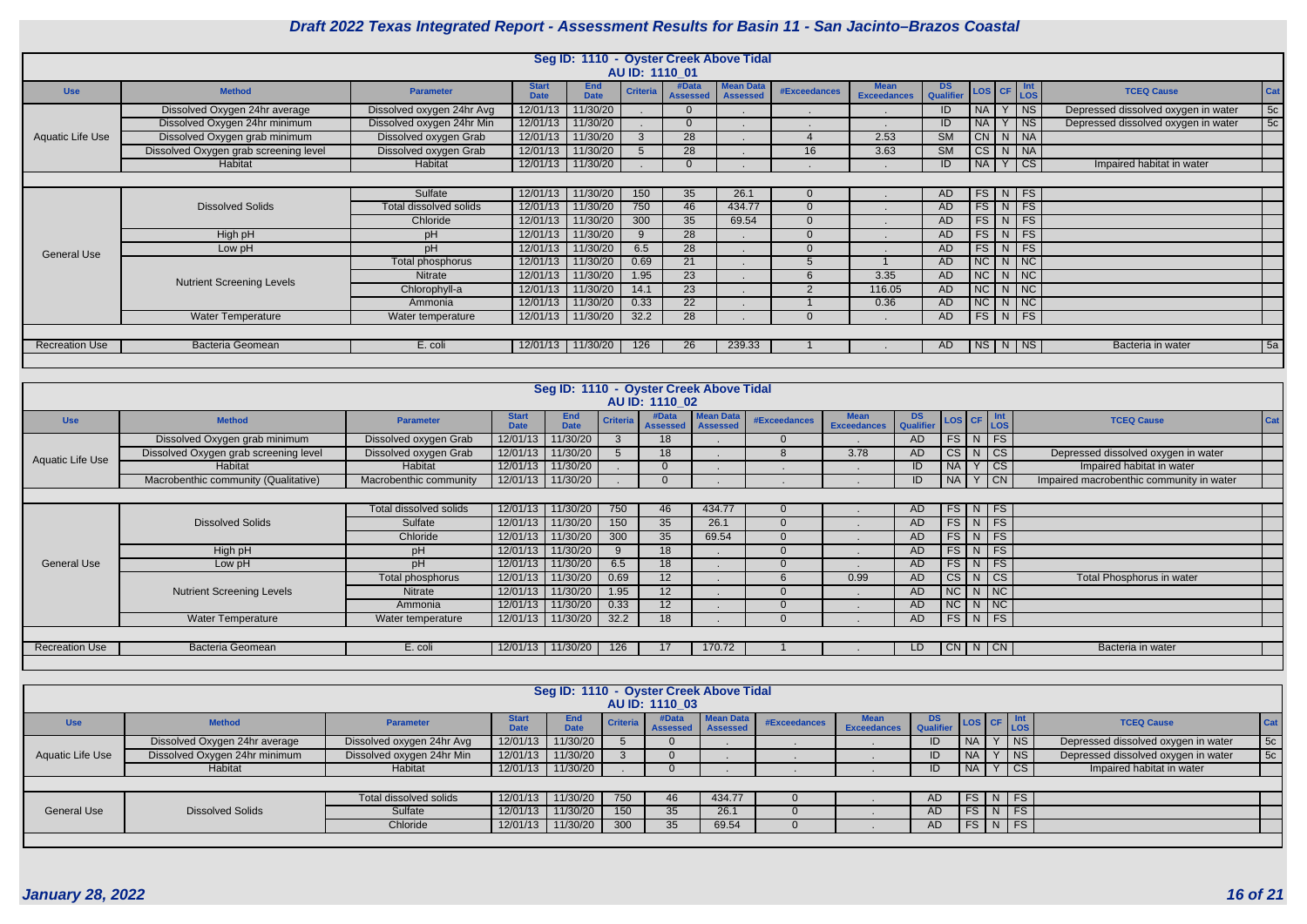

|                  |                                       | Seg ID: 1111 - Old Brazos River Channel Tidal | AU ID: 1111_01              |                           |                          |                                                   |                                     |                            |                                   |                        |                        |                         |                                                            |                             |     |
|------------------|---------------------------------------|-----------------------------------------------|-----------------------------|---------------------------|--------------------------|---------------------------------------------------|-------------------------------------|----------------------------|-----------------------------------|------------------------|------------------------|-------------------------|------------------------------------------------------------|-----------------------------|-----|
| <b>Use</b>       | <b>Method</b>                         | <b>Parameter</b>                              | <b>Start</b><br><b>Date</b> | <b>End</b><br><b>Date</b> | <b>Criteria</b>          | #Data<br><b>Assessed</b>                          | <b>Mean Data</b><br><b>Assessed</b> | #Exceedances               | <b>Mean</b><br><b>Exceedances</b> | <b>DS</b><br>Qualifier | LOS                    | <b>CF</b>               | Int<br>LOS                                                 | <b>TCEQ</b><br><b>Cause</b> | Cat |
|                  | Dissolved Oxygen grab minimum         | Dissolved oxygen Grab                         | 12/01/13                    | 11/30/20                  | $\mathbf{3}$             | $\overline{22}$                                   |                                     |                            | 3.91                              | AD                     | FS                     | N                       | FS                                                         |                             |     |
|                  | Dissolved Oxygen grab screening level | Dissolved oxygen Grab                         | 12/01/13                    | 11/30/20                  | $\overline{4}$           | $\overline{22}$                                   | $\sim$                              |                            | 3.91                              | <b>AD</b>              | NC                     | ${\sf N}$               | $\overline{\phantom{a}}$ NC                                |                             |     |
|                  |                                       | Zinc                                          | 12/01/13                    | 11/30/20                  | 410                      | $\overline{4}$                                    |                                     | $\Omega$                   |                                   | LD                     | NC                     | ${\sf N}$               | $\overline{\big }$ NC                                      |                             |     |
|                  |                                       | Xylene                                        | 12/01/13                    | 11/30/20                  | 7620                     |                                                   |                                     | $\Omega$                   |                                   | ID                     | <b>NA</b>              | $\overline{N}$          | $\overline{\phantom{a}}$ NA                                |                             |     |
|                  |                                       | Trichloroethene                               | 12/01/13                    | 11/30/20                  | 7300                     |                                                   |                                     | $\Omega$                   |                                   | ID                     | <b>NA</b>              | ${\sf N}$               | $\overline{\phantom{a}}$ NA                                |                             |     |
|                  |                                       | <b>Toluene</b>                                | 12/01/13                    | 11/30/20                  | 7750                     |                                                   |                                     | $\Omega$                   |                                   | ID                     | <b>NA</b>              | N                       | $\overline{\big }$ NA                                      |                             |     |
|                  |                                       | Silver<br>Pyrene                              | 12/01/13<br>12/01/13        | 11/30/20<br>11/30/20      | $\overline{3.7}$<br>2600 | $\overline{4}$<br>$\overline{4}$                  |                                     | $\overline{0}$<br>$\Omega$ |                                   | LD<br>LD               | NC<br><b>NC</b>        | $\mathsf{N}$            | $\overline{\phantom{a}}$ NC<br>$\overline{\phantom{a}}$ NC |                             |     |
|                  |                                       | Phenol (single compound)                      | 12/01/13                    | 11/30/20                  | 1200                     | $\overline{4}$                                    |                                     | $\Omega$                   |                                   | LD                     | NC                     | N<br>N                  | $\overline{\phantom{a}}$ NC                                |                             |     |
|                  |                                       | Pentachlorophenol (PCP)                       | 12/01/13                    | 11/30/20                  | 690                      | $\overline{4}$                                    |                                     | $\Omega$                   |                                   | LD                     | NC                     | ${\sf N}$               | $\overline{\phantom{a}}$ NC                                |                             |     |
|                  |                                       | <b>PCBs</b>                                   | 12/01/13                    | 11/30/20                  | 180                      | $\overline{4}$                                    |                                     | $\Omega$                   |                                   | LD                     | NC                     | ${\sf N}$               | $\overline{\phantom{a}}$ NC                                |                             |     |
|                  |                                       | Parathion (ethyl)                             | 12/01/13                    | 11/30/20                  | 300                      | $\overline{4}$                                    | $\sim$                              | $\Omega$                   |                                   | LD.                    | <b>NC</b>              | N.                      | $\overline{\phantom{a}}$ NC                                |                             |     |
|                  |                                       | Nitrobenzene                                  | 12/01/13                    | 11/30/20                  | 8000                     | $\overline{4}$                                    |                                     | $\Omega$                   |                                   | LD                     | NC                     | N                       | $\overline{\phantom{a}}$ NC                                |                             |     |
|                  |                                       | N-Butyl benzyl phthalate                      | 12/01/13                    | 11/30/20                  | 640                      | $\overline{4}$                                    |                                     | $\Omega$                   |                                   | LD                     | NC                     | $\mathsf{N}$            | $\overline{\phantom{a}}$ NC                                |                             |     |
|                  |                                       | Naphthalene                                   | 12/01/13                    | 11/30/20                  | 2100                     | $\overline{4}$                                    |                                     | $\Omega$                   |                                   | LD                     | NC                     | N                       | $\overline{\phantom{a}}$ NC                                |                             |     |
|                  |                                       | Methylene chloride                            | 12/01/13                    | 11/30/20                  | 22940                    |                                                   |                                     | $\Omega$                   |                                   | ID                     | <b>NA</b>              | $\overline{\mathsf{N}}$ | $\overline{\big }$ NA                                      |                             |     |
|                  |                                       | Lead                                          | 12/01/13                    | 11/30/20                  | 218                      | $\overline{4}$                                    |                                     | $\Omega$                   |                                   | LD                     | NC                     | ${\sf N}$               | $\overline{\big }$ NC                                      |                             |     |
|                  |                                       | Hexachloroethane                              | 12/01/13                    | 11/30/20                  | 5640                     | $\overline{4}$                                    |                                     | $\overline{0}$             |                                   | LD                     | NC                     | ${\sf N}$               | $\overline{\big }$ NC                                      |                             |     |
|                  |                                       | Hexachlorocyclopentadiene                     | 12/01/13                    | 11/30/20                  | 1060                     | $\overline{4}$                                    |                                     | $\Omega$                   |                                   | LD                     | <b>NC</b>              | N                       | $\overline{\phantom{a}}$ NC                                |                             |     |
|                  |                                       | Heptachlor                                    | 12/01/13                    | 11/30/20                  | 2.74                     | $\overline{4}$                                    |                                     | $\Omega$                   |                                   | LD                     | NC                     | $\mathsf{N}$            | $\overline{\phantom{a}}$ NC                                |                             |     |
|                  |                                       | gamma-BHC (Lindane)                           | 12/01/13                    | 11/30/20                  | 0.99                     | $\overline{4}$                                    |                                     | $\overline{0}$             |                                   | LD                     | NC                     | $\mathsf{N}$            | $\overline{\phantom{a}}$ NC                                |                             |     |
|                  |                                       | Fluorene                                      | 12/01/13                    | 11/30/20                  | 540                      | $\overline{4}$                                    |                                     | $\Omega$                   |                                   | LD                     | NC                     | ${\sf N}$               | $\overline{\phantom{a}}$ NC                                |                             |     |
|                  |                                       | Fluoranthene                                  | 12/01/13                    | 11/30/20                  | 5100                     | $\boldsymbol{\Delta}$<br>$\boldsymbol{\varDelta}$ |                                     | $\Omega$                   |                                   | LD                     | NC                     | ${\sf N}$               | $\overline{\phantom{a}}$ NC<br>$\overline{\phantom{a}}$ NC |                             |     |
|                  |                                       | Endrin<br>Di-n-octyl phthalate                | 12/01/13<br>12/01/13        | 11/30/20<br>11/30/20      | 62.4<br>45000            | $\overline{4}$                                    |                                     | $\overline{0}$<br>$\Omega$ |                                   | LD.<br>LD              | NC<br>NC               | N<br>N.                 | $\overline{\phantom{a}}$ NC                                |                             |     |
|                  |                                       | Di-n-butyl phthalate                          | 12/01/13                    | 11/30/20                  | 17000                    | $\overline{4}$                                    |                                     | $\Omega$                   |                                   | LD                     | NC                     | N                       | $\overline{\phantom{a}}$ NC                                |                             |     |
|                  |                                       | Dimethyl phthalate                            | 12/01/13                    | 11/30/20                  | 530                      | $\overline{4}$                                    |                                     | $\Omega$                   |                                   | LD                     | NC                     | N                       | $\overline{\phantom{a}}$ NC                                |                             |     |
|                  |                                       | <b>Dieldrin</b>                               | 12/01/13                    | 11/30/20                  | 4.3                      | $\overline{4}$                                    |                                     | $\Omega$                   |                                   | LD                     | NC                     | $\mathsf{N}$            | $\overline{\big }$ NC                                      |                             |     |
| Aquatic Life Use |                                       | Dibenz(a,h)anthracene                         | 12/01/13                    | 11/30/20                  | 260                      | $\overline{4}$                                    |                                     | $\Omega$                   |                                   | LD                     | NC                     | N                       | $\overline{\phantom{a}}$ NC                                |                             |     |
|                  | <b>Toxic Substances in sediment</b>   | <b>DDT</b>                                    | 12/01/13                    | 11/30/20                  | 4.77                     | $\overline{4}$                                    |                                     | $\mathbf 0$                |                                   | LD                     | NC                     | N                       | $\overline{\phantom{a}}$ NC                                |                             |     |
|                  |                                       | Diethyl phthalate                             | 12/01/13                    | 11/30/20                  | 1100                     | $\overline{4}$                                    |                                     | $\overline{0}$             |                                   | LD                     | <b>NC</b>              | N,                      | $\overline{\phantom{a}}$ NC                                |                             |     |
|                  |                                       | <b>DDE</b>                                    | 12/01/13                    | 11/30/20                  | 374                      | $\overline{4}$                                    |                                     | $\mathbf 0$                |                                   | LD                     | NC                     | N                       | $\overline{\phantom{a}}$ NC                                |                             |     |
|                  |                                       | <b>DDD</b>                                    |                             | 12/01/13 11/30/20         | 7.81                     |                                                   | $\sim$                              | $\mathbf 0$                | $\sim$                            | LD                     |                        |                         | NC N NC                                                    |                             |     |
|                  |                                       | Copper                                        | 12/01/13                    | 11/30/20                  | 270                      | $\overline{4}$                                    |                                     | $\overline{0}$             |                                   | LD.                    | NC                     | N                       | $\overline{\phantom{a}}$ NC                                |                             |     |
|                  |                                       | Chrysene                                      | 12/01/13                    | 11/30/20                  | 2800                     | $\overline{4}$                                    |                                     | $\Omega$                   |                                   | LD                     | NC                     |                         | $N$   NC                                                   |                             |     |
|                  |                                       | Chromium                                      | 12/01/13                    | 11/30/20                  | 370                      | $\overline{2}$                                    | $\sim$                              | $\Omega$                   |                                   | ID                     | <b>NA</b>              | ${\sf N}$               | $\overline{\big }$ NA                                      |                             |     |
|                  |                                       | Chloromethane                                 | 12/01/13                    | 11/30/20                  | 52430                    |                                                   |                                     | $\Omega$                   |                                   | ID                     | <b>NA</b>              | N                       | $\overline{\phantom{a}}$ NA                                |                             |     |
|                  |                                       | Chloroform                                    | 12/01/13                    | 11/30/20                  | 8860                     | $\overline{4}$                                    |                                     | $\overline{0}$             |                                   | ID                     | <b>NA</b>              | N                       | $\overline{\phantom{a}}$ NA                                |                             |     |
|                  |                                       | Hexachlorobutadiene (HCBD)<br>Chlorobenzene   | 12/01/13<br>12/01/13        | 11/30/20<br>11/30/20      | 670<br>8180              |                                                   |                                     | $\Omega$<br>$\Omega$       |                                   | LD<br>ID               | <b>NC</b><br><b>NA</b> | N                       | $\overline{\phantom{a}}$ NC<br>N NA                        |                             |     |
|                  |                                       | Chlordane                                     | 12/01/13                    | 11/30/20                  | 4.79                     | $\overline{4}$                                    |                                     | $\Omega$                   |                                   | LD                     | NC                     |                         | $N$   NC                                                   |                             |     |
|                  |                                       | Cadmium                                       | 12/01/13                    | 11/30/20                  | 9.6                      | $\overline{4}$                                    |                                     | $\Omega$                   |                                   | LD                     | NC                     |                         | $N$   NC                                                   |                             |     |
|                  |                                       | <b>Bromoform</b>                              | 12/01/13                    | 11/30/20                  | 10670                    |                                                   |                                     | $\overline{0}$             |                                   | ID                     | <b>NA</b>              |                         | N   NA                                                     |                             |     |
|                  |                                       | Mercury                                       | 12/01/13                    | 11/30/20                  | 0.71                     | $\overline{4}$                                    |                                     | $\Omega$                   |                                   | LD                     | NC                     |                         | $N$   NC                                                   |                             |     |
|                  |                                       | Bis(2-ethylhexyl)phthalate                    | 12/01/13                    | 11/30/20                  | 2647                     | $\overline{4}$                                    |                                     | $\Omega$                   |                                   | LD                     | NC                     |                         | N NC                                                       |                             |     |
|                  |                                       | Benzo(a)pyrene                                | 12/01/13                    | 11/30/20                  | 1600                     | $\overline{4}$                                    |                                     | $\overline{0}$             |                                   | LD                     | <b>NC</b>              | N                       | $\overline{\big }$ NC                                      |                             |     |
|                  |                                       | Benzo(a)anthracene                            | 12/01/13                    | 11/30/20                  | 1600                     | $\overline{4}$                                    |                                     | $\overline{0}$             |                                   | LD                     | NC                     | N                       | $\overline{\phantom{a}}$ NC                                |                             |     |
|                  |                                       | Benzene                                       | 12/01/13                    | 11/30/20                  | 4080                     |                                                   |                                     | $\Omega$                   |                                   | ID                     | <b>NA</b>              | ${\sf N}$               | $\overline{\phantom{a}}$ NA                                |                             |     |
|                  |                                       | Nickel                                        | 12/01/13                    | 11/30/20                  | 51.6                     | 3                                                 |                                     | $\Omega$                   |                                   | ID                     | <b>NA</b>              | N                       | $\overline{\phantom{a}}$ NA                                |                             |     |
|                  |                                       | Arsenic                                       | 12/01/13                    | 11/30/20                  | 70                       | $\overline{4}$                                    |                                     | $\Omega$                   |                                   | LD.                    | NC                     | N                       | $\overline{\phantom{a}}$ NC                                |                             |     |
|                  |                                       | Arachlor 1254                                 | 12/01/13                    | 11/30/20                  | 709                      | $\overline{4}$                                    |                                     | $\Omega$                   |                                   | LD                     | NC                     | N                       | $\overline{\phantom{a}}$ NC                                |                             |     |
|                  |                                       | Anthracene                                    | 12/01/13                    | 11/30/20                  | 1100                     | $\overline{4}$                                    |                                     | $\Omega$                   |                                   | LD                     | NC                     |                         | $N$   NC                                                   |                             |     |
|                  |                                       | Acrylonitrile                                 | 12/01/13                    | 11/30/20                  | 3240                     |                                                   |                                     | $\Omega$                   |                                   | ID                     | <b>NA</b>              |                         | N   NA                                                     |                             |     |
|                  |                                       | Acetone                                       | 12/01/13                    | 11/30/20                  | 1003360                  |                                                   |                                     | $\Omega$                   |                                   | ID                     | <b>NA</b>              |                         | $N$   $NA$                                                 |                             |     |
|                  |                                       | Acenaphthylene                                | 12/01/13                    | 11/30/20                  | 640                      | $\overline{4}$                                    |                                     | $\mathbf 0$                |                                   | LD.                    | NC                     |                         | $N$   NC                                                   |                             |     |
|                  |                                       | Acenaphthene                                  | 12/01/13                    | 11/30/20                  | 500                      | $\overline{4}$                                    | $\sim$                              | $\overline{0}$             |                                   | LD.                    | NC                     |                         | $N$   NC                                                   |                             |     |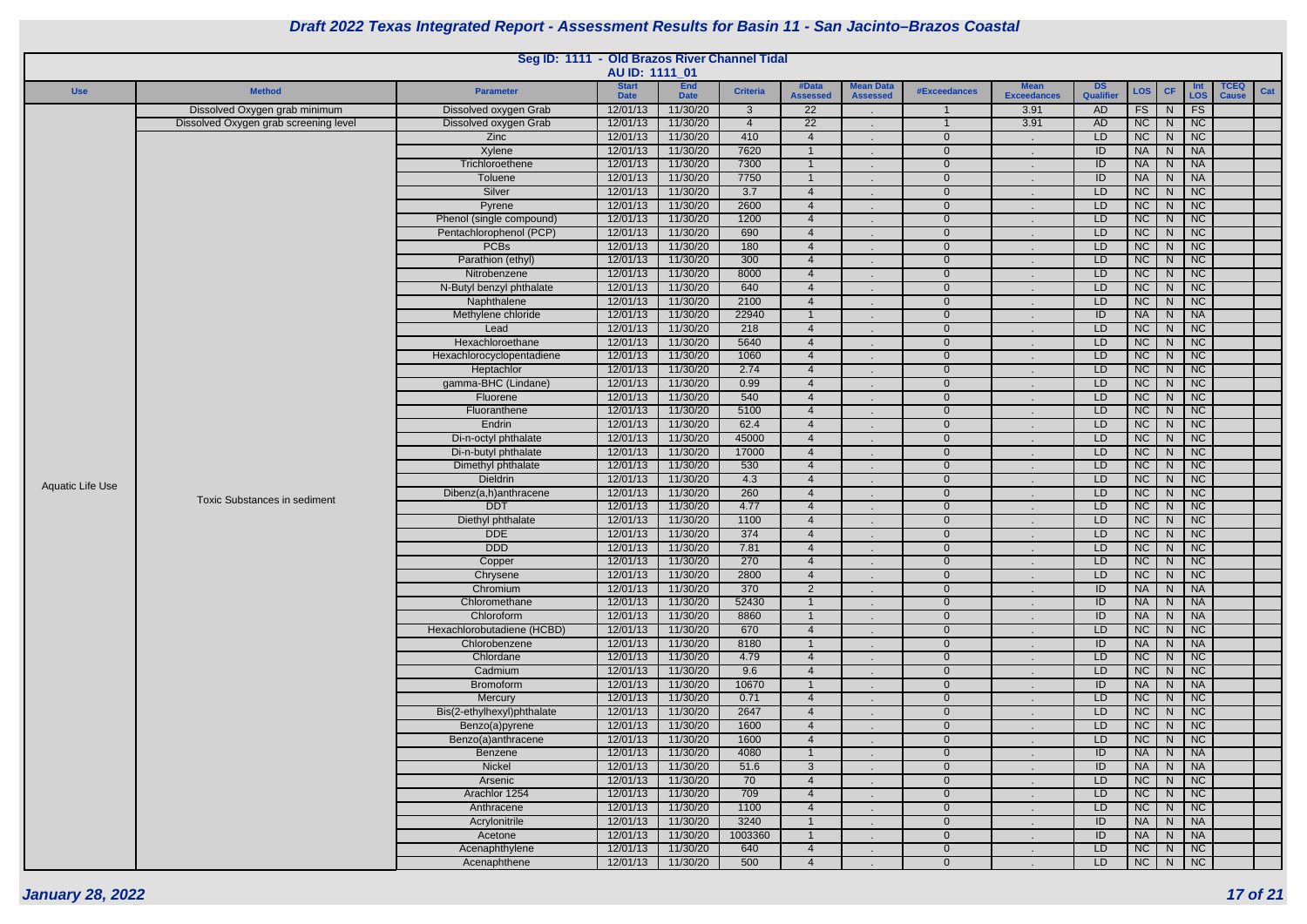

|                       |                                     | Seg ID: 1111 - Old Brazos River Channel Tidal |                             |                           |                 |                          |                                     |                     |                                   |                        |            |                |                             |                             |     |
|-----------------------|-------------------------------------|-----------------------------------------------|-----------------------------|---------------------------|-----------------|--------------------------|-------------------------------------|---------------------|-----------------------------------|------------------------|------------|----------------|-----------------------------|-----------------------------|-----|
|                       |                                     |                                               | AU ID: 1111 01              |                           |                 |                          |                                     |                     |                                   |                        |            |                |                             |                             |     |
| <b>Use</b>            | <b>Method</b>                       | <b>Parameter</b>                              | <b>Start</b><br><b>Date</b> | <b>End</b><br><b>Date</b> | <b>Criteria</b> | #Data<br><b>Assessed</b> | <b>Mean Data</b><br><b>Assessed</b> | <b>#Exceedances</b> | <b>Mean</b><br><b>Exceedances</b> | <b>DS</b><br>Qualifier | <b>LOS</b> | <b>CF</b>      | <b>LOS</b>                  | <b>TCEQ</b><br><b>Cause</b> | Cat |
|                       |                                     | Phenanthrene                                  | 12/01/13                    | 11/30/20                  | 1500            |                          |                                     | $\Omega$            |                                   | LD.                    | NC         | N.             | $\overline{\phantom{a}}$ NC |                             |     |
|                       |                                     | Styrene                                       | 12/01/13                    | 11/30/20                  | 22310           |                          |                                     | $\Omega$            |                                   | ID                     | <b>NA</b>  | N.             | <b>NA</b>                   |                             |     |
|                       |                                     | 4-Methyl-2-Pentanone (MIBK)                   | 12/01/13                    | 11/30/20                  | 272060          |                          |                                     | $\Omega$            |                                   | ID                     | <b>NA</b>  | N              | <b>NA</b>                   |                             |     |
|                       |                                     | 2-Methylnaphthalene                           | 12/01/13                    | 11/30/20                  | 670             | $\overline{4}$           |                                     | $\Omega$            |                                   | LD                     | NC         | N.             | NC                          |                             |     |
|                       |                                     | 2,4-Dinitrotoluene                            | 12/01/13                    | 11/30/20                  | 14960           | $\boldsymbol{\Delta}$    |                                     | $\Omega$            |                                   | LD                     | NC         | N <sub>1</sub> | NC                          |                             |     |
|                       |                                     | 2,4-Dimethylphenol                            | 12/01/13                    | 11/30/20                  | $\overline{29}$ | $\boldsymbol{\varDelta}$ |                                     | $\Omega$            |                                   | LD.                    | NC         | N <sub>1</sub> | NC                          |                             |     |
|                       |                                     | 1,4-Dichlorobenzene                           | 12/01/13                    | 11/30/20                  | 4210            |                          |                                     | $\Omega$            |                                   | LD                     | NC         | N.             | NC                          |                             |     |
| Aquatic Life Use      | <b>Toxic Substances in sediment</b> | 1,3-Dichlorobenzene                           | 12/01/13                    | 11/30/20                  | 1950            | $\boldsymbol{\Delta}$    |                                     | $\Omega$            |                                   | LD                     | <b>NC</b>  | N              | NC                          |                             |     |
|                       |                                     | 1,2-Dichloropropane                           | 12/01/13                    | 11/30/20                  | 21520           |                          |                                     | $\Omega$            |                                   | ID                     | <b>NA</b>  | N.             | <b>NA</b>                   |                             |     |
|                       |                                     | 1,2-Dichloroethane                            | 12/01/13                    | 11/30/20                  | 26260           |                          |                                     | $\Omega$            |                                   | ID                     | <b>NA</b>  | N <sub>1</sub> | <b>NA</b>                   |                             |     |
|                       |                                     | 1.2-Dichlorobenzene                           | 12/01/13                    | 11/30/20                  | 4440            | $\boldsymbol{\varDelta}$ |                                     | $\Omega$            |                                   | LD                     | NC         | N.             | NC                          |                             |     |
|                       |                                     | 1,2,4-Trichlorobenzene                        | 12/01/13                    | 11/30/20                  | 2320            | $\boldsymbol{\varDelta}$ |                                     | $\Omega$            |                                   | LD                     | <b>NC</b>  | N.             | NC                          |                             |     |
|                       |                                     | 1,1-Dichloroethylene                          | 12/01/13                    | 11/30/20                  | 92470           |                          |                                     | $\Omega$            |                                   | ID                     | <b>NA</b>  | N.             | <b>NA</b>                   |                             |     |
|                       |                                     | 1,1,2-Trichloroethane                         | 12/01/13                    | 11/30/20                  | 1800            |                          |                                     | $\Omega$            |                                   | ID                     | <b>NA</b>  | N.             | <b>NA</b>                   |                             |     |
|                       |                                     | 1,1,2,2-Tetrachloroethane                     | 12/01/13                    | 11/30/20                  | 3690            |                          |                                     | $\Omega$            |                                   | ID                     | <b>NA</b>  | N              | <b>NA</b>                   |                             |     |
|                       |                                     | 1,1,1-Trichloroethane                         | 12/01/13                    | 11/30/20                  | 35860           |                          |                                     | $\Omega$            |                                   | $\overline{ID}$        | <b>NA</b>  | N              | $\overline{\phantom{a}}$ NA |                             |     |
|                       |                                     |                                               |                             |                           |                 |                          |                                     |                     |                                   |                        |            |                |                             |                             |     |
|                       | High pH                             | pH                                            | 12/01/13                    | 11/30/20                  | 9               | 22                       |                                     | $\overline{0}$      |                                   | AD                     | <b>FS</b>  | N.             | FS                          |                             |     |
|                       | Low pH                              | pH                                            | 12/01/13                    | 11/30/20                  | 6.5             | 22                       |                                     | $\Omega$            |                                   | AD                     | <b>FS</b>  | N.             | <b>FS</b>                   |                             |     |
|                       |                                     | Total phosphorus                              | 12/01/13                    | 11/30/20                  | 0.66            | $\overline{20}$          |                                     | $\Omega$            |                                   | AD                     | NC         | N <sub>1</sub> | NC                          |                             |     |
| <b>General Use</b>    | <b>Nutrient Screening Levels</b>    | Nitrate                                       | 12/01/13                    | 11/30/20                  | 1.1             | $\overline{22}$          |                                     | $\Omega$            |                                   | AD                     | NC         | N <sub>1</sub> | NC                          |                             |     |
|                       |                                     | Chlorophyll-a                                 | 12/01/13                    | 11/30/20                  | $\overline{21}$ | 19                       |                                     | $\mathcal{S}$       | 23.37                             | AD                     | NC         | N <sub>1</sub> | NC                          |                             |     |
|                       |                                     | Ammonia                                       | 12/01/13                    | 11/30/20                  | 0.46            | 20                       |                                     | $\Omega$            |                                   | AD                     | NC         | N.             | NC                          |                             |     |
|                       | <b>Water Temperature</b>            | Water temperature                             | 12/01/13                    | 11/30/20                  | 35              | $\overline{22}$          |                                     | $\Omega$            |                                   | AD                     | FS         | N.             | FS                          |                             |     |
|                       |                                     |                                               |                             |                           |                 |                          |                                     |                     |                                   |                        |            |                |                             |                             |     |
| <b>Recreation Use</b> | <b>Bacteria Geomean</b>             | Enterococcus                                  | 09/10/13                    | 11/30/20                  | 35              | 20                       | 8.49                                | $\Omega$            |                                   | AD                     | FS         | N,             | FS                          |                             |     |
|                       |                                     |                                               |                             |                           |                 |                          |                                     |                     |                                   |                        |            |                |                             |                             |     |
|                       |                                     |                                               |                             |                           |                 |                          |                                     |                     |                                   |                        |            |                |                             |                             |     |

|                             |                                       |                       | Seg ID: 1113 - Armand Bayou Tidal |                           |                 |                          |                                     |                     |                                   |                         |                    |          |                         |            |  |
|-----------------------------|---------------------------------------|-----------------------|-----------------------------------|---------------------------|-----------------|--------------------------|-------------------------------------|---------------------|-----------------------------------|-------------------------|--------------------|----------|-------------------------|------------|--|
|                             |                                       |                       |                                   | AU ID: 1113 01            |                 |                          |                                     |                     |                                   |                         |                    |          |                         |            |  |
| <b>Use</b>                  | <b>Method</b>                         | <b>Parameter</b>      | <b>Start</b><br><b>Date</b>       | <b>End</b><br><b>Date</b> | <b>Criteria</b> | #Data<br><b>Assessed</b> | <b>Mean Data</b><br><b>Assessed</b> | <b>#Exceedances</b> | <b>Mean</b><br><b>Exceedances</b> | DS.<br><b>Qualifier</b> | LOS CF LOS         |          | <b>TCEQ Cause</b>       | Cat        |  |
| <b>Aquatic Life Use</b>     | Dissolved Oxygen grab minimum         | Dissolved oxygen Grab | 12/01/13                          | 11/30/20                  | $\mathcal{S}$   | 39                       |                                     |                     |                                   | AD                      | $FS\mid N \mid FS$ |          |                         |            |  |
|                             | Dissolved Oxygen grab screening level | Dissolved oxygen Grab | 12/01/13                          | 11/30/20                  |                 | 39                       |                                     |                     | 3.9                               | AD.                     | $N$ C $N$ $N$      |          |                         |            |  |
|                             |                                       |                       |                                   |                           |                 |                          |                                     |                     |                                   |                         |                    |          |                         |            |  |
| <b>Fish Consumption Use</b> | <b>DSHS No Consumption Advisory</b>   | <b>PCBs</b>           | 12/01/13                          | 11/30/20                  |                 | $\Omega$                 |                                     |                     |                                   | OE.                     | $NS$ $N$ $NS$      |          | PCBs in edible tissue   | 5a         |  |
|                             |                                       | <b>Dioxins</b>        | 12/01/13                          | 11/30/20                  |                 |                          |                                     |                     |                                   | OE.                     | NS N NS            |          | Dioxin in edible tissue | $\vert$ 5a |  |
|                             |                                       |                       |                                   |                           |                 |                          |                                     |                     |                                   |                         |                    |          |                         |            |  |
|                             | High pH                               | pH                    | 12/01/13                          | 11/30/20                  |                 | 39                       |                                     |                     | 9.25                              | AD.                     | $FS$ N FS          |          |                         |            |  |
|                             | Low pH                                | pH                    | 12/01/13                          | 11/30/20                  | 6.5             | 39                       |                                     |                     |                                   | AD.                     | $FS\mid N \mid FS$ |          |                         |            |  |
|                             |                                       | Total phosphorus      | 12/01/13                          | 11/30/20                  | 0.66            | 39                       |                                     |                     |                                   | AD.                     | $NC$ $N$ $NC$      |          |                         |            |  |
| <b>General Use</b>          | <b>Nutrient Screening Levels</b>      | Nitrate               | 12/01/13                          | 11/30/20                  | 1.1             | 37                       |                                     |                     | 1.71                              | AD.                     | NC                 | N   NC   |                         |            |  |
|                             |                                       | Chlorophyll-a         | 12/01/13                          | 11/30/20                  | 21              | 25                       |                                     | 12                  | 30.75                             | AD.                     | CS                 | $N$ $CS$ | Chlorophyll-a in water  |            |  |
|                             |                                       | Ammonia               | 12/01/13                          | 11/30/20                  | 0.46            | 39                       |                                     | $\Omega$            |                                   | AD.                     | $NC$ $N$ $NC$      |          |                         |            |  |
|                             | <b>Water Temperature</b>              | Water temperature     | 12/01/13                          | 11/30/20                  | 35 <sub>2</sub> | 39                       |                                     |                     |                                   | AD                      | $FS$ $N$ $FS$      |          |                         |            |  |
|                             |                                       |                       |                                   |                           |                 |                          |                                     |                     |                                   |                         |                    |          |                         |            |  |
| <b>Recreation Use</b>       | Bacteria Geomean                      | Enterococcus          | 12/01/13                          | 11/30/20                  | 35              | 38                       | 17.07                               |                     |                                   | AD.                     | $FS$ $N$ $FS$      |          |                         |            |  |
|                             |                                       |                       |                                   |                           |                 |                          |                                     |                     |                                   |                         |                    |          |                         |            |  |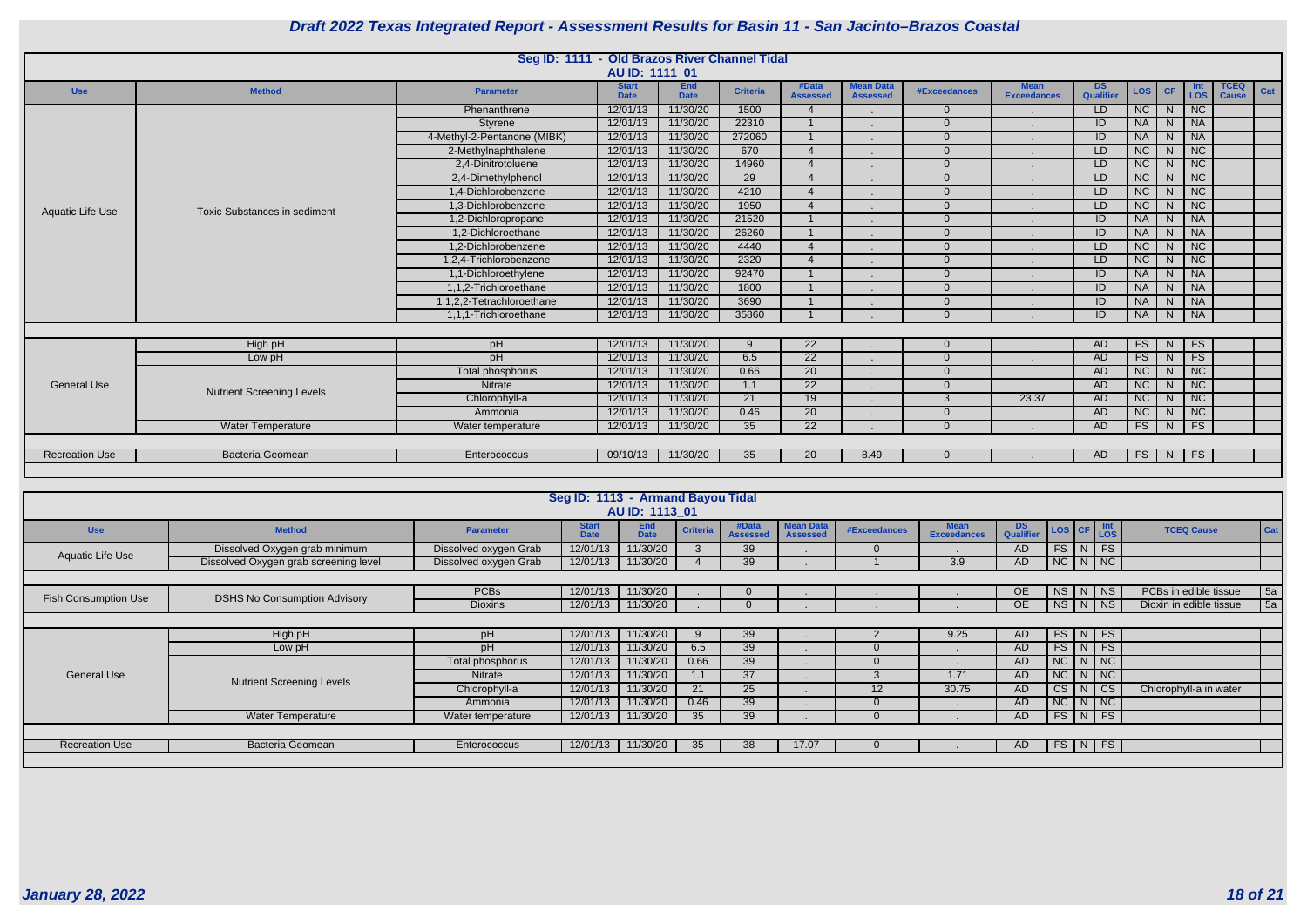

|                             | Seg ID: 1113 - Armand Bayou Tidal<br>AU ID: 1113 02 |                           |                             |                           |                 |                          |                                     |                     |                                   |                         |                 |  |                                                           |                                     |                |
|-----------------------------|-----------------------------------------------------|---------------------------|-----------------------------|---------------------------|-----------------|--------------------------|-------------------------------------|---------------------|-----------------------------------|-------------------------|-----------------|--|-----------------------------------------------------------|-------------------------------------|----------------|
|                             |                                                     |                           |                             |                           |                 |                          |                                     |                     |                                   |                         |                 |  |                                                           |                                     |                |
| <b>Use</b>                  | <b>Method</b>                                       | <b>Parameter</b>          | <b>Start</b><br><b>Date</b> | <b>End</b><br><b>Date</b> | <b>Criteria</b> | #Data<br><b>Assessed</b> | <b>Mean Data</b><br><b>Assessed</b> | <b>#Exceedances</b> | <b>Mean</b><br><b>Exceedances</b> | DS Qualifier LOS CF LOS |                 |  |                                                           | <b>TCEQ Cause</b>                   | Cat            |
|                             | Dissolved Oxygen 24hr minimum                       | Dissolved oxygen 24hr Min | 12/01/13                    | 11/30/20                  | $\mathcal{S}$   |                          |                                     |                     |                                   | ID                      | <b>NA</b>       |  | $ $ NS                                                    | Depressed dissolved oxygen in water | 5 <sub>b</sub> |
| Aquatic Life Use            | Dissolved Oxygen grab minimum                       | Dissolved oxygen Grab     |                             | 12/01/13 11/30/20         |                 | 76                       |                                     |                     | 2.3                               | <b>SM</b>               |                 |  | $FS$ $N$ $N$                                              |                                     |                |
|                             | Dissolved Oxygen grab screening level               | Dissolved oxygen Grab     |                             | 12/01/13 11/30/20         |                 | 76                       |                                     |                     | 3.35                              | AD.                     |                 |  | NCI N/NC                                                  |                                     |                |
|                             |                                                     |                           |                             |                           |                 |                          |                                     |                     |                                   |                         |                 |  |                                                           |                                     |                |
|                             | <b>DSHS No Consumption Advisory</b>                 | <b>PCBs</b>               |                             | 12/01/13 11/30/20         |                 |                          |                                     |                     |                                   | <b>OE</b>               | <b>NS</b>       |  | $N$ NS                                                    | PCBs in edible tissue               | 5a             |
| <b>Fish Consumption Use</b> |                                                     | <b>Dioxins</b>            |                             | 12/01/13 11/30/20         |                 |                          |                                     |                     |                                   | <b>OE</b>               |                 |  | $N_S/N$ $NS$                                              | Dioxin in edible tissue             | 5a             |
|                             |                                                     |                           |                             |                           |                 |                          |                                     |                     |                                   |                         |                 |  |                                                           |                                     |                |
|                             | High pH                                             | pH                        |                             | 12/01/13 11/30/20         | $\mathbf{Q}$    | 77                       |                                     |                     | 9.2                               | <b>AD</b>               |                 |  | $FS\mid N \mid FS$                                        |                                     |                |
|                             | Low pH                                              | pH                        | 12/01/13                    | 11/30/20                  | 6.5             | 77                       |                                     | $\Omega$            |                                   | <b>AD</b>               | FS <sub>1</sub> |  | $N$ FS                                                    |                                     |                |
|                             |                                                     | Total phosphorus          | 12/01/13                    | 11/30/20                  | 0.66            | 77                       |                                     | 3                   | 0.77                              | <b>AD</b>               | NC              |  | NNC                                                       |                                     |                |
| <b>General Use</b>          | <b>Nutrient Screening Levels</b>                    | <b>Nitrate</b>            | 12/01/13                    | 11/30/20                  | 1.1             | 78                       |                                     |                     | 1.54                              | <b>AD</b>               | NC              |  | NNC                                                       |                                     |                |
|                             |                                                     | Chlorophyll-a             | 12/01/13                    | 11/30/20                  | 21              | 25                       |                                     | 20                  | 57.18                             | <b>AD</b>               | CS              |  | N CS                                                      | Chlorophyll-a in water              |                |
|                             |                                                     | Ammonia                   | 12/01/13                    | 11/30/20                  | 0.46            | 77                       |                                     | $\Omega$            |                                   | <b>AD</b>               | NC              |  | NNC                                                       |                                     |                |
|                             | <b>Water Temperature</b>                            | Water temperature         |                             | 12/01/13 11/30/20         | 35              | 77                       |                                     | $\Omega$            |                                   | <b>AD</b>               | FS              |  | $\lfloor N \rfloor$ FS                                    |                                     |                |
|                             |                                                     |                           |                             |                           |                 |                          |                                     |                     |                                   |                         |                 |  |                                                           |                                     |                |
| <b>Recreation Use</b>       | Bacteria Geomean                                    | Enterococcus              |                             | 12/01/13 11/30/20         | 35              | 75                       | 30.16                               | $\Omega$            |                                   | AD.                     |                 |  | $\lceil \textsf{FS} \rceil$ N $\lceil \textsf{FS} \rceil$ |                                     |                |
|                             |                                                     |                           |                             |                           |                 |                          |                                     |                     |                                   |                         |                 |  |                                                           |                                     |                |
|                             |                                                     |                           |                             |                           |                 |                          |                                     |                     |                                   |                         |                 |  |                                                           |                                     |                |

|                             |                                       |                           |                             | Seg ID: 1113 - Armand Bayou Tidal |                 |                          |                                     |                     |                                   |                        |           |  |                         |                                     |                |
|-----------------------------|---------------------------------------|---------------------------|-----------------------------|-----------------------------------|-----------------|--------------------------|-------------------------------------|---------------------|-----------------------------------|------------------------|-----------|--|-------------------------|-------------------------------------|----------------|
|                             |                                       |                           |                             |                                   | AU ID: 1113 03  |                          |                                     |                     |                                   |                        |           |  |                         |                                     |                |
| <b>Use</b>                  | <b>Method</b>                         | <b>Parameter</b>          | <b>Start</b><br><b>Date</b> | <b>End</b><br><b>Date</b>         | <b>Criteria</b> | #Data<br><b>Assessed</b> | <b>Mean Data</b><br><b>Assessed</b> | <b>#Exceedances</b> | <b>Mean</b><br><b>Exceedances</b> | <b>DS</b><br>Qualifier | LOS CF    |  | Int<br><b>LOS</b>       | <b>TCEQ Cause</b>                   | <b>Cat</b>     |
|                             | Dissolved Oxygen 24hr average         | Dissolved oxygen 24hr Avg | 12/01/13                    | 1/30/20                           |                 |                          |                                     |                     |                                   | ID                     | <b>NA</b> |  | <b>NS</b>               | Depressed dissolved oxygen in water | 5 <sub>b</sub> |
| Aquatic Life Use            | Dissolved Oxygen 24hr minimum         | Dissolved oxygen 24hr Min | 12/01/13                    | 11/30/20                          |                 |                          |                                     |                     |                                   | ID                     | <b>NA</b> |  | N <sub>S</sub>          | Depressed dissolved oxygen in water | 5 <sub>b</sub> |
|                             | Dissolved Oxygen grab minimum         | Dissolved oxygen Grab     | 12/01/13                    | 11/30/20                          |                 | 20                       |                                     |                     | 1.77                              | $\overline{\text{SM}}$ | NS        |  | NNA                     |                                     |                |
|                             | Dissolved Oxygen grab screening level | Dissolved oxygen Grab     | 12/01/13                    | 11/30/20                          |                 | 20                       |                                     |                     | 2.59                              | $\overline{\text{SM}}$ |           |  | CS N NA                 |                                     |                |
|                             |                                       |                           |                             |                                   |                 |                          |                                     |                     |                                   |                        |           |  |                         |                                     |                |
| <b>Fish Consumption Use</b> | <b>DSHS No Consumption Advisory</b>   | <b>PCBs</b>               | 12/01/13                    | 11/30/20                          |                 |                          |                                     |                     |                                   | <b>OE</b>              | <b>NS</b> |  | N   NS                  | PCBs in edible tissue               | 5a             |
|                             |                                       | <b>Dioxins</b>            | 12/01/13                    | 11/30/20                          |                 |                          |                                     |                     |                                   | <b>OE</b>              |           |  | $NS$ $N$ $NS$           | Dioxin in edible tissue             | 5a             |
|                             |                                       |                           |                             |                                   |                 |                          |                                     |                     |                                   |                        |           |  |                         |                                     |                |
|                             | High pH                               | pH                        | 12/01/13                    | 11/30/20                          |                 | 20                       |                                     |                     |                                   | AD                     |           |  | $FS\mid N \mid FS \mid$ |                                     |                |
|                             | Low pH                                | pH                        | 12/01/13                    | 11/30/20                          | 6.5             | 20                       |                                     | $\Omega$            |                                   | <b>AD</b>              |           |  | $FS\mid N \mid FS$      |                                     |                |
|                             |                                       | Total phosphorus          | 12/01/13                    | 11/30/20                          | 0.66            | 17                       |                                     | $\Omega$            | $\sim$                            | <b>AD</b>              |           |  | NC N NC                 |                                     |                |
| <b>General Use</b>          | <b>Nutrient Screening Levels</b>      | Nitrate                   | 12/01/13                    | 11/30/20                          | 1.1             | 20                       |                                     | $\Omega$            |                                   | AD                     | NC        |  | NC                      |                                     |                |
|                             |                                       | Chlorophyll-a             | 12/01/13                    | 11/30/20                          | 21              | 20                       |                                     |                     | 30.35                             | <b>AD</b>              | NC        |  | $N$ $NC$                |                                     |                |
|                             |                                       | Ammonia                   | 12/01/13                    | 11/30/20                          | 0.46            | 19                       |                                     | $\Omega$            |                                   | <b>AD</b>              | NC        |  | NC                      |                                     |                |
|                             | Water Temperature                     | Water temperature         | 12/01/13                    | 11/30/20                          | 35 <sub>2</sub> | 20                       |                                     | $\Omega$            |                                   | <b>AD</b>              |           |  | $FS\mid N \mid FS \mid$ |                                     |                |
|                             |                                       |                           |                             |                                   |                 |                          |                                     |                     |                                   |                        |           |  |                         |                                     |                |
| <b>Recreation Use</b>       | <b>Bacteria Geomean</b>               | Enterococcus              | 03/01/13                    | 11/30/20                          | 35              | <b>20</b>                | 55.45                               |                     |                                   | AD.                    |           |  | NS   N   NS             | Bacteria in water                   | 4a             |
|                             |                                       |                           |                             |                                   |                 |                          |                                     |                     |                                   |                        |           |  |                         |                                     |                |

|                  |                                       |                           |              |                           | Seg ID: 1113A - Armand Bayou Above Tidal |                                                                                       |     |    |           |                                                                                                                 |                                                |
|------------------|---------------------------------------|---------------------------|--------------|---------------------------|------------------------------------------|---------------------------------------------------------------------------------------|-----|----|-----------|-----------------------------------------------------------------------------------------------------------------|------------------------------------------------|
|                  |                                       |                           |              |                           | <b>AU ID: 1113A 01</b>                   |                                                                                       |     |    |           |                                                                                                                 |                                                |
| <b>Use</b>       | <b>Method</b>                         | <b>Parameter</b>          | <b>Start</b> | <b>End</b><br><b>Date</b> | #Data<br>Criteria Assessed Assessed      | Mean Data   #Exceedances   Mean DS<br>d Assessed #Exceedances   Exceedances Qualifier |     |    |           | $\begin{array}{ c c c c c }\n\hline\n\hline\n\end{array}$ LOS $\begin{array}{ c c c }\n\hline\n\end{array}$ LOS | <b>Cat</b><br><b>TCEQ Cause</b>                |
|                  | Dissolved Oxygen 24hr average         | Dissolved oxygen 24hr Avg |              | 12/01/13 11/30/20         |                                          |                                                                                       |     | ID | <b>NA</b> | $\vert$ NS $\vert$                                                                                              | 5c <br>Depressed dissolved oxygen in water     |
|                  | Dissolved Oxygen 24hr minimum         | Dissolved oxygen 24hr Min |              | 12/01/13 11/30/20         |                                          |                                                                                       |     | ID | <b>NA</b> | $Y$ NS                                                                                                          | 5c <br>Depressed dissolved oxygen in water     |
| Aquatic Life Use | Dissolved Oxygen grab minimum         | Dissolved oxygen Grab     |              | 12/01/13 11/30/20         | 108                                      |                                                                                       | 1.4 | SM |           | FS N NA                                                                                                         |                                                |
|                  | Dissolved Oxygen grab screening level | Dissolved oxygen Grab     |              | 12/01/13 11/30/20         | 108                                      |                                                                                       | 2.2 | SM |           | NC N NA                                                                                                         |                                                |
|                  | <b>Fish Community (Regional)</b>      | Fish community            |              | 12/01/13 11/30/20         |                                          |                                                                                       |     | ID | <b>NA</b> | $Y$ NS                                                                                                          | 5b<br>Impaired fish community in water         |
|                  | Macrobenthic community (Qualitative)  | Macrobenthic community    |              | 12/01/13 11/30/20         |                                          |                                                                                       |     | ID | $N_A$     | $Y$ NS                                                                                                          | 5b<br>Impaired macrobenthic community in water |
|                  |                                       |                           |              |                           |                                          |                                                                                       |     |    |           |                                                                                                                 |                                                |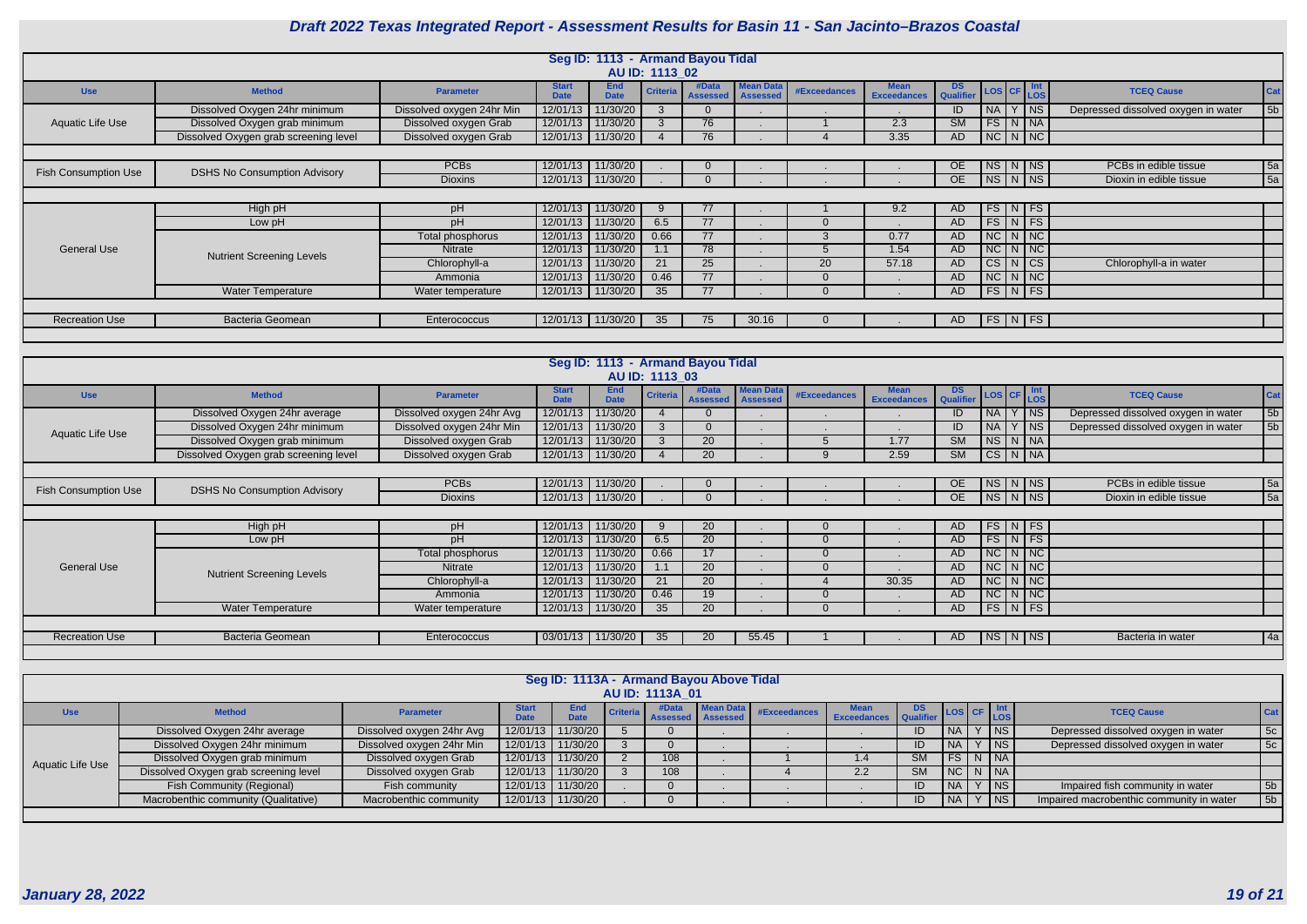

|                       |                                  |                  |             |                           |          |                              | Seg ID: 1113A - Armand Bayou Above Tidal |                                          |             |     |         |     |                   |            |
|-----------------------|----------------------------------|------------------|-------------|---------------------------|----------|------------------------------|------------------------------------------|------------------------------------------|-------------|-----|---------|-----|-------------------|------------|
|                       |                                  |                  |             |                           |          | <b>AU ID: 1113A 01</b>       |                                          |                                          |             |     |         |     |                   |            |
| <b>Use</b>            | <b>Method</b>                    | <b>Parameter</b> | <b>Date</b> | <b>End</b><br><b>Date</b> | Criteria | #Data<br>Assessed   Assessed | Mean Data                                | <b>Exceedances</b> Exceedances Qualifier | <b>Mean</b> |     | LOS CF  | LOS | <b>TCEQ Cause</b> | <b>Cat</b> |
|                       |                                  | Ammonia          |             | 12/01/13 11/30/20         | 0.33     | 110                          |                                          |                                          | 0.53        | AD  | NCNNC   |     |                   |            |
| <b>General Use</b>    | <b>Nutrient Screening Levels</b> | Total phosphorus |             | 12/01/13 11/30/20         | 0.69     | 110                          |                                          |                                          |             | AD  | NC      | NC  |                   |            |
|                       |                                  | Nitrate          |             | 12/01/13 11/30/20         | 1.95     | 110                          |                                          |                                          |             | AD  | NC N NC |     |                   |            |
|                       |                                  |                  |             |                           |          |                              |                                          |                                          |             |     |         |     |                   |            |
| <b>Recreation Use</b> | <b>Bacteria Geomean</b>          | E. coli          |             | 12/01/13 11/30/20         | 126      | 110                          | 201.57                                   |                                          |             | AD. | NS N NS |     | Bacteria in water | $4a$       |
|                       |                                  |                  |             |                           |          |                              |                                          |                                          |             |     |         |     |                   |            |

| Seg ID: 1113B - Horsepen Bayou Tidal                             |                                  |                       |                             |                    |                 |                          |                              |              |                                   |                                       |                    |                    |                                     |            |
|------------------------------------------------------------------|----------------------------------|-----------------------|-----------------------------|--------------------|-----------------|--------------------------|------------------------------|--------------|-----------------------------------|---------------------------------------|--------------------|--------------------|-------------------------------------|------------|
| <b>AU ID: 1113B 01</b>                                           |                                  |                       |                             |                    |                 |                          |                              |              |                                   |                                       |                    |                    |                                     |            |
| <b>Use</b>                                                       | <b>Method</b>                    | <b>Parameter</b>      | <b>Start</b><br><b>Date</b> | End<br><b>Date</b> | <b>Criteria</b> | #Data<br><b>Assessed</b> | Mean Data<br><b>Assessed</b> | #Exceedances | <b>Mean</b><br><b>Exceedances</b> | DS LOS CF Int<br>Qualifier LOS CF LOS |                    |                    | <b>TCEQ Cause</b>                   | <b>Cat</b> |
|                                                                  | Dissolved Oxygen grab minimum    | Dissolved oxygen Grab | 12/01/13                    | 11/30/20           |                 | 52                       |                              |              | 1.82                              | <b>AD</b>                             | $FS\mid N \mid FS$ |                    |                                     |            |
| <b>Aquatic Life Use</b><br>Dissolved Oxygen grab screening level |                                  | Dissolved oxygen Grab | 12/01/13                    | 11/30/20           |                 | 52                       |                              | 10           | 2.88                              | <b>AD</b>                             | $CS$ $N$ $CS$      |                    | Depressed dissolved oxygen in water |            |
|                                                                  |                                  |                       |                             |                    |                 |                          |                              |              |                                   |                                       |                    |                    |                                     |            |
|                                                                  | <b>Nutrient Screening Levels</b> | Total phosphorus      | 12/01/13                    | 11/30/20           | 0.66            | 48                       |                              | 32           | 1.83                              | <b>AD</b>                             | $CS$ N $CS$        |                    | Total Phosphorus in water           |            |
| <b>General Use</b>                                               |                                  | Nitrate               | 12/01/13                    | 11/30/20           |                 | 52 <sub>2</sub>          |                              | 49           | 6.61                              | <b>AD</b>                             | CS <sup></sup>     | $\vert N \vert$ CS | Nitrate in water                    |            |
|                                                                  |                                  | Chlorophyll-a         | 12/01/13                    | 11/30/20           | 21              | 52 <sub>2</sub>          |                              | 17           | 49.68                             | <b>AD</b>                             | $CS$ $N$ $CS$      |                    | Chlorophyll-a in water              |            |
|                                                                  |                                  | Ammonia               | 12/01/13                    | 11/30/20           | 0.46            | 50                       |                              |              | 1.41                              | <b>AD</b>                             | $NC$ $N$ $NC$      |                    |                                     |            |
|                                                                  |                                  |                       |                             |                    |                 |                          |                              |              |                                   |                                       |                    |                    |                                     |            |
| <b>Recreation Use</b>                                            | <b>Bacteria Geomean</b>          | <b>Enterococcus</b>   | 12/01/13                    | 11/30/20           | 35              | 47                       | 58.56                        |              |                                   | AD                                    | $N_S$ N $N_S$      |                    | Bacteria in water                   | 4a         |
|                                                                  |                                  |                       |                             |                    |                 |                          |                              |              |                                   |                                       |                    |                    |                                     |            |

| Seg ID: 1113C - Unnamed Tributary to Horsepen Bayou<br>AU ID: 1113C 01 |                       |                             |                           |                 |                          |                                     |              |                                   |                               |            |           |                   |                   |     |
|------------------------------------------------------------------------|-----------------------|-----------------------------|---------------------------|-----------------|--------------------------|-------------------------------------|--------------|-----------------------------------|-------------------------------|------------|-----------|-------------------|-------------------|-----|
| <b>Method</b>                                                          | <b>Parameter</b>      | <b>Start</b><br><b>Date</b> | <b>End</b><br><b>Date</b> | <b>Criteria</b> | #Data<br><b>Assessed</b> | <b>Mean Data</b><br><b>Assessed</b> | #Exceedances | <b>Mean</b><br><b>Exceedances</b> | <b>DS</b><br><b>Qualifier</b> | <b>LOS</b> | <b>CF</b> | <b>Int</b><br>LOS | <b>TCEQ Cause</b> | Cat |
| Dissolved Oxygen grab minimum                                          | Dissolved oxygen Grab | 12/01/13                    | 11/30/20                  |                 | 54                       |                                     |              |                                   | AD                            | <b>FS</b>  | N.        | <b>FS</b>         |                   |     |
| Dissolved Oxygen grab screening level                                  | Dissolved oxygen Grab | 12/01/13                    | 11/30/20                  |                 | 54                       |                                     |              | 3.5                               | AD                            | <b>NC</b>  | N.        | <b>NC</b>         |                   |     |
|                                                                        |                       |                             |                           |                 |                          |                                     |              |                                   |                               |            |           |                   |                   |     |
| <b>Nutrient Screening Levels</b>                                       | Total phosphorus      | 12/01/13                    | 11/30/20                  | 0.69            | 55                       |                                     |              |                                   | <b>AD</b>                     | <b>NC</b>  | N.        | <b>NC</b>         |                   |     |
|                                                                        | Nitrate               | 12/01/13                    | 11/30/20                  | 1.95            | 55                       |                                     |              |                                   | AD.                           | <b>NC</b>  | N.        | <b>NC</b>         |                   |     |
|                                                                        | Ammonia               | 12/01/13                    | 11/30/20                  | 0.33            | 55                       |                                     |              |                                   | AD                            | <b>NC</b>  | N.        | <b>NC</b>         |                   |     |
|                                                                        |                       |                             |                           |                 |                          |                                     |              |                                   |                               |            |           |                   |                   |     |
| <b>Bacteria Geomean</b>                                                | E. coli               | 12/01/13                    | 11/30/20                  | 126             | 55                       | 170.24                              |              |                                   | AD.                           | <b>NS</b>  | N.        | NS.               | Bacteria in water | 4a  |
|                                                                        |                       |                             |                           |                 |                          |                                     |              |                                   |                               |            |           |                   |                   |     |

| Seg ID: 1113D - Willow Springs Bayou<br>AU ID: 1113D 01 |                                       |                       |                             |                           |                 |                         |                              |              |                                   |                         |            |                           |               |                   |     |
|---------------------------------------------------------|---------------------------------------|-----------------------|-----------------------------|---------------------------|-----------------|-------------------------|------------------------------|--------------|-----------------------------------|-------------------------|------------|---------------------------|---------------|-------------------|-----|
| <b>Use</b>                                              | <b>Method</b>                         | <b>Parameter</b>      | <b>Start</b><br><b>Date</b> | <b>End</b><br><b>Date</b> | <b>Criteria</b> | #Data<br><b>Assesse</b> | <b>Mean Data</b><br>Assessed | #Exceedances | <b>Mean</b><br><b>Exceedances</b> | DS.<br><b>Qualifier</b> | LOS CF LOS |                           |               | <b>TCEQ Cause</b> | Cat |
| <b>Aquatic Life Use</b>                                 | Dissolved Oxygen grab minimum         | Dissolved oxygen Grab | 12/01/13                    | 11/30/20                  |                 | 54                      |                              |              |                                   | AD                      | FS         | $\overline{\mathsf{N}}$ . | FS            |                   |     |
|                                                         | Dissolved Oxygen grab screening level | Dissolved oxygen Grab | 12/01/13                    | 11/30/20                  |                 | 54                      |                              |              | 3.7                               | AD                      |            |                           | $NC$ $N$ $NC$ |                   |     |
|                                                         |                                       |                       |                             |                           |                 |                         |                              |              |                                   |                         |            |                           |               |                   |     |
|                                                         | <b>Nutrient Screening Levels</b>      | Total phosphorus      | 12/01/13                    | 11/30/20                  | 0.69            | 52                      |                              |              |                                   | AD.                     | NC         |                           | $N$ $NC$      |                   |     |
| <b>General Use</b>                                      |                                       | Nitrate               | 12/01/13                    | 11/30/20                  | 1.95            | 52 <sub>2</sub>         |                              |              |                                   | AD.                     | <b>NC</b>  |                           | $N$ NC        |                   |     |
|                                                         |                                       | Ammonia               | 12/01/13                    | 11/30/20                  | 0.33            | 52                      |                              |              |                                   | AD.                     | NC         |                           | $N$ NC        |                   |     |
|                                                         |                                       |                       |                             |                           |                 |                         |                              |              |                                   |                         |            |                           |               |                   |     |
| <b>Recreation Use</b>                                   | Bacteria Geomean                      | E. coli               | 12/01/13                    | 11/30/20                  | 126             | 55                      | 602.36                       |              |                                   | AD                      | NS         | NI                        | <b>NS</b>     | Bacteria in water | 4a  |
|                                                         |                                       |                       |                             |                           |                 |                         |                              |              |                                   |                         |            |                           |               |                   |     |